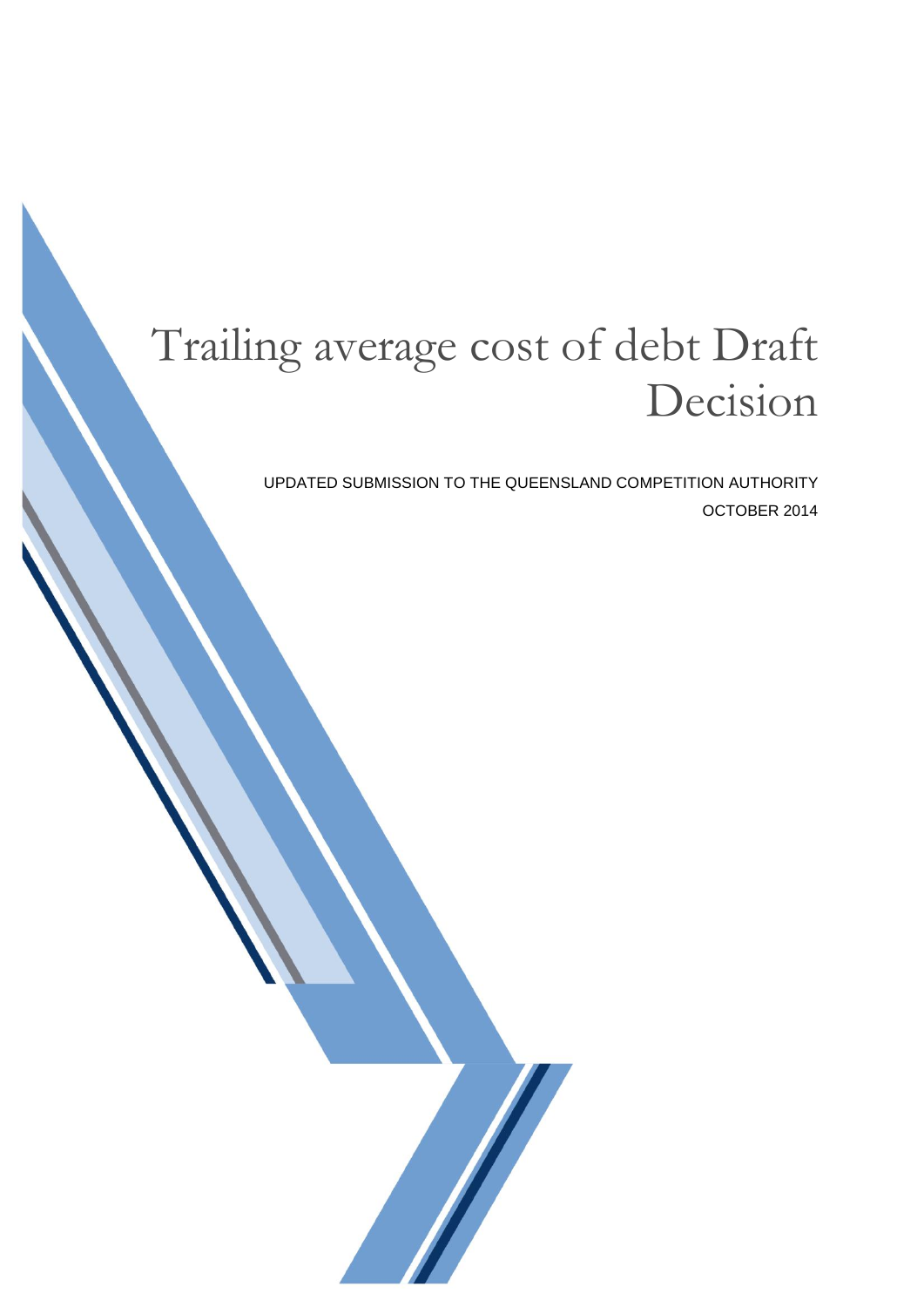### Executive summary

QTC's views on the Queensland Competition Authority's (QCA) Draft Decision on the trailing average cost of debt approach are as follows:

- QTC does not agree with the proposal to retain the current on-the-day approach to calculate the regulated cost of debt. The on-the-day approach:
	- implies the use of a debt management strategy that is impossible to implement or approximate in practice
	- is inconsistent with well-established financial risk management principles and the observed debt issuance practices of regulated and unregulated firms
	- incorrectly assumes that refinancing risk is managed with an allowance rather than a strategy of maintaining staggered maturity dates such that a relatively small amount of debt is refinanced each year
	- creates the potential for large mismatches between the annual cost of debt allowance and the annual debt costs incurred by an efficiently financed firm, and
	- is out of step with the broad support received at the national level from consumers, regulated firms and other stakeholders for a 'trailing average' cost of debt approach.
- QTC continues to support the use of a weighted trailing average approach that applies to the total 10-year benchmark debt yield. A weighted trailing average approach:
	- implies the use of a prudent and efficient debt management strategy that can be replicated in practice
	- reflects the cost of debt produced by a prudent and efficient benchmark debt management strategy that is appropriate for comparable unregulated firm
	- provides correct compensation for refinancing risk by using a 10-year debt term *and* assuming that 10 per cent of the benchmark debt balance is refinanced each year, and
	- reduces the potential for investment distortions by compensating increases in the benchmark debt balance at the prevailing cost of debt.
- The trailing average and hybrid approaches are the only two cost of debt approaches with implied debt management strategies that can be replicated in practice. As such, the QCA's considerations should be limited to these approaches.
- QTC does not agree that the regulated cost of debt will be overstated if a trailing average is applied to the total 10-year debt yield. The time series properties and long-term average cost produced by this approach are appropriate for a comparable unregulated firm with relatively stable revenues that are not overly sensitive to the economic cycle.
- $\blacksquare$  The NPV=0 principle will not be violated if the term of the risk-free rate in the trailing average cost of debt differs from the term of the risk-free rate in the cost of equity. This is consistent with advice provided to the QCA by Associate Professor Martin Lally.
- The debt raising cost allowance should include the costs associated with the early issuance of 10-year debt. This practice is widely used by regulated and unregulated firms, and is considered to be an essential part of a prudent strategy for managing refinancing risk. Standard & Poor's recommends an early issue period of at least 3 months for investmentgrade borrowers.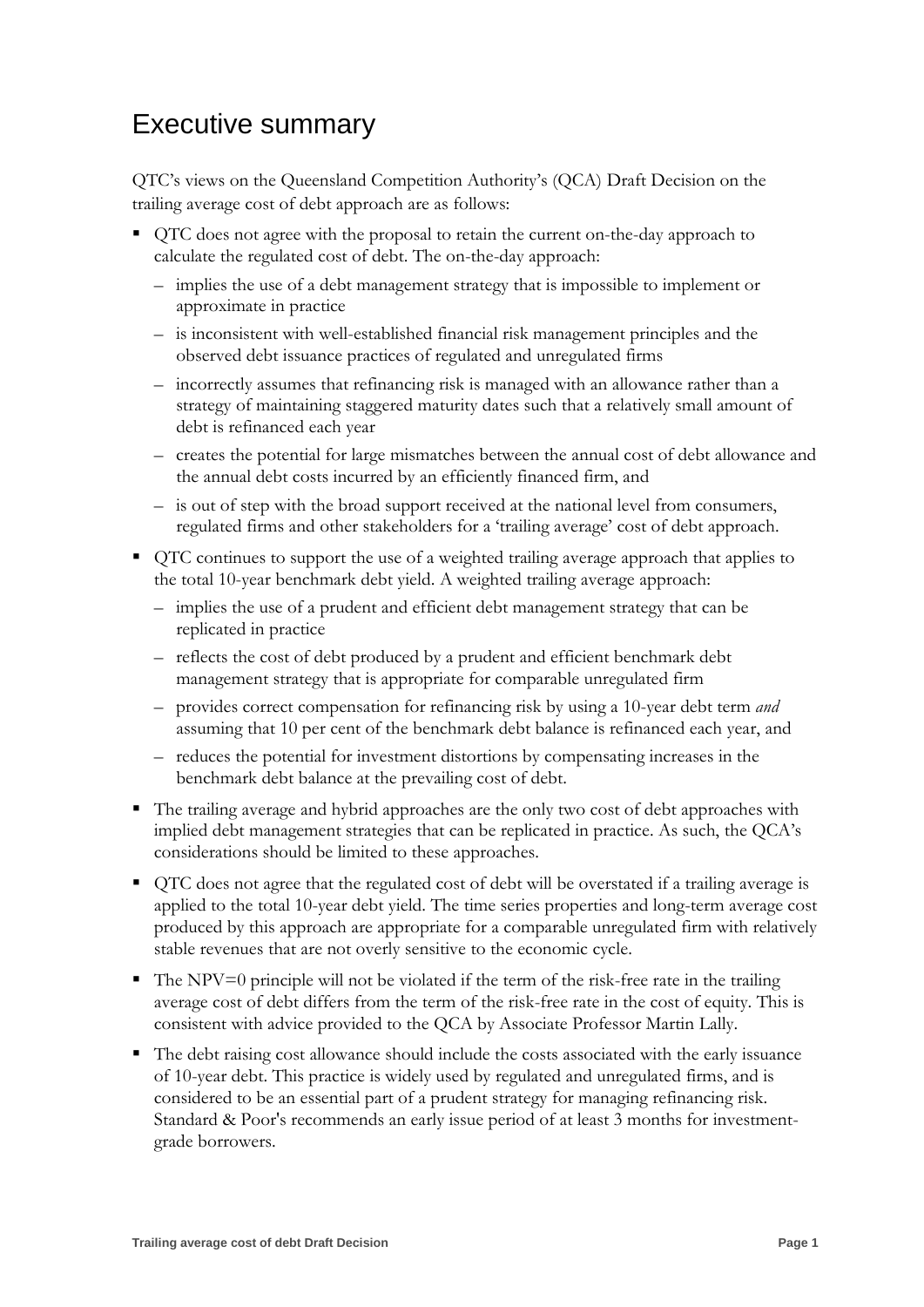## Table of contents

| 1              | The role of QTC                                   |                                                                                                                                              | 4                     |  |
|----------------|---------------------------------------------------|----------------------------------------------------------------------------------------------------------------------------------------------|-----------------------|--|
| 2              | 2.1<br>2.2<br>2.3<br>2.3.1                        | Regulatory objectives<br>Economic efficiency<br>Cost of debt objectives<br>Efficient debt management strategies<br>Managing refinancing risk | 5<br>5<br>5<br>5<br>6 |  |
| 3              |                                                   | The on-the-day approach                                                                                                                      | $\overline{7}$        |  |
|                | 3.1                                               | $\overline{7}$                                                                                                                               |                       |  |
|                | 3.1.1                                             | Implied debt management strategy<br>Incorrect compensation for refinancing risk                                                              | $\overline{7}$        |  |
|                | 3.1.2                                             | Mismatch risk                                                                                                                                | 8                     |  |
|                | 3.1.3                                             | Violation of the NPV=0 principle                                                                                                             | 8                     |  |
|                | 3.1.4                                             | Treatment of new borrowings                                                                                                                  | $\,8\,$               |  |
|                | 3.1.5                                             | Credit default swaps                                                                                                                         | $\mathcal{G}$         |  |
| $\overline{4}$ |                                                   | The trailing average approach                                                                                                                | 10                    |  |
|                | 4.1                                               | Implied debt management strategy                                                                                                             | 10                    |  |
|                | 4.1.1                                             | Correct treatment of refinancing risk                                                                                                        | 10                    |  |
|                | 4.1.2                                             | Mismatch risk                                                                                                                                | 10                    |  |
|                | 4.1.3                                             | Treatment of new borrowings                                                                                                                  | 10                    |  |
| 5              |                                                   | Perceived overstatement of the cost of debt                                                                                                  | 12                    |  |
|                | 5.1                                               | Relationship between revenues and debt servicing costs                                                                                       | 12                    |  |
|                | 5.1.1                                             | Revenue characteristics of natural monopolies                                                                                                | 13                    |  |
|                | 5.1.2                                             | QCA response                                                                                                                                 | 14                    |  |
|                | Perceived violation of the NPV=0 principle<br>5.2 | 15                                                                                                                                           |                       |  |
|                | 5.3                                               | Scope for higher profits under a trailing average                                                                                            |                       |  |
|                | 5.4<br>Debt term used by other regulators         | 17                                                                                                                                           |                       |  |
|                | 5.5                                               | Debt strategy used by SEQ water retailers                                                                                                    | 18                    |  |
| 6              |                                                   | Consistency with the cost of equity                                                                                                          | 19                    |  |
|                | Lally's 2014 advice to the QCA<br>6.1             | 19                                                                                                                                           |                       |  |
|                | 6.2                                               | Lally's 2010 advice to the QCA                                                                                                               | 19                    |  |
| 7              | <b>Efficient investment signalling</b>            |                                                                                                                                              | 21                    |  |
|                | 7.1                                               | QTC's weighted trailing average approach                                                                                                     | 21                    |  |
|                | 7.1.1                                             | Rationale for QTC's weighting approach                                                                                                       | 21                    |  |
|                | 7.1.2                                             | Ability to replicate the cost of debt                                                                                                        | 22                    |  |
|                | 7.1.3                                             | Data used to calculate the weights                                                                                                           | 22                    |  |
|                | 7.1.4                                             | Different WACC benchmarks for different businesses                                                                                           | 22                    |  |
| 8              | Perceived relevance of the regulatory term<br>24  |                                                                                                                                              |                       |  |
| 9              | Efficient debt financing costs<br>25              |                                                                                                                                              |                       |  |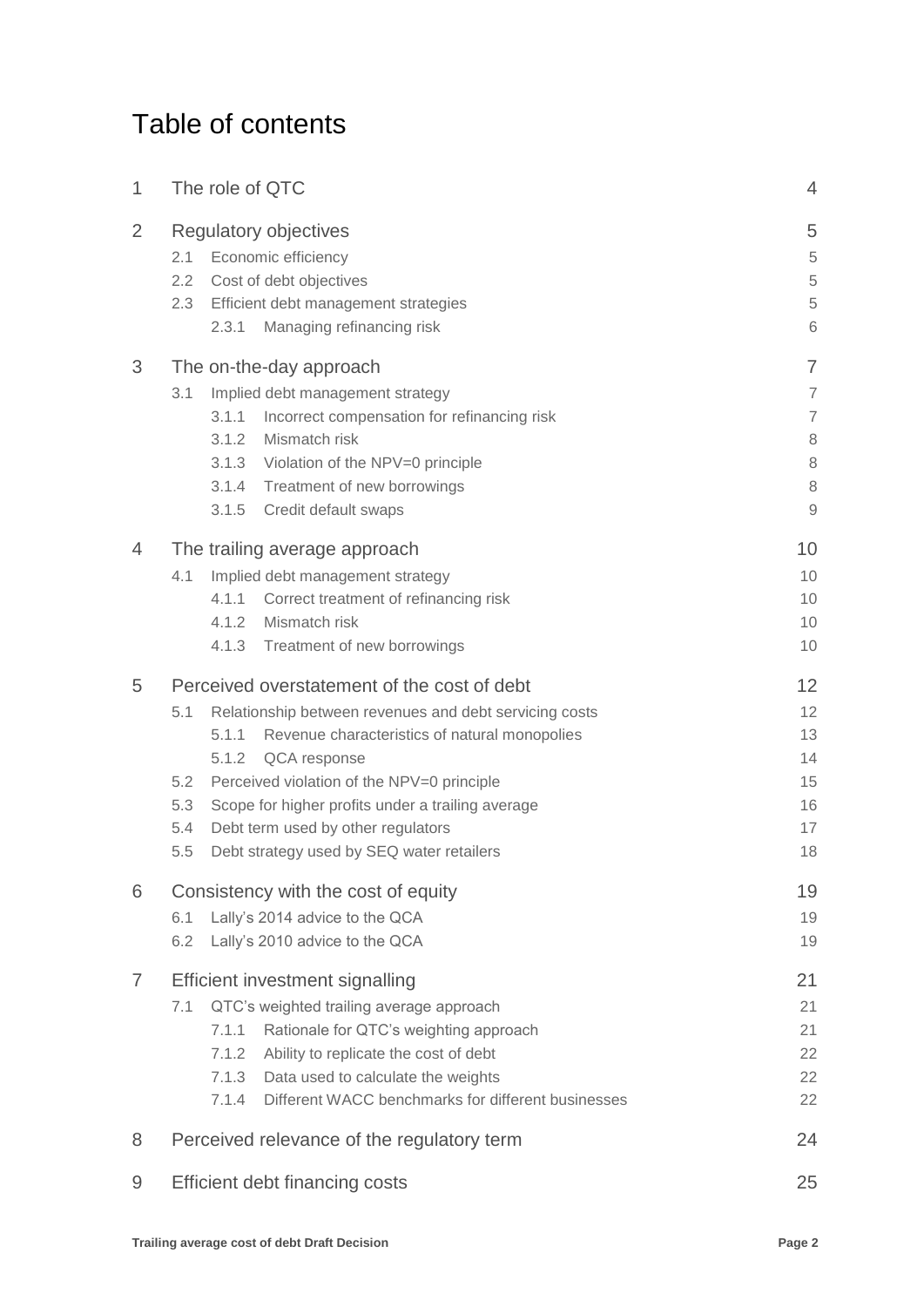|                 | Differences between regulated and unregulated firms<br>9.1<br>Relevant comparator firms<br>9.2 | 25<br>25 |
|-----------------|------------------------------------------------------------------------------------------------|----------|
| 10              | Complexity and implementation                                                                  | 26       |
|                 | 10.1 More frequent estimates of the benchmark debt yield                                       | 26       |
|                 | 10.2 Perceived issues with a weighted trailing average                                         | 26       |
| 11              | Trailing average vs hybrid approach                                                            | 27       |
|                 | 11.1 Preferred strategy in the presence of regulation                                          | 27       |
|                 | 11.2 Consistency with the cost of equity                                                       | 27       |
|                 | 11.3 'Financial buffer' during major crisis periods                                            | 28       |
|                 | 11.4 Signals for efficient investment                                                          | 28       |
| 12 <sup>2</sup> | Comments on the QCA's proposed position                                                        |          |
|                 | 12.1 Implications for price and performance monitoring                                         | 31       |
|                 | 12.2 Questions for the QCA                                                                     | 31       |
| 13              | Debt raising costs                                                                             | 32       |
|                 | 13.1 Length of the early issue period                                                          | 32       |
|                 | 13.2 Characteristics of the short-term investment                                              | 32       |
|                 | Debt maturity profiles of regulated utilities<br>Appendix A:                                   | 33       |
|                 | Simulation analysis<br>Appendix B:                                                             | 36       |
|                 | B.1: Historical US data                                                                        | 36       |
|                 | B.2: Simulating the DRP                                                                        | 37       |
|                 | B.3: Simulating the risk-free rate                                                             | 38       |
|                 | B.4: Simulation results                                                                        | 39       |
|                 | B.5: Lally's NPV=0 analysis                                                                    | 41       |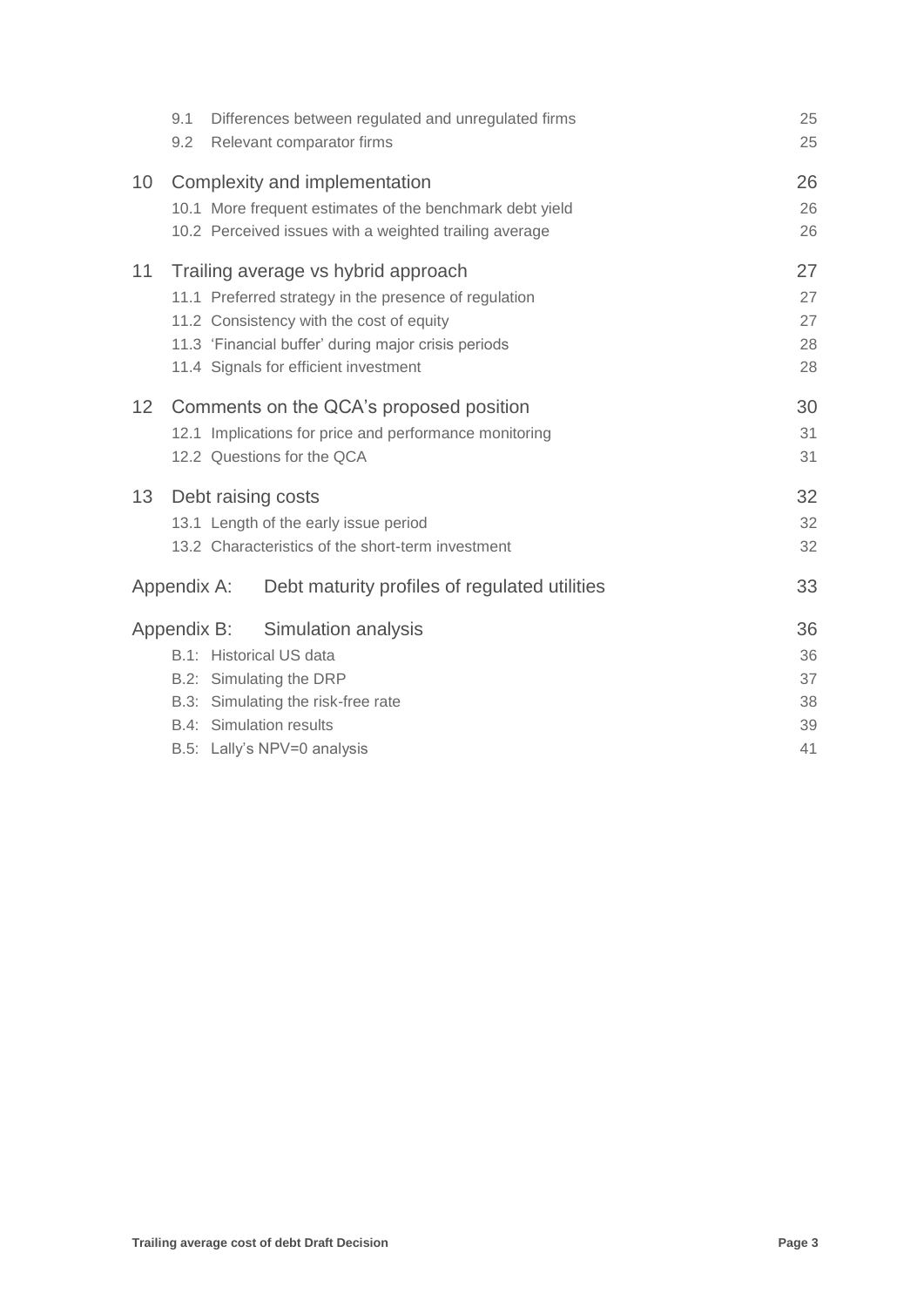## <span id="page-4-0"></span>1 The role of QTC

QTC is the Queensland Government's central financing authority and corporate treasury services provider, with responsibility for:

- sourcing and managing the debt funding to finance Queensland's infrastructure requirements in the most cost-effective manner, and
- providing financial and risk management advice and services to the Queensland Government and Queensland's public sector bodies

QTC is the largest Australian semi-government issuer of Australian dollar-denominated bonds in the domestic and offshore markets, with total outstandings of approximately \$89 billion. Onlendings are made to a wide range of clients including regulated and unregulated government-owned corporations (GOCs), local government authorities, and Queensland Treasury and Trade.

QTC is active in the primary and secondary bond markets, and is a regular user of interest rate swaps, bank bill futures contracts and Commonwealth Government bond futures contracts to manage and hedge interest rate risk.

QTC is also responsible for managing the \$8.5 billion QTC Capital Guaranteed Cash Fund, which invests in high quality assets including bank bills, commercial paper, corporate floating rate notes, and mortgage and asset-backed securities.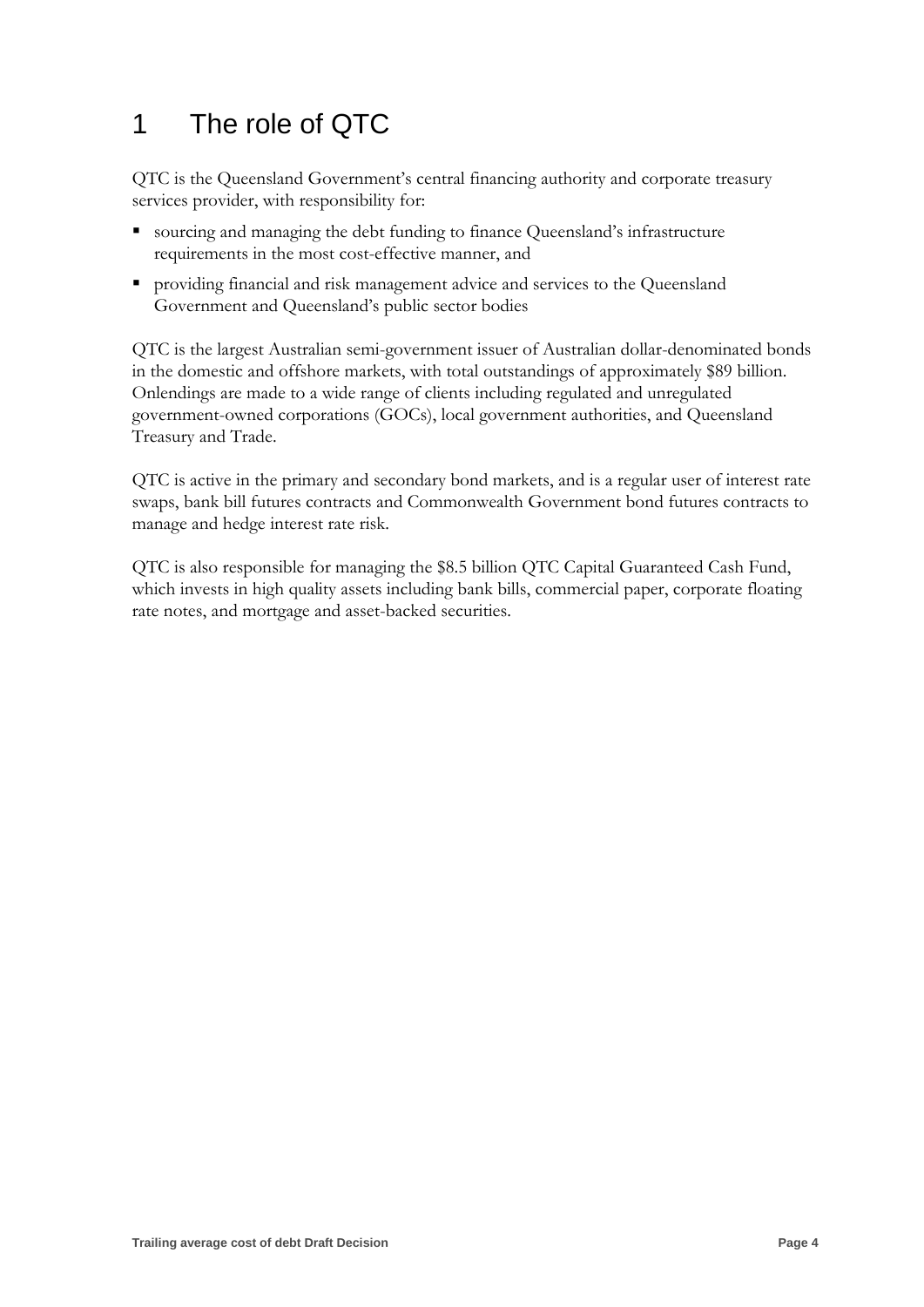## <span id="page-5-0"></span>2 Regulatory objectives

### <span id="page-5-1"></span>2.1 Economic efficiency

QTC agrees that it is important for a regulated firm to adopt an efficient debt management strategy to achieve economic efficiency objectives:

*'In the context of debt funding, an efficient debt management strategy by the regulated firm will assist in achieving allocative and productive efficiency objectives.'* <sup>1</sup>

It is equally important for the regulated cost of debt approach to create incentives for firms to adopt a prudent and efficient debt management strategy, and to provide an appropriate cost of debt allowance, both through time and on average over the long-term.

### <span id="page-5-2"></span>2.2 Cost of debt objectives

In QTC's view, the main objectives of the regulated cost of debt approach are to:

- replicate (to the extent possible) the cost of debt that would be produced by a prudent and efficient benchmark debt management strategy
- minimise the difference between the annual cost of debt allowance and the annual cost of debt incurred by an efficiently financed benchmark firm, and
- provide incentives for the benchmark firm to undertake efficient capital expenditure, including the amount and timing of the expenditure.

The first objective reflects the regulatory objective of providing compensation for efficiently incurred debt financing costs. The second objective follows from the contractual nature of interest payments, and the fact that any mismatches relative to regulatory allowances must be funded as they occur. The third objective ensures that the cost of debt approach minimises the potential for investment distortions.

### <span id="page-5-3"></span>2.3 Efficient debt management strategies

A fundamental objective of economic regulation is to provide compensation for benchmark efficient costs, which include the costs of raising, servicing and managing debt.

Efficient debt financing costs are the costs that would be expected to be incurred by a firm that prudently structures and manages its borrowings and interest rate exposures based on a range of market-based risks and constraints. These costs are an outcome from adopting and maintaining an efficient debt management strategy.

An efficient debt management strategy results in a firm's equity providers being exposed to an acceptable level of interest rate risk and refinancing risk taking into account the firm's size, asset life, capital structure and the characteristics of its revenues. These considerations apply to all levered firms regardless of whether they are subject to economic regulation or price monitoring.

<sup>-</sup><sup>1</sup> QCA (August 2014), *Draft decision - Trailing average cost of debt*, p. 3 (hereafter, 'QCA Draft Decision')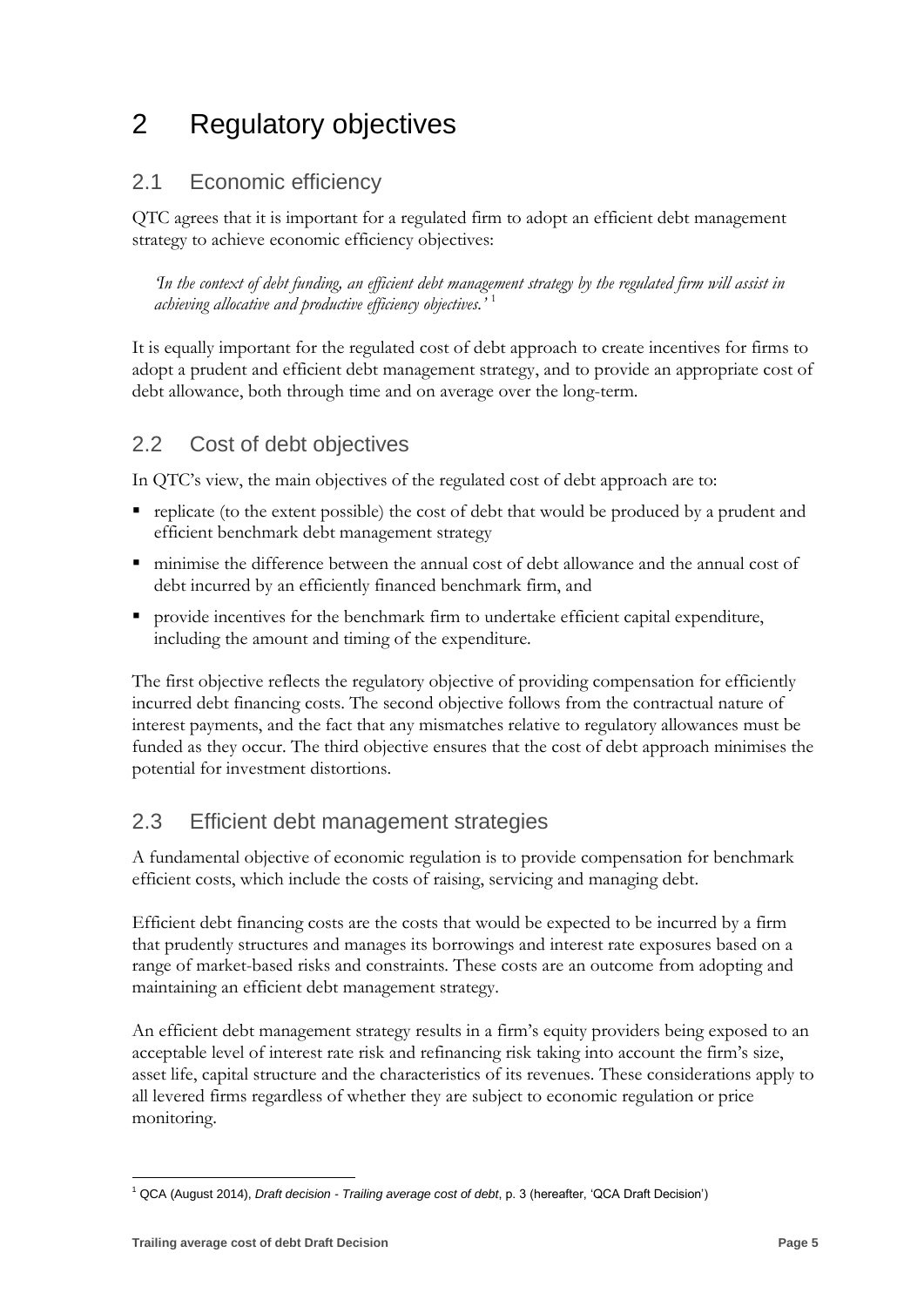Compensating a regulated firm for efficiently incurred debt financing costs can be achieved by:

- determining the characteristics of a prudent and efficient benchmark debt management strategy, and then
- making the best estimate of the benchmark costs that would be incurred to adopt and maintain this strategy over time.

#### <span id="page-6-0"></span>2.3.1 Managing refinancing risk

Refinancing risk is the risk that a borrower is unable to issue new debt to repay a maturing debt, or that new debt can be issued, but not on the preferred terms or at a reasonable interest rate.

A levered firm cannot completely eliminate refinancing risk, so it is important for the firm to structure its borrowings to keep its exposure to adverse refinancing outcomes at a sufficiently low level. This is particularly important for highly geared firms as the costs associated with adverse refinancing outcomes must be absorbed by a relatively small amount of equity capital.

As a reasonable estimate of a firm's refinancing risk exposure is the percentage of total debt that matures each year, an efficiently financed firm will manage refinancing risk by:

- staggering the maturity dates of its borrowings out to a sufficiently long maximum tenor to reduce the size of the annual refinancing task, and
- refinancing maturing debt with long-term debt.

This strategy is consistent with the debt maturity profiles of the regulated utilities in Appendix A and the advice provided to the QCA by PricewaterhouseCoopers (PwC):

*'A prudent debt manager would seek to issue debt that results in a relatively even and manageable debt refinancing task each year. Limiting the annual refinancing obligation reduces the exposure of the firm to unforseen events in financial markets that may make refinancing difficult or excessively costly in the short term.'* <sup>2</sup>

Efficient debt financing costs are an outcome from adopting and maintaining an efficient debt management strategy.

Refinancing risk is managed by maintaining a staggered debt maturity profile out to a sufficiently long maximum debt tenor to reduce the size of the annual refinancing task, and refinancing maturing debt with long-term debt.

In QTC's view, it is essential for *both* of these practices to be reflected in the QCA's cost of debt approach.

<u>.</u>

<sup>2</sup> PwC (June 2013), *A cost of debt estimation methodology for businesses regulated by the Queensland Competition Authority*, p. 19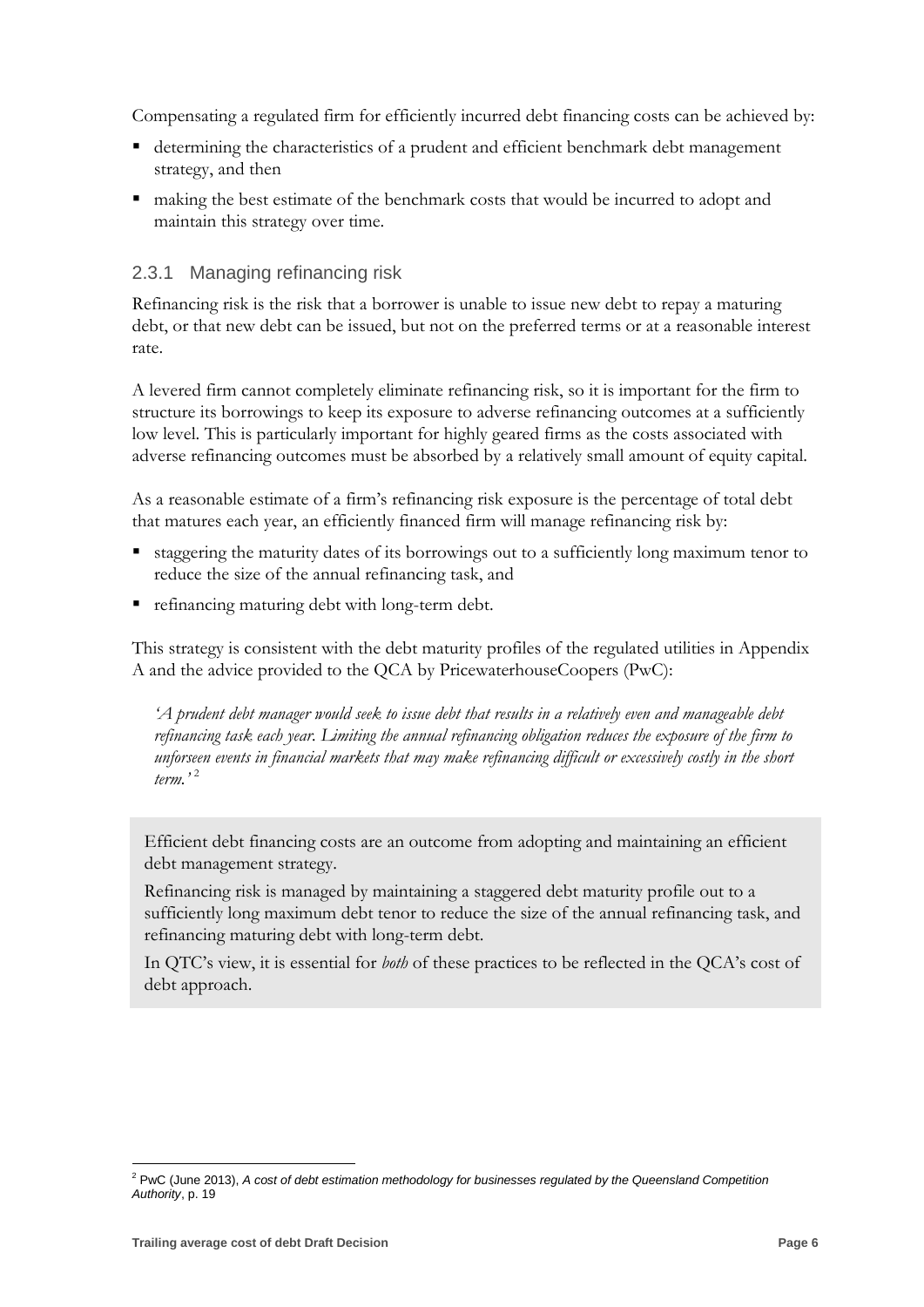## <span id="page-7-0"></span>3 The on-the-day approach

#### <span id="page-7-1"></span>3.1 Implied debt management strategy

Under the on-the-day approach the QCA fully resets the regulated cost of debt at the start of each regulatory period based on:

- the prevailing risk-free rate with a term that matches the length of the regulatory period, and
- $\blacksquare$  the prevailing 10-year debt risk premium (DRP)

The debt management strategy implied by the on-the-day approach is as follows:

- The benchmark firm refinances its entire debt balance by issuing a single 10-year floatingrate bond at the start of each regulatory period, which is typically no longer than 5 years.
- An interest rate swap is transacted at the start of each regulatory period to lock in a fixed base interest rate for the term of the regulatory period.

It is not feasible or possible for a firm to have its entire debt balance maturing at a single point in time. Even if this was possible, it cannot be assumed that the firm can refinance its outstanding floating-rate bond 5 years prior to maturity at the original DRP issue level.

In practice, an efficiently financed regulated firm will maintain a staggered debt maturity profile out to 10 years to manage refinancing risk. As 10 per cent of the debt balance is refinanced and repriced each year, the firm's actual cost of debt is likely to differ significantly from the regulated cost of debt that is based on prevailing rates at the start of each regulatory period.

As a consequence, the implied debt management strategy under the on-the-day approach cannot be implemented or approximated in practice.

#### <span id="page-7-2"></span>3.1.1 Incorrect compensation for refinancing risk

The QCA claims that the on-the-day approach provides adequate compensation for managing refinancing risk by using a 10-year debt risk premium (DRP) in the regulated cost of debt.

As explained in Section 2.3.1, a prudent and efficient strategy for managing refinancing risk involves adopting a staggered debt maturity profile to limit the size of the annual refinancing task and maintaining this profile by refinancing maturing debt with long-term debt. Based on a 10-year benchmark debt term, 10 per cent of the total debt balance will be refinanced and repriced each year at the prevailing cost of debt.

In contrast, the on-the-day approach assumes that a firm's entire debt balance matures at a single point in time. As a consequence, the on-the-day approach does not provide correct compensation for managing refinancing risk because it fails to take into account the time series properties of the costs incurred by a firm that efficiently manages refinancing risk.

Although the absolute level of compensation will be appropriate when measured on average over a very long period of time, an efficiently financed firm will still be exposed to large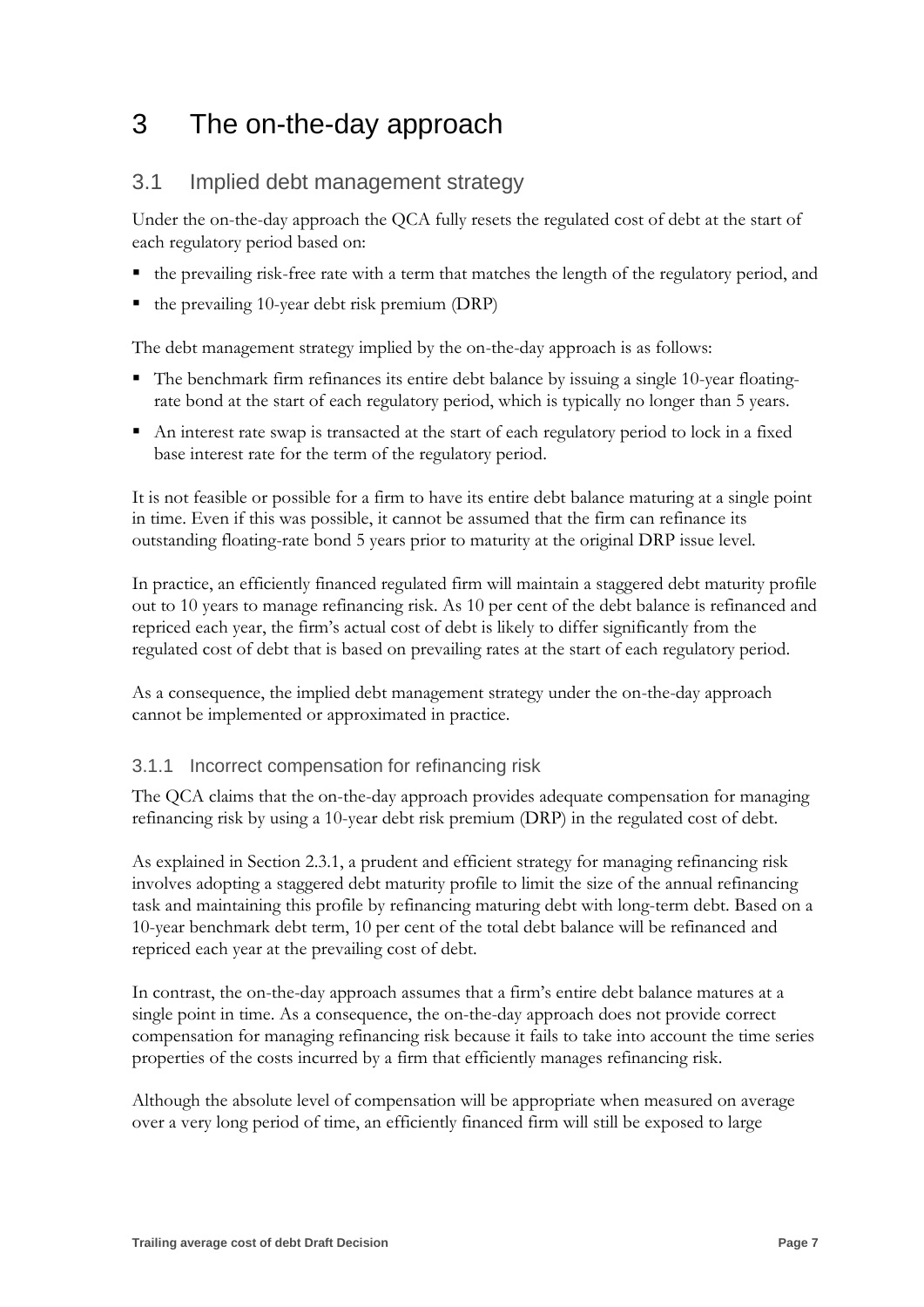mismatches between the annual cost of debt allowance and its actual cost of debt<sup>3</sup>. These mismatches are entirely due to regulatory design, and QTC considers this to be a major weakness of the on-the-day approach.

#### <span id="page-8-0"></span>3.1.2 Mismatch risk

The average DRP paid by an efficiently financed firm will be approximately equal to the 10 year trailing average of the 10-year DRP. On a year-by-year basis the average DRP is likely to differ significantly from the prevailing DRP at the start of each regulatory period, especially if the regulatory period is short (eg, 1 year).

The model set out in Appendix B has been used to simulate the annual mismatches between a 10-year trailing average of the DRP and a DRP based on 1- and 5-year regulatory resets.

Based on 20,000 simulations over a 200 year period, the average standard deviation of the annual mismatches is 87 basis points for 1-year regulatory resets and 73 basis points for 5-year regulatory resets. These estimates are based on a constant debt balance.

To put these figures into perspective, based on benchmark gearing of 60 per cent and a 30 per cent corporate tax rate, an 85 basis point mismatch in the cost of debt is equivalent to a 91 basis point mismatch in the effective return to the equity providers<sup>4</sup>. These mismatches are entirely due to regulatory design.

These results do not support the QCA's claim that the existing on-the-day approach provides a good approximation of the efficient debt costs of a regulated firm<sup>5</sup>.

#### <span id="page-8-1"></span>3.1.3 Violation of the NPV=0 principle

The QCA acknowledges that the debt management strategy implied by the on-the-day approach cannot be implemented in practice. However, this is not considered to be an issue because the approach only results in minor violations of the NPV=0 principle.

In reaching this conclusion the QCA has not considered the annual mismatches that are likely to be experienced by an efficiently finance firm operating under the on-the-day approach. As shown in Section 3.1.2, the potential mismatches are large.

If two regulated cost of debt approaches satisfy the NPV=0 principle, but one approach produces significantly smaller annual mismatches between the regulated cost of debt and the costs incurred by an efficiently financed firm, then that approach should be adopted.

#### <span id="page-8-2"></span>3.1.4 Treatment of new borrowings

The on-the-day approach assumes that all new borrowings are made at the start of each regulatory period. In practice, a regulated firm is likely to make borrowings during the regulatory period, however these borrowings are compensated at the cost of debt at the start of the regulatory period rather than the prevailing cost of debt. Compensating new investment at

<sup>-</sup> $3$  As explained in Section 5, it is not possible to assess the risk of a debt management strategy by simply focussing on the average cost of debt over the long-term. The same principle can be applied to the mismatches between the regulated cost of debt allowance and the costs incurred by an efficiently financed firm.

<sup>4</sup>  $$60 \times 87bp \times (1-0.3) \div $40$ 

<sup>5</sup> QCA Draft Decision, p. 6

<sup>6</sup> QCA Draft Decision, p. 6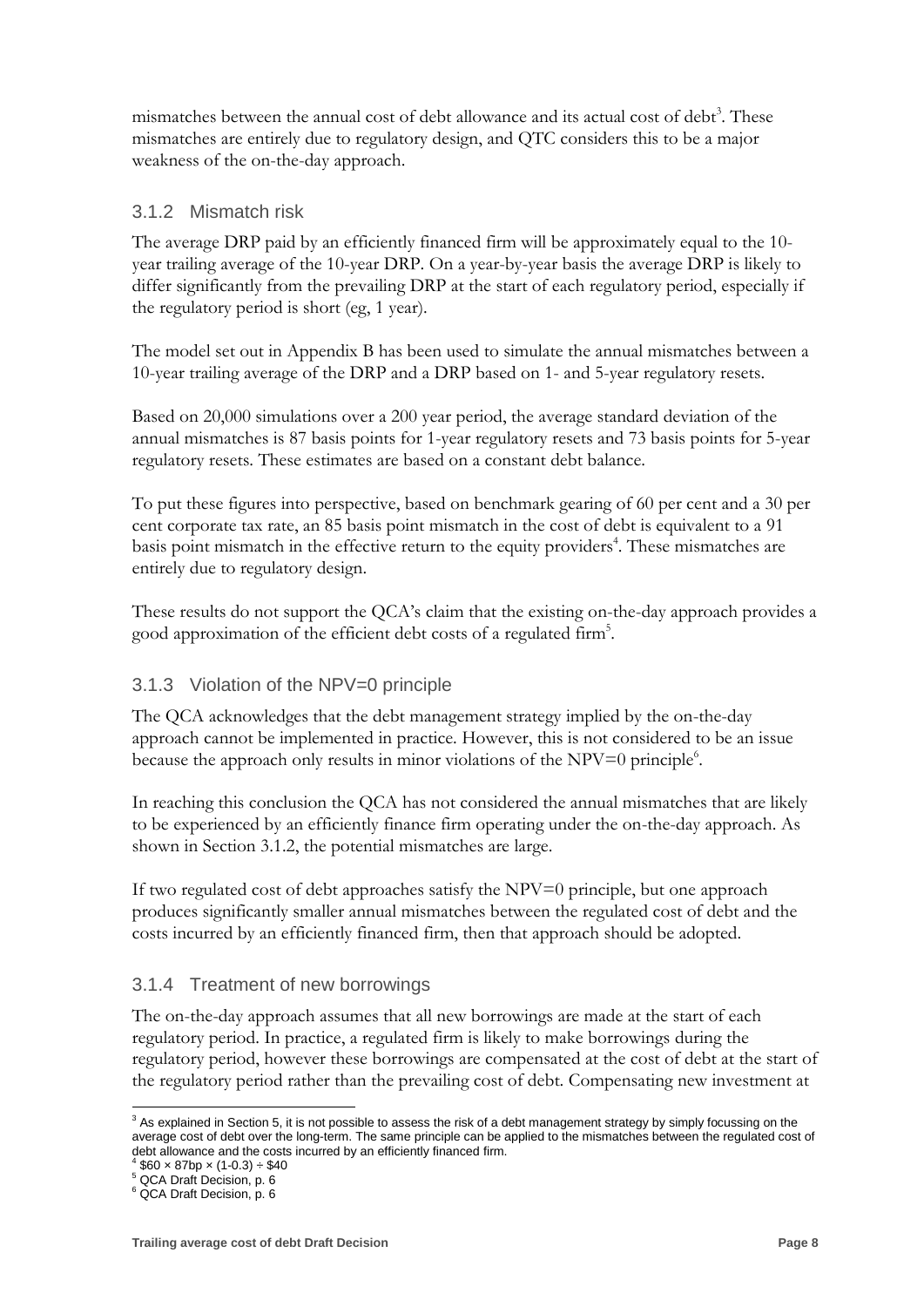historical rates is contrary to the OCA's views on the importance of using the prevailing cost of debt to provide correct signals for new investment:

*'In addition, the prevailing cost of debt at the time of investment is generally considered to be the best indicator of future borrowing costs and, as such, provides better signalling for efficient new investment to promote dynamic efficiency.'* <sup>7</sup>

The QCA suggests that forward-starting swaps can be transacted during the rate reset period to hedge the base interest rate on known future borrowings, although the DRP cannot be hedged in the same way.

When the slope of the swap curve is positive the interest rate on a forward-starting swap will be higher than the prevailing swap rate during the rate reset period. The QCA does not provide compensation for these incremental interest costs.

#### <span id="page-9-0"></span>3.1.5 Credit default swaps

The QCA argues that the debt management strategy implied by the on-the-day approach cannot be implemented in practice due to a lack of credit default swaps (CDS).

As explained in QTC's submission to the Issues Paper, it is the structure of a CDS that makes it unsuitable for hedging the DRP, rather than a lack of liquidity or because contracts are not available on the desired bonds.

Specifically, it is not possible for a firm to buy or sell credit protection on itself. Even if the CDS contracts were available for the required volumes and tenors, they could not be used in the way implied by the QCA to convert the average DRP on debt portfolio with staggered maturity dates into a DRP that matches the term of the regulatory period8.

In QTC's view, the debt management strategy implied by the on-the-day approach cannot be implemented in practice because it is inconsistent with well-established financial risk management principles, not because of a lack of hedging instruments.

QTC does not consider the on-the-day approach to be a valid approach for calculating the regulated cost of debt.

The on-the-day approach implies the use of a debt management strategy that cannot be implemented or approximated in practice. Furthermore, by assuming that a firm's entire debt balance matures at a single point in time, the approach cannot provide correct compensation for refinancing risk.

The on-the-day approach creates the potential for large mismatches between the annual cost of debt allowance and the annual debt costs incurred by an efficiently financed firm.

<sup>-</sup><sup>7</sup> QCA Draft Decision, p. 3

 $8$  Even if 'credit margin swaps' were available, the fixed rate on the swap would not include the liquidity premium that makes up the majority of the DRP for an investment-grade borrower. As a consequence, a regulated firm could not use this type of swap to convert the average DRP on a debt portfolio with staggered maturity dates into a DRP that matches the term of the regulatory period.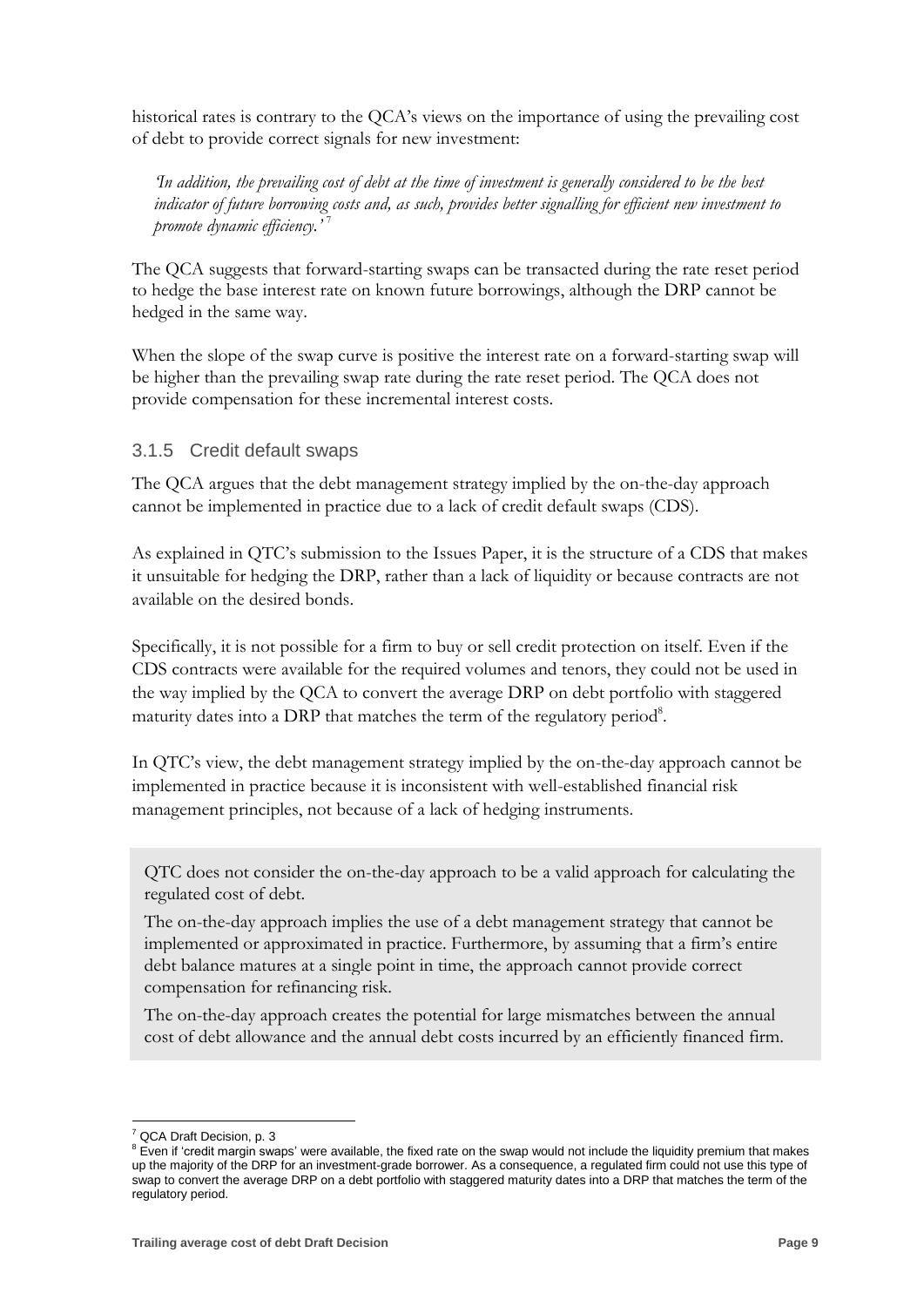## <span id="page-10-0"></span>4 The trailing average approach

### <span id="page-10-1"></span>4.1 Implied debt management strategy

The trailing average approach replicates the cost of debt produced by a portfolio of fixed-rate bonds with annually spaced maturities from 1- to 10-years. The 'hybrid' approach replicates cost of debt produced by a portfolio of floating-rate bonds with annually spaced maturities from 1- to 10-years. This portfolio can be combined with an interest rate swap overlay to convert the floating base interest rate to a fixed rate.

As noted by the Australian Energy Regulator (AER), the trailing average approach is based on an efficient debt management strategy and promotes economic efficiency:

*'In the presence of refinancing risk, it is efficient for a service provider to hold a portfolio of debt with staggered maturity dates. The allowed return on debt under the trailing average portfolio approach reflects the financing cost of a benchmark efficient entity with such a staggered portfolio. Further, we consider the approach promotes productive, allocative, and dynamic efficiency of debt financing practices.'* <sup>9</sup>

#### <span id="page-10-2"></span>4.1.1 Correct treatment of refinancing risk

The trailing average and hybrid approaches reflect the fact that, in practice, refinancing risk is managed with a strategy of maintaining staggered maturity dates out to a 10-year tenor to limit the size of the annual refinancing task. This profile is maintained over time by refinancing maturing debt with 10-year debt.

Unlike the on-the-day approach, the time series properties of the regulated cost of debt under a trailing average approach are consistent with the costs that would be incurred by a firm that efficiently manages its exposure to refinancing risk. It follows that a trailing average that is based on a 10-year benchmark debt term will provide correct compensation for refinancing risk, on an annual basis and on average over the long-term.

#### <span id="page-10-3"></span>4.1.2 Mismatch risk

The trailing average approach replicates the cost of debt produced by a prudent and efficient debt management strategy that can be implemented in practice. As a result, this approach will produce small differences between the annual regulated cost of debt allowance and the annual cost of debt incurred by an efficiently financed firm.

Furthermore, the trailing average and hybrid approaches both satisfy the NPV=0 principle (refer Section 6).

#### <span id="page-10-4"></span>4.1.3 Treatment of new borrowings

The trailing average approach can be implemented using a simple or weighted trailing average of the 10-year debt yield<sup>10</sup>. A simple trailing average compensates increases in the benchmark debt balance at the historical average debt yield rather than the prevailing debt yield.

<sup>&</sup>lt;u>.</u> <sup>9</sup> AER (August 2013), *Better Regulation – Explanatory statement: Draft rate of return guideline*, p. 83

 $10$  The same weighting approach can be applied to the DRP under the hybrid approach.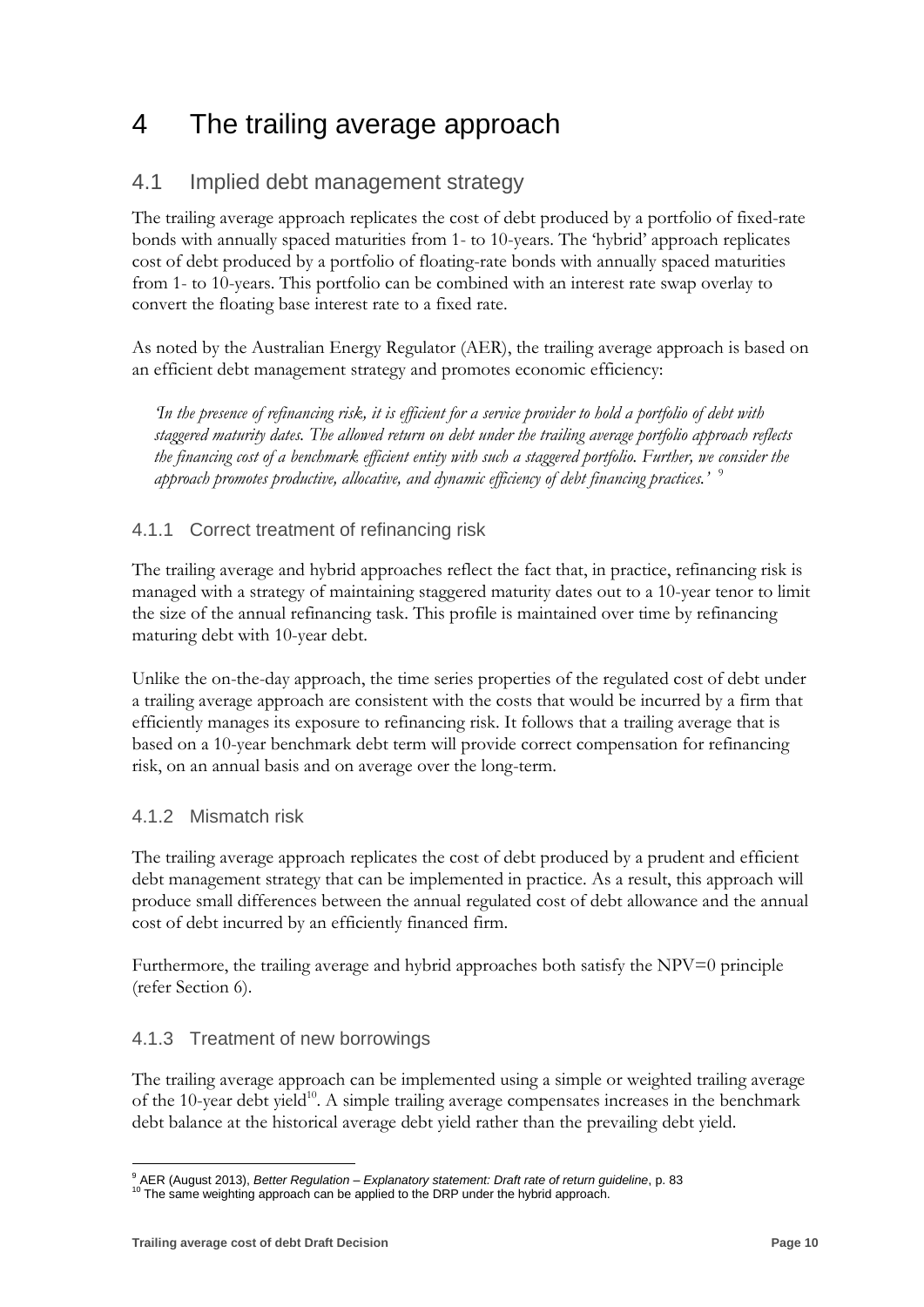A weighted trailing average compensates increases in the benchmark debt balance at the prevailing debt yield, which provides more appropriate signals for new investment compared to a simple trailing average and the on-the-day approach.

In QTC's view, a trailing average approach is a valid and appropriate approach for calculating the regulated cost of debt.

Under a trailing average approach, the cost of debt equals the cost produced by a prudent and efficient debt management strategy that can be implemented in practice.

The implied debt management strategy is consistent with the observed debt financing practices of regulated and unregulated firms, which demonstrates that the strategy is prudent and efficient.

Unlike the on-the-day approach, a trailing average approach provides correct compensation for refinancing risk, on an annual basis and on average over the long-term, by recognising that refinancing risk is managed with a strategy of maintaining staggered maturity dates to limit the size of the annual refinancing task.

A weighted trailing average based on benchmark debt balances will provide better signals for new investment compared to a simple trailing average and the on-the-day approach.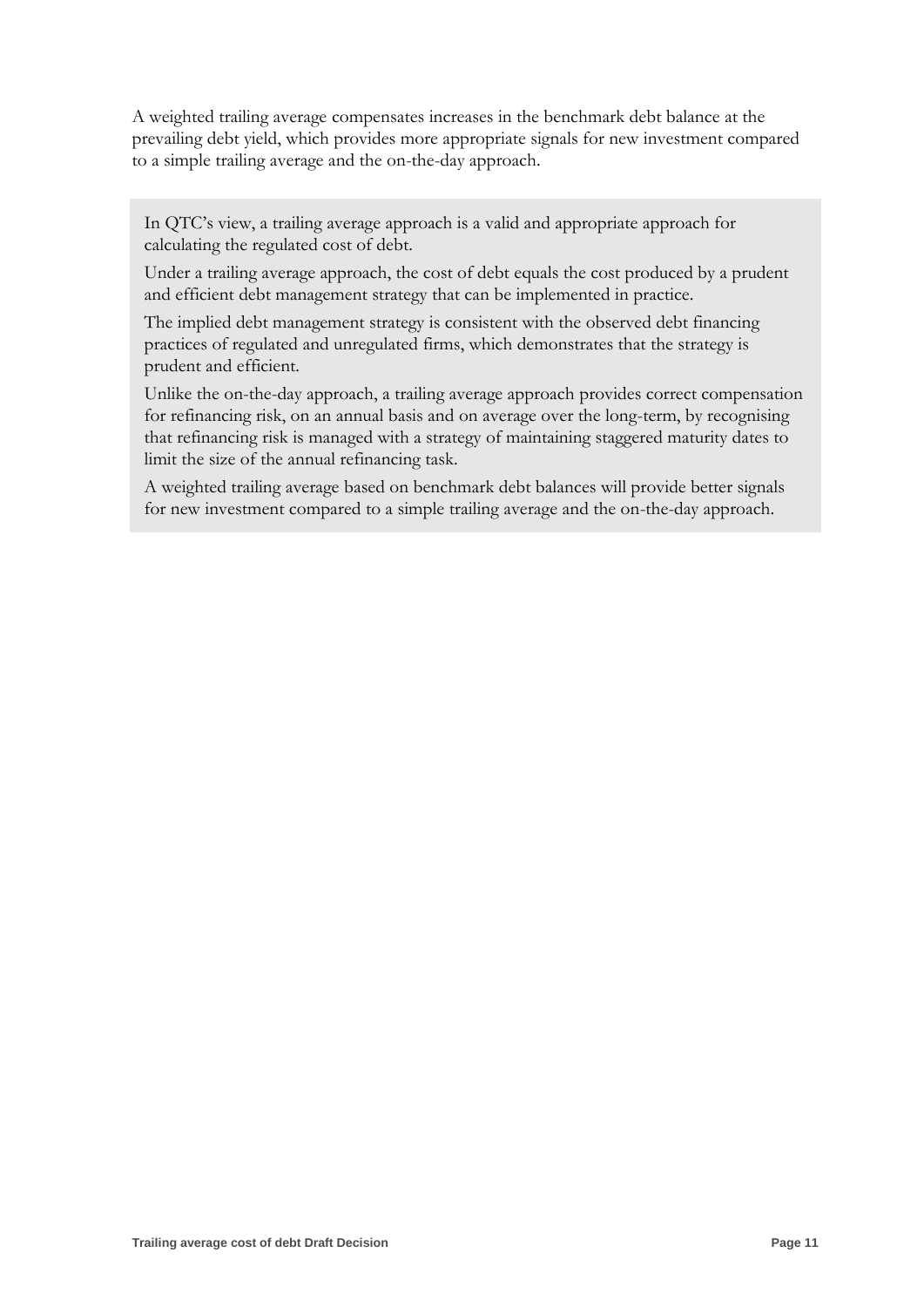## <span id="page-12-0"></span>5 Perceived overstatement of the cost of debt

QTC does not agree that the regulated cost of debt will be overstated if a trailing average is applied to the total 10-year debt yield.

The QCA suggests that the efficient debt policy of a comparable unregulated firm would be to use interest rate swaps to achieve a base interest rate term significantly shorter than 10 years.<sup>11</sup> This conclusion is based on the following hypothetical scenario outlined by Lally:

*'It is implicit in such an approach that the benchmark firms borrow but do not then enter into swap contracts to shorten the effective life of their debt, in respect of the risk free rate or DRP components. However, it is unlikely that efficient unregulated firms would act in this way because debt is (in general) progressively more expensive as its term increases. It is more likely that an efficient unregulated firm would choose both its debt term and interest rate swap contracts to optimally trade off the reduction in refinancing risk from longer term debt, the increase in the risk free rate with the effective debt term, the transactions costs of the swap contracts, and the increased interest rate volatility arising from a shorter effective debt term.* 

*Consequently an efficient unregulated firm might borrow for ten years but couple this with interest rate swap contracts in order to convert the risk free rate component of the cost of debt to (say) three years, thereby reducing the risk free rate component to the three year rate. In this event the cost of debt for firms that are regulated with a trailing average cost of debt should be the three year average of the three year risk free rate plus the ten year average of the ten year DRP plus the cost of the swap contracts.'* <sup>12</sup>

QTC does not consider this to be an accurate description how an efficient unregulated firm would determine its strategy for managing interest rate risk. As explained in QTC's response to the Issues Paper, the appropriate interest rate risk management strategy for an unregulated depends on the characteristics of its revenues and its level of gearing.

#### <span id="page-12-1"></span>5.1 Relationship between revenues and debt servicing costs

The importance of considering the characteristics of a firm's revenues when determining an appropriate debt management strategy has been examined in detail by Martellini and Milhau (2011). Rather than focusing on debt management in isolation, Martellini and Milhau consider the interaction between a firm's revenues and the debt servicing costs produced by different types of debt:

*'We attempt to answer the following question: given an exogenous revenue process for a corporation, what is the optimal liability structure when the issuer faces such instruments as fixed-rate debt, floating rate debt, and inflation-linked debt? In fact, this problem is the exact counterpart of the standard asset/liability management problem for a pension fund, in which liabilities are exogenously given while it is the allocation decision that is optimised.'* <sup>13</sup>

Martellini and Milhau's main conclusion is that what matters is not the absolute variation in debt servicing costs, but the variation in revenues net of debt servicing costs. This requires

<sup>-</sup><sup>11</sup> QCA Draft Decision, p. 15

<sup>12</sup> Lally, M. (March 2014), *The Trailing Average Cost of Debt* p. 43

<sup>13</sup> Martellini, L. and V. Milhau (March 2011), *Optimal Design of Corporate Market Debt Programmes in the Presence of Interest-Rate and Inflation Risks*, p. 8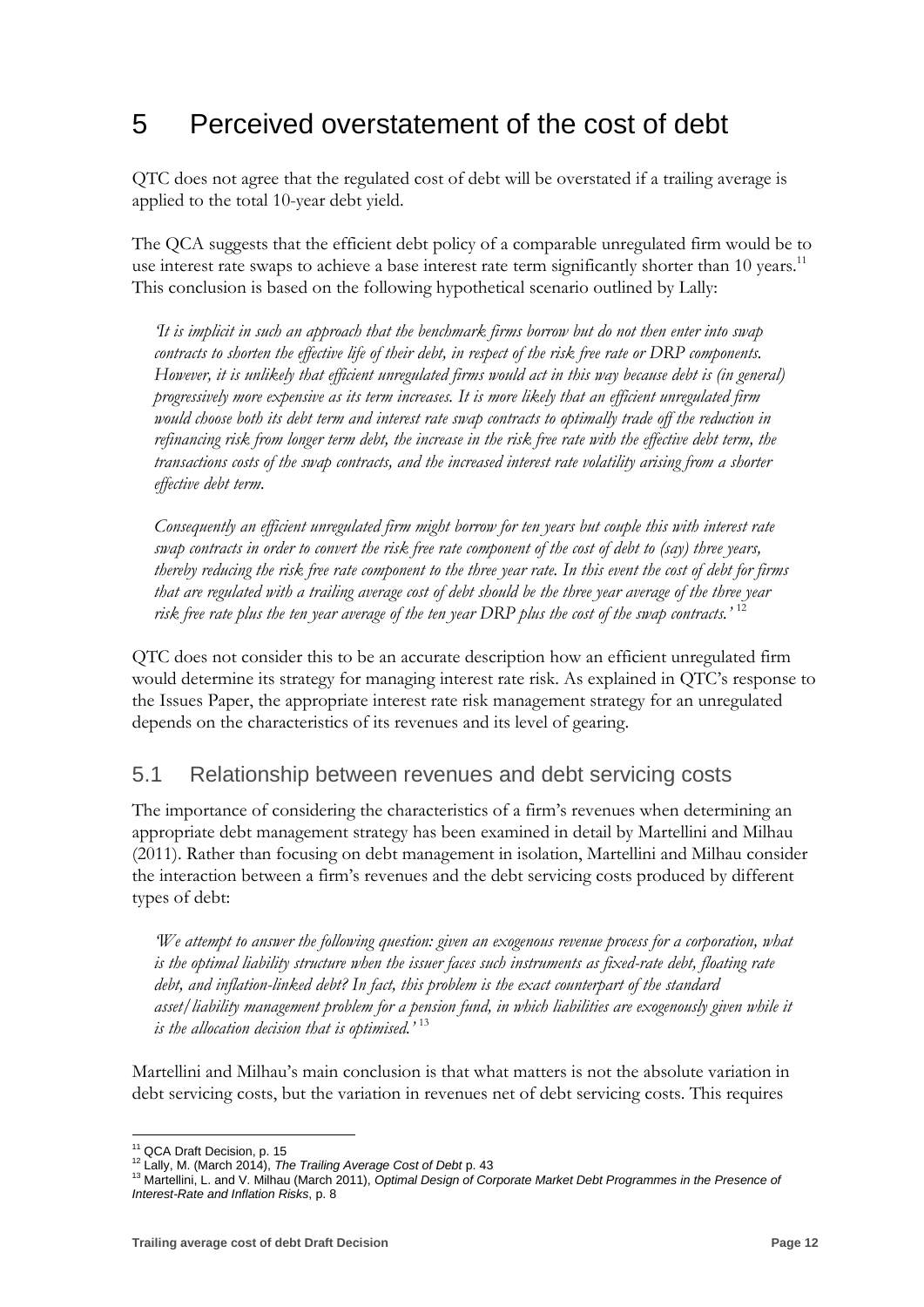taking into account the correlation between the firm's revenues and the debt servicing costs produced by different types of debt:

*'We have found that the optimal blend of fixed- and floating-rate bonds depends on the correlation of the interest-rate process and firm asset-value process, whereas interest-rate volatility and interest-rate risk premia have comparatively little quantitative impact on debt-management decisions. On the whole, these results suggest that, to maximise their value,* **firms should mostly choose their debt structure in such a way as to hedge the risk factors impacting their cash flows rather than to optimise the cost/risk tradeoff of their debt.***'* <sup>14</sup> *[emphasis added]*

The 'cost/risk trade-off' referred to by Martellini and Milhau is the same trade-off that Lally considers to be the main determinant of the efficient debt policy for an unregulated firm.

The interaction between revenues and debt servicing costs explains why commodity firms such as Rio Tinto choose to maintain a relatively high exposure to floating interest rates, even though this increases the absolute volatility of its debt servicing costs:

*'Rio Tinto's interest rate management policy is generally to borrow and invest at floating interest rates. This approach is based on historical correlation between interest rates and commodity prices. In some circumstances, a higher proportion of fixed rate funding may be considered appropriate.'* <sup>15</sup>

The same joint consideration of revenues and debt servicing costs can be used to determine the efficient debt policy for an unregulated firm that is otherwise similar to the firms regulated by the QCA.

#### <span id="page-13-0"></span>5.1.1 Revenue characteristics of natural monopolies

Using interest rate swaps to achieve a shorter-term base interest rate may be appropriate if the firm's revenues are cyclical or correlated with changes in short-term interest rates. This approach will reduce earnings volatility by achieving consistency between revenues and debt servicing costs.

Firms with relatively low gearing may also choose a shorter-term base interest rate exposure. If the impact of changes in interest rates on earnings is sufficiently small, there may be no need for these firms to incur the term premium associated with longer-term swap rates.

The firms that are of relevance to the QCA are natural monopolies that:

- **provide an essential service**
- operate long-lived assets in capital intensive industries, and
- maintain gearing levels that are significantly higher than the average gearing for listed firms.

Due to the essential nature of the service provided, it is likely that the income elasticity of demand for the service will be very low. As a consequence, the revenues of a comparable unregulated firm are likely to be relatively stable and not sensitive to the economic cycle or changes in short-term interest rates. From risk management perspective, it is appropriate for

<sup>&</sup>lt;u>.</u> <sup>14</sup> Martellini and Milhau, p. 38

<sup>15</sup> Rio Tinto 2011 Annual Report. Note 31, p. 176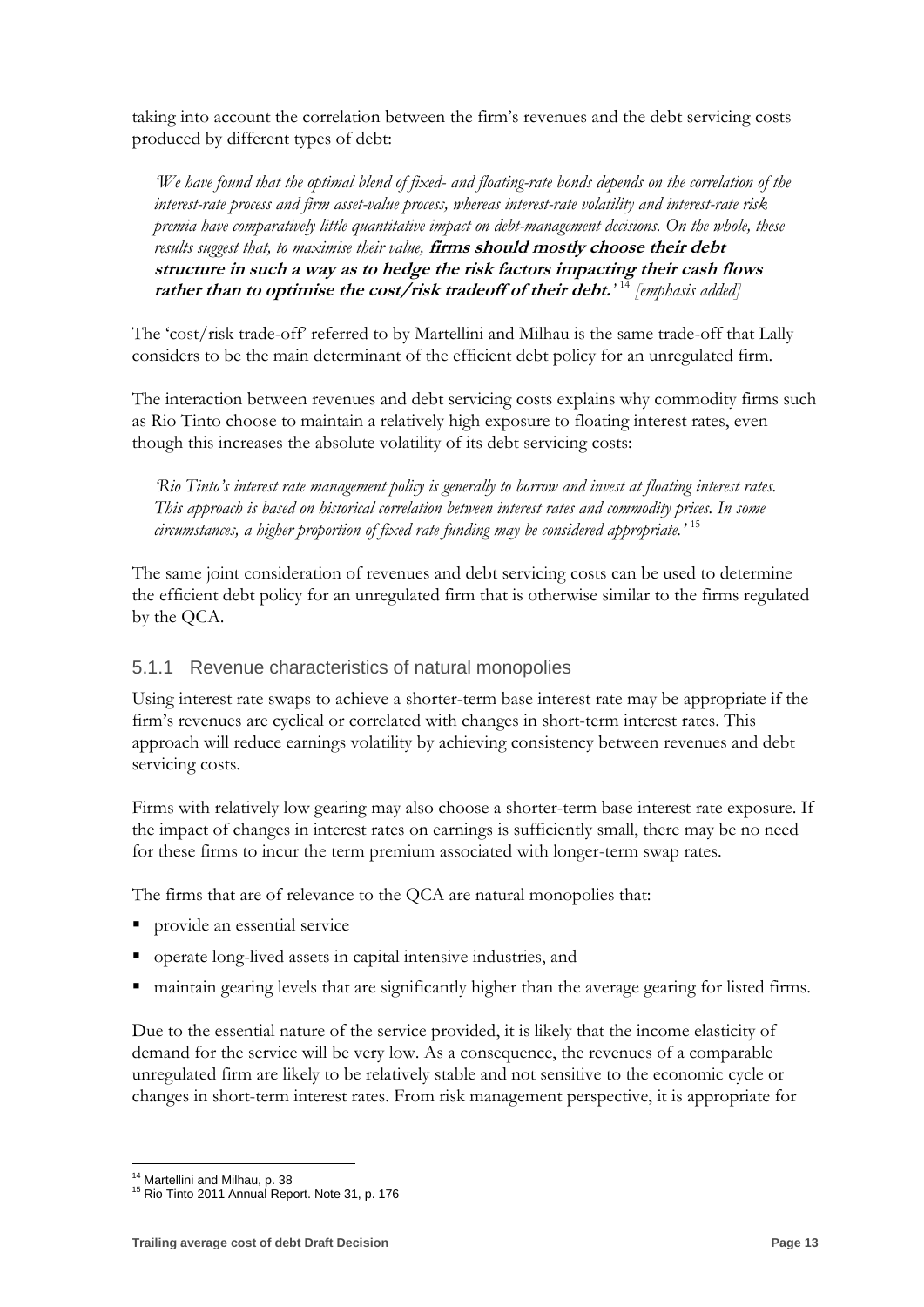this type of firm to adopt a debt management strategy that produces a relatively stable *total* cost of debt.

Based on these considerations and the financial risk management principles outlined in Section 5.1, it is QTC's view that the efficient debt policy for a comparable unregulated firm would be to maintain a portfolio of fixed-rate debt with annually spaced maturities out to at least 10 years. This will reduce volatility in the firm's revenues net of debt servicing costs as only 10 per cent of the total debt balance is repriced each year at the prevailing cost of debt.

In a regulatory context, this is equivalent to using a trailing average of the total 10-year debt yield to calculate the regulated cost of debt.

The appropriate level of interest rate risk exposure for an efficient unregulated firm depends on the characteristics of its revenues and level of gearing.

Based on the financial risk management principles outlined in Section 5.1, it is QTC's view that the efficient debt policy for a comparable unregulated firm would be to maintain a portfolio of fixed-rate debt with annually spaced maturities out to at least 10 years.

#### <span id="page-14-0"></span>5.1.2 QCA response

The QCA does not agree with QTC's views on how a comparable unregulated firm would determine its strategy for managing interest rate risk:

*'QCA is not persuaded by this [QTC's] argument. Estimates obtained by QCA during recent water investigations suggest that the transactions costs for swapping CGS bonds is considerably less than the term premium for the 10-year risk-free rate.'* <sup>16</sup>

*'However, for a given benchmark associated with a specific term to maturity, whether the regulatory cost of debt is based on the 'on the day' rate or an average of that 'on the day' rate over time, the average cost of debt will not be systematically different over the long run. Given the trailing average applied to the total cost of debt will include a 10-year risk-free rate as compared with a shorter term risk-free rate under the other two approaches, it is expected that adopting this approach would systematically lead to an average cost of debt being higher in the long run.'* <sup>17</sup>

QTC considers this is to be a simplistic and incomplete response to the issue being considered.

Firstly, interest rate risk management is, by definition, concerned with potential variations in outcomes, such as the difference between a firm's revenues and its debt servicing costs. In contrast, the QCA only considers the average cost associated with different debt tenors (including transaction costs). This is equivalent to using price as the sole criteria for differentiating between two debt products with different attributes and risk profiles.

Secondly, if average costs (including transaction costs) were the only relevant consideration, all unregulated firms would maintain a 100 per cent exposure to floating interest rates, yet this does not happen in practice. In practice, efficient unregulated firms should be primarily

<sup>-</sup>16 QCA (August 2014), *Long-term framework for SEQ water retailers – weighted average cost of capital (WACC)*, p. 29

<sup>&</sup>lt;sup>17</sup> QCA Draft Decision, p. 17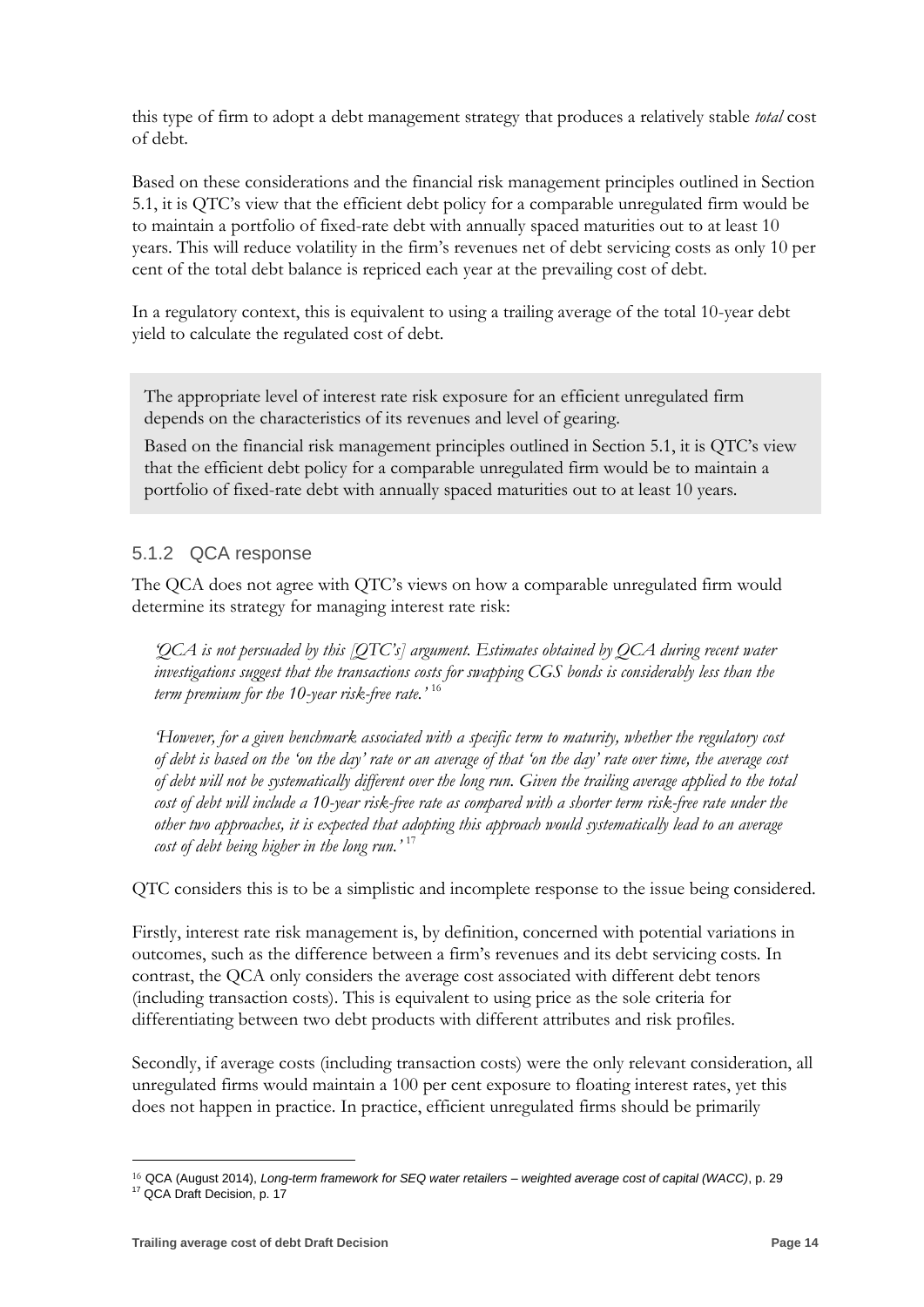concerned with managing risk rather than speculating on interest rates in an attempt to reduce their cost of debt:

*'In other words, the main motive for debt management is not to lower the cost of debt financing but to hedge exposure to interest-rate and inflation risks.'* <sup>18</sup>

Thirdly, the QCA observes that under the on-the-day approach, regulated firms use swaps to lock in a fixed base interest rate for the term of the regulatory period. If average costs (including transaction costs) were the only relevant consideration, as the QCA assumes is the case for comparable unregulated firms, it is unclear why the observed behaviour of regulated firms is consistent with minimising risk rather than minimising  $cost<sup>19</sup>$ .

Finally, in the hypothetical example relied upon by the QCA, Lally does not explain why the trade-off between interest rate risk and cost (including transaction costs) will identify a shorterterm swap rate as being 'optimal'. This may be the case for firms with cyclical revenues (eg, Rio Tinto) and/or relatively low gearing, but that does not describe the characteristics of the firms that are of interest to the QCA.

Interest rate risk management is concerned with potential variations in outcomes, such as the difference between a firm's revenues and its debt servicing costs.

It follows that debt strategies with different risk profiles cannot be compared by only considering the long-term average cost of debt (including transaction costs).

The claim that the cost of debt may be overstated if a 10-year yield is used in the trailing average cost of debt is based on the expected interest rate risk management practices of a comparable unregulated firm. The QCA has not demonstrated why a firm with stable revenues and relatively high gearing would use swaps to achieve a short-term base interest rate exposure on its entire debt portfolio.

### <span id="page-15-0"></span>5.2 Perceived violation of the NPV=0 principle

The QCA argues that an overstatement of the cost of debt could result in a material violation of the NPV=0 principle<sup>20</sup>.

To support this position, the QCA refers to the following hypothetical example from Lally:

*'To illustrate this point, suppose that otherwise similar unregulated firms have ten-year debt, use interest rate swap contracts to convert the risk free rate component of their cost of debt to the three-year rate, the average ten-year DRP is 2%, the average ten-year risk-free rate is 6%, the average three-year risk-free rate is 5%, and the transactions costs of the swap contracts are 0.20%. The average cost of debt of these firms is then 7.2%, comprising the average three-year risk-free rate of 5%, the ten-year DRP of 2%, and the transactions costs of the swap contracts. However, a regulator who merely observed their average* 

<sup>-</sup><sup>18</sup> Martellini and Milhau, p. 10

<sup>&</sup>lt;sup>19</sup> For example, the term premium between the 3-month and 5-year swap rate is currently 60 basis points. If minimising cost was the primary objective, regulated firms would issue term floating rate debt and not hedge the base interest rate.<br><sup>20</sup> QCA Draft Decision, p. 17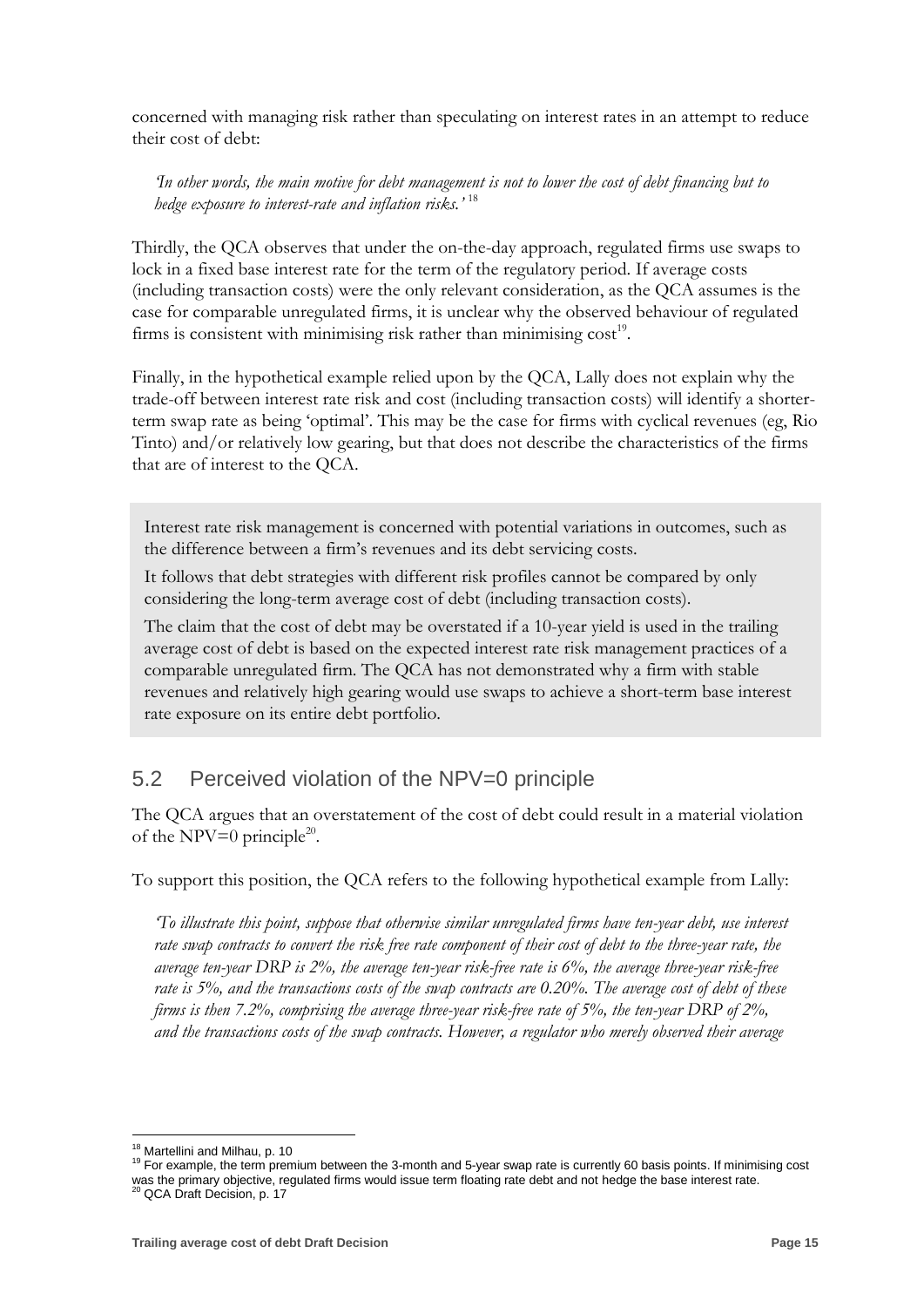*debt term of ten years and ignored their interest-rate swap contracts would allow a ten-year cost of debt, with an average rate of 8%. The allowed cost of debt would then be too high by 0.8%.'* <sup>21</sup>

It is important to note that this section from Lally's report is accompanied by the following footnote:

*'***This does not involve a violation of the**  $NPV = 0$  **principle because it is feasible for unregulated firms to borrow for ten years and not use interest rate swap contracts***, imposition of the trailing average regime for the entire cost of debt would not be expected to change the behaviour of firms acting in this way, and this combination of firm and regulatory behaviour would satisfy the NPV = 0 principle. It could not even be argued that such behaviour by firms was unviable…' [emphasis added]*

Lally also argues that:

*'However, given the widespread use of interest rate swap contracts by unregulated firms, it is unlikely that unregulated firms would act in this fashion. Consequently, any regulator who adopts the trailing average regime described here would probably not be mirroring the behaviour of such firms and would therefore fail to satisfy its own objective of mirroring the behaviour of unregulated firms.'*

The firms that are of interest to the QCA are *comparable* unregulated firms. As explained in Section 5.1, the efficient debt policy for an unregulated firm depends on the characteristics of its revenues and level of gearing. This suggests that a wide range of swap strategies and tenors are likely to be used by different unregulated firms.

Observing the widespread use of swaps by unregulated firms in general does not support the claim that a comparable unregulated firm (ie, a firm with relatively stable revenues and relatively high gearing) will follow the specific swap strategy in Lally's example.

Using swaps to achieve a shorter-term base interest rate may be appropriate firms with cyclical revenues and/or relatively low gearing, but this does not describe the characteristics of the firms that are of interest to the QCA.

QTC agrees with Lally's observation that any feasible debt policy coupled with a matching policy for calculating the regulated cost of debt will satisfy the NPV=0 principle.

### <span id="page-16-0"></span>5.3 Scope for higher profits under a trailing average

The QCA suggests that, if the regulated cost of debt is based on a trailing average of the total 10-year debt yield, there is scope for a regulated firm to earn higher profits by continuing to use interest rate swaps. These higher profits are considered to be a potential violation of the  $NPV=0$  principle<sup>22</sup>.

QTC's understanding of the QCA's position is as follows:

<sup>-</sup> $21$  Lally (March 2014), p. 44. Lally's example implies that the maximum swap tenor in the Australian market is 10 years. However, the Australian Financial Markets Association (AFMA) collates and publishes swap quotes from a range of market makers with tenors out to 15 years. <sup>22</sup> QCA Draft Decision, p. 17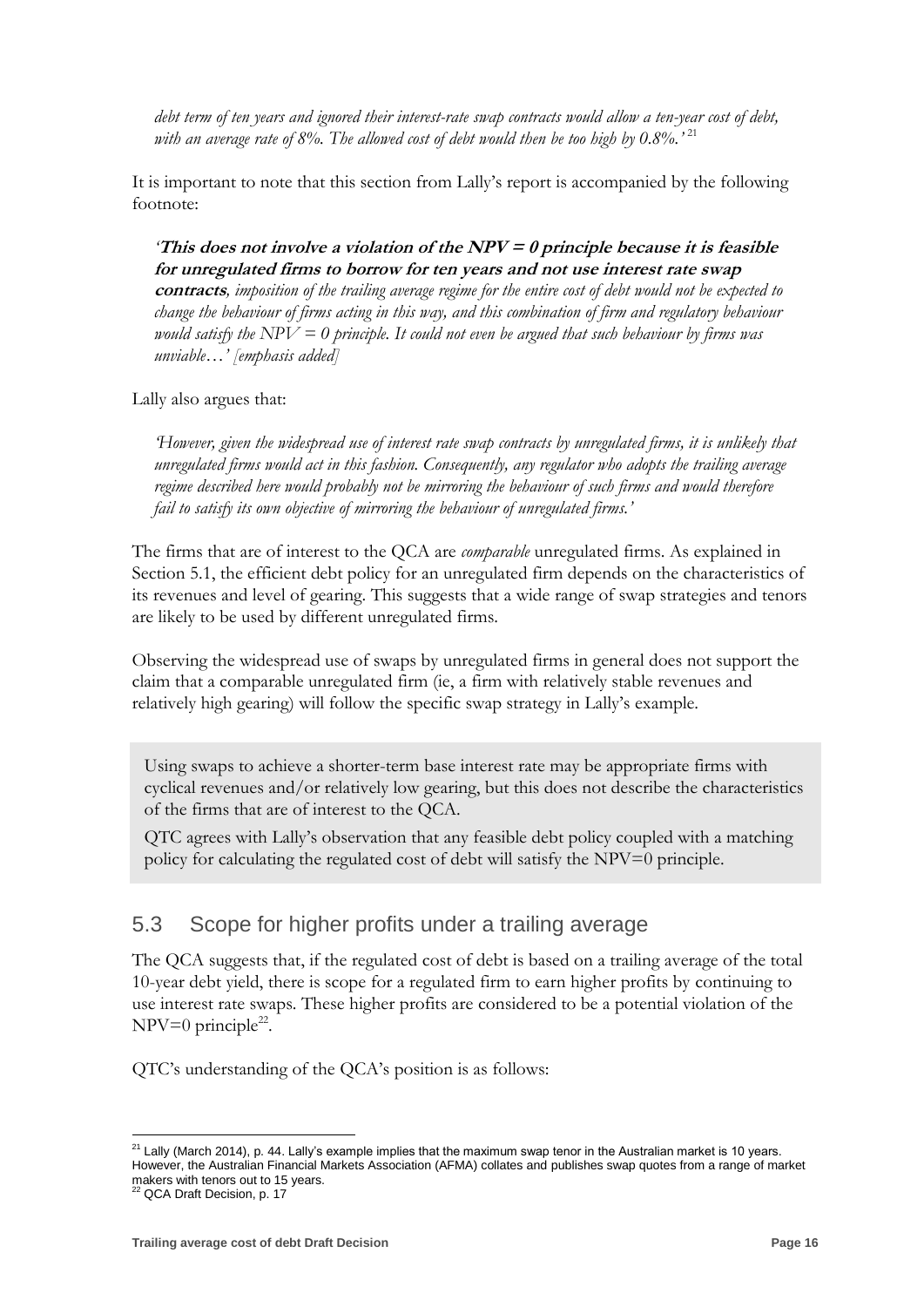- If an on-the-day or hybrid approach is used to determine the regulated cost of debt, a regulated firm will use interest rate swaps to lock in a fixed base interest rate for the term of the regulatory period (ie, it will adopt a matching strategy).
- If a trailing average is applied to the total 10-year debt yield to determine the regulated cost of debt, a regulated firm will continue to use interest rate swaps to lock in a fixed base interest rate for the term of the regulatory period (ie, it will not adopt a matching strategy).

The QCA suggests that a regulated firm will not adopt a matching strategy under a trailing average that applies to the total 10-year debt yield because the margin between 5- and 10-year risk-free rates exceeds the transaction costs on interest rate swaps<sup>23</sup>.

The same reasoning could also be applied to the on-the-day and hybrid approaches. For example, the current margin between 1- and 5-year swaps (60 basis points) is higher than the margin between 5- and 10-year swaps (50 basis points). According to the QCA's reasoning, there is scope for a regulated firm to earn even higher profits under the on-the-day approach by adopting a 'no matching' policy and rolling over a series of 1-year swaps during each 5-year regulatory period.

Departing from the debt management strategy implied by the regulated cost of debt approach will expose the firm's equity providers to interest rate risk, and this applies to all cost of debt approaches<sup>24</sup>. As regulated firms are not in the business of speculating on interest rates, it is reasonable to assume that they will continue to adopt a matching strategy regardless of which approach is used to calculate the regulated cost of  $debt^{25}$ .

Finally, even if a regulated firm chooses to adopt a 'no matching' strategy, the outcomes of this decision (which may be gains or losses relative to the cost of debt allowance) will have no impact on the allowed revenues or prices paid by consumers. It follows that these additional profits or losses will not cause a violation of the NPV=0 principle.

In QTC's view, it is inconsistent for the QCA to assume that a regulated firm will hedge its base interest rate under the on-the-day and hybrid approaches, but not do so under a trailing average approach that applies to the total 10-year debt yield.

### <span id="page-17-0"></span>5.4 Debt term used by other regulators

Following an extensive consultation process, the AER concluded that applying a trailing average to the total 10-year benchmark debt yield will produce a cost of debt that is commensurate with the efficient financing costs of a benchmark firm.

In its 2013 weighted average cost of capital (WACC) review, the Independent Pricing and Regulatory Tribunal (IPART) decided to increase the term of the risk-free rate used in the cost of debt from 5- to 10-years. IPART considers a 10-year term to be consistent with determining the WACC for a benchmark entity that operates in a competitive market and faces similar risks to the regulated firm that is subject to IPART's decision<sup>26</sup>.

<sup>-</sup><sup>23</sup> QCA Draft Decision, p. 17

<sup>&</sup>lt;sup>24</sup> That is, a mismatch between the regulated cost of debt allowance and the actual cost of debt.

<sup>&</sup>lt;sup>25</sup> Assuming it is possible to implement the matching strategy in practice.

<sup>26</sup> IPART (December 2013), *Review of WACC Methodology – Final Report*, p. 9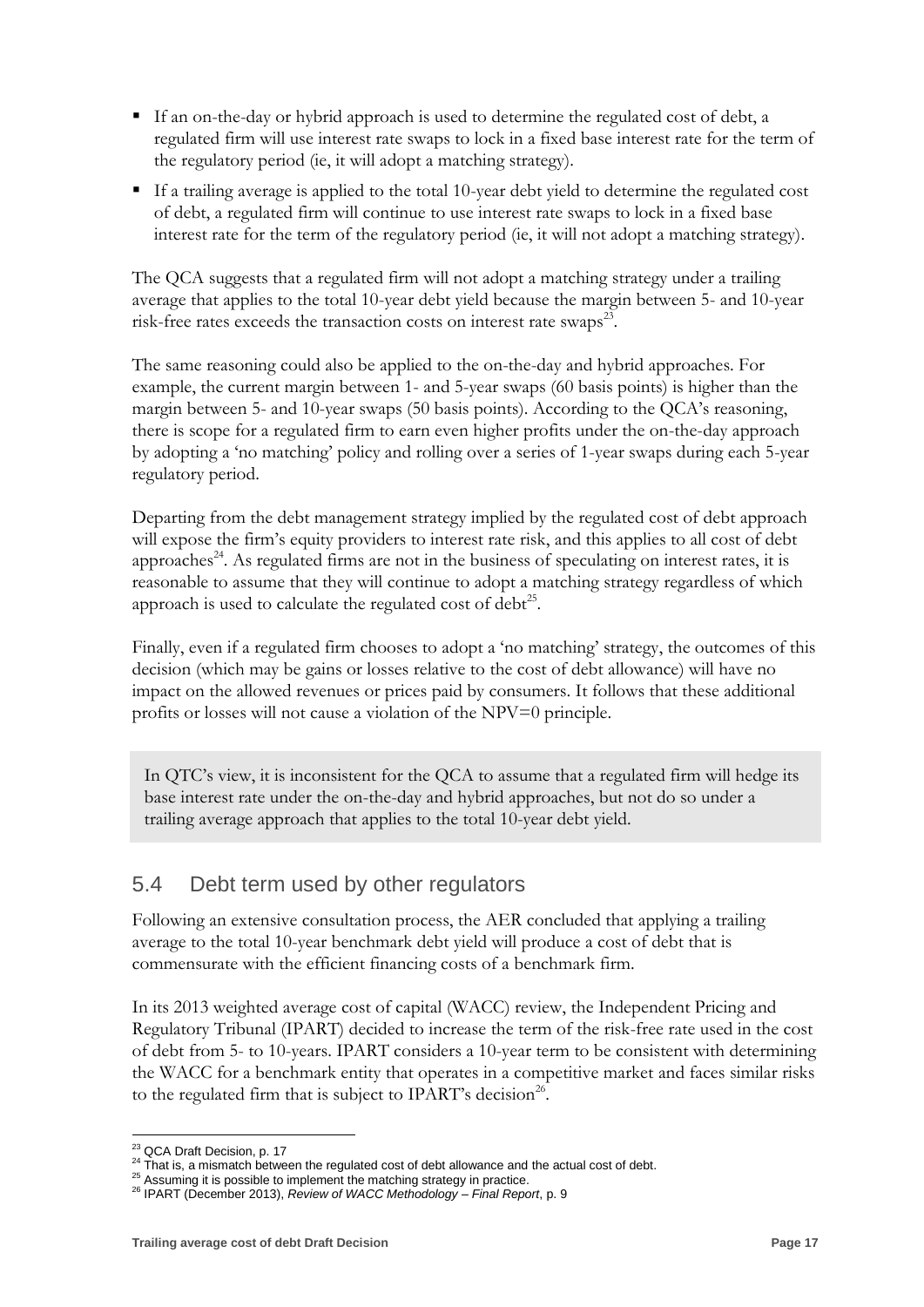These recent decisions do not support the claim that the regulated cost of debt will be overstated if a trailing average is applied to the total 10-year debt yield.

#### <span id="page-18-0"></span>5.5 Debt strategy used by SEQ water retailers

Queensland Urban Utilities (QUU) and Unitywater are currently subject to price monitoring by the QCA, and these arrangements will change to annual performance monitoring from 1 July 2015.

Both businesses have advised the QCA that they are funded with a diversified portfolio of fixed rate debt with (approximately) annually spaced maturities out to about 10 years<sup>27</sup>. As such, these businesses are already following a debt management strategy that is consistent with a trailing average approach that applies to the total 10-year debt yield.

The decision to adopt and maintain a staggered debt maturity profile, despite the lack of regulatory incentives to do so, is a strong indication of the efficiency of this strategy.

-

<sup>27</sup> QCA (August 2014), *Long-term framework for SEQ water retailers – weighted average cost of capital (WACC)*, p. 22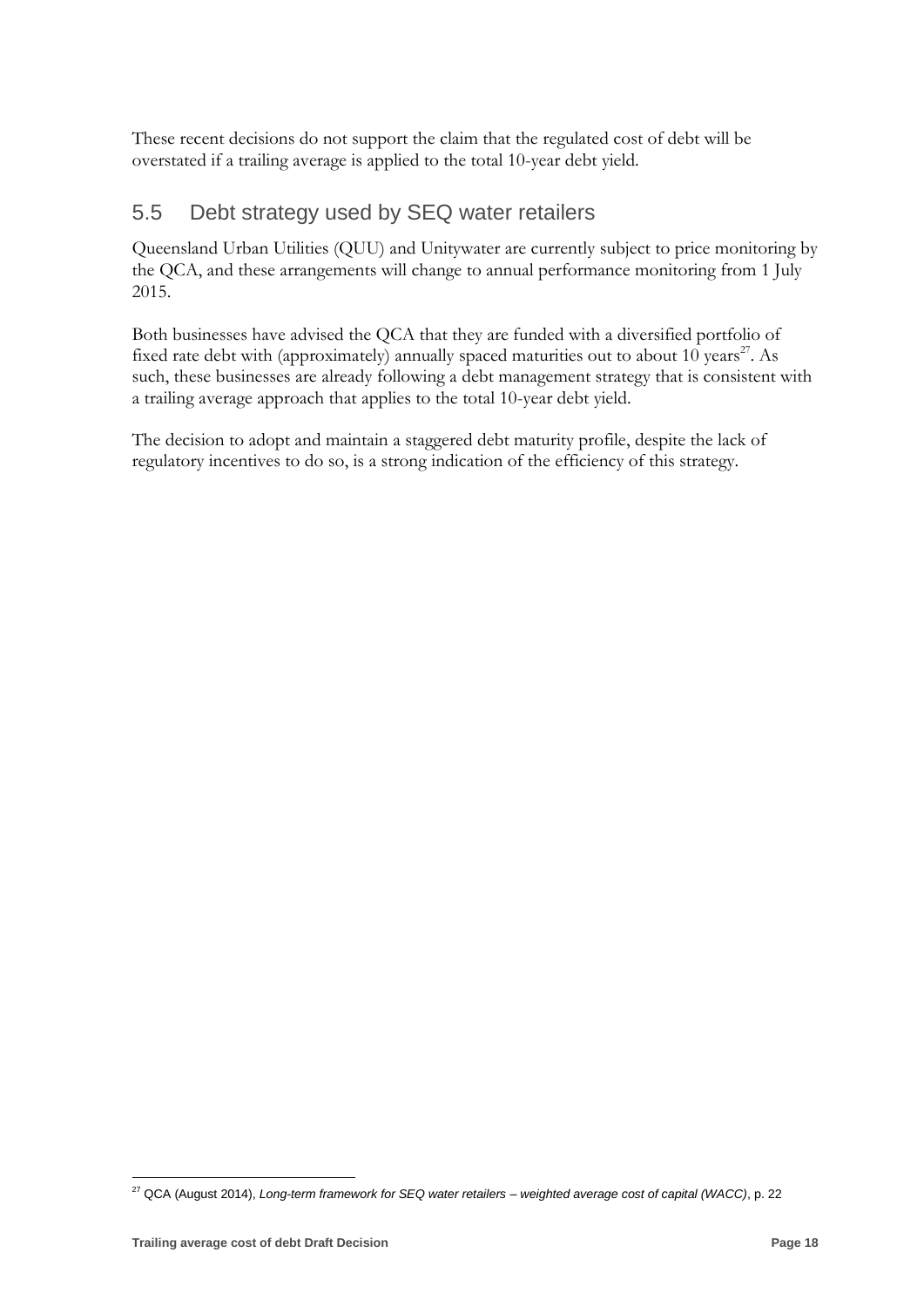## <span id="page-19-0"></span>6 Consistency with the cost of equity

The QCA claims that the term of the risk-free rate in the cost of debt and cost of equity should be the same to satisfy the NPV=0 principle<sup>28</sup>.

The QCA currently uses a risk-free rate with a term that matches the length of the regulatory period to estimate the cost of equity. As the length of the regulatory period is less than 10 years, the perceived requirement to use a single term for the risk-free rate prevents the QCA from using a trailing average that applies to the total 10-year debt yield.

QTC does not agree with this claim. The NPV=0 principle will not be violated if a regulated firm can match the regulated cost of debt with a feasible debt management strategy<sup>29</sup>. If this can be done the expected difference between the annual cost of debt allowance and the annual debt costs incurred by the firm will be zero, which satisfies the  $NPV=0$  principle in regards to the debt funded portion of the firm. The choice of term for the risk-free rate in the cost of equity does not affect this conclusion, nor do any disagreements over what the term of the risk-free rate in the cost of equity should be.

The relevant question is whether using a different term in the trailing average cost of debt will cause the NPV=0 principle to be violated. Although QTC's considers a 10-year term to be appropriate for estimating the cost of equity, this point of difference with the QCA is not relevant when determining if the term of the risk-free rate in the trailing average cost of debt will cause the NPV=0 principle to be violated.

#### <span id="page-19-1"></span>6.1 Lally's 2014 advice to the QCA

Lally advised that the NPV=0 principle will not be violated if the prevailing risk-free rate is used in the cost of equity and a trailing average of the risk-free rate is used in the cost of debt:

*'Lally (2014) considered that there was no inconsistency in using the prevailing risk*‐*free rate in setting the regulatory cost of equity and using a trailing average cost of debt approach. Lally argued that, provided it is feasible for firms to engage in a debt strategy in which the total cost of debt or the debt risk premium is a trailing average, regulatory use of a trailing average regime will satisfy the NPV=0 Principle.'* 

*However, Lally did not specifically comment on the inconsistency in the term of the risk*‐*free rate used if the trailing average is applied to the total cost of debt.'* <sup>30</sup>

### <span id="page-19-2"></span>6.2 Lally's 2010 advice to the QCA

In previous advice to the QCA Lally did specifically comment on the use of different terms for the risk-free rate in the cost of equity and a trailing average that applies to the total 10-year debt yield:

<sup>-</sup><sup>28</sup> QCA Draft Decision, p. 24

 $29$  Lally (March 2014), p. 4

<sup>30</sup> QCA Draft Decision, p. 24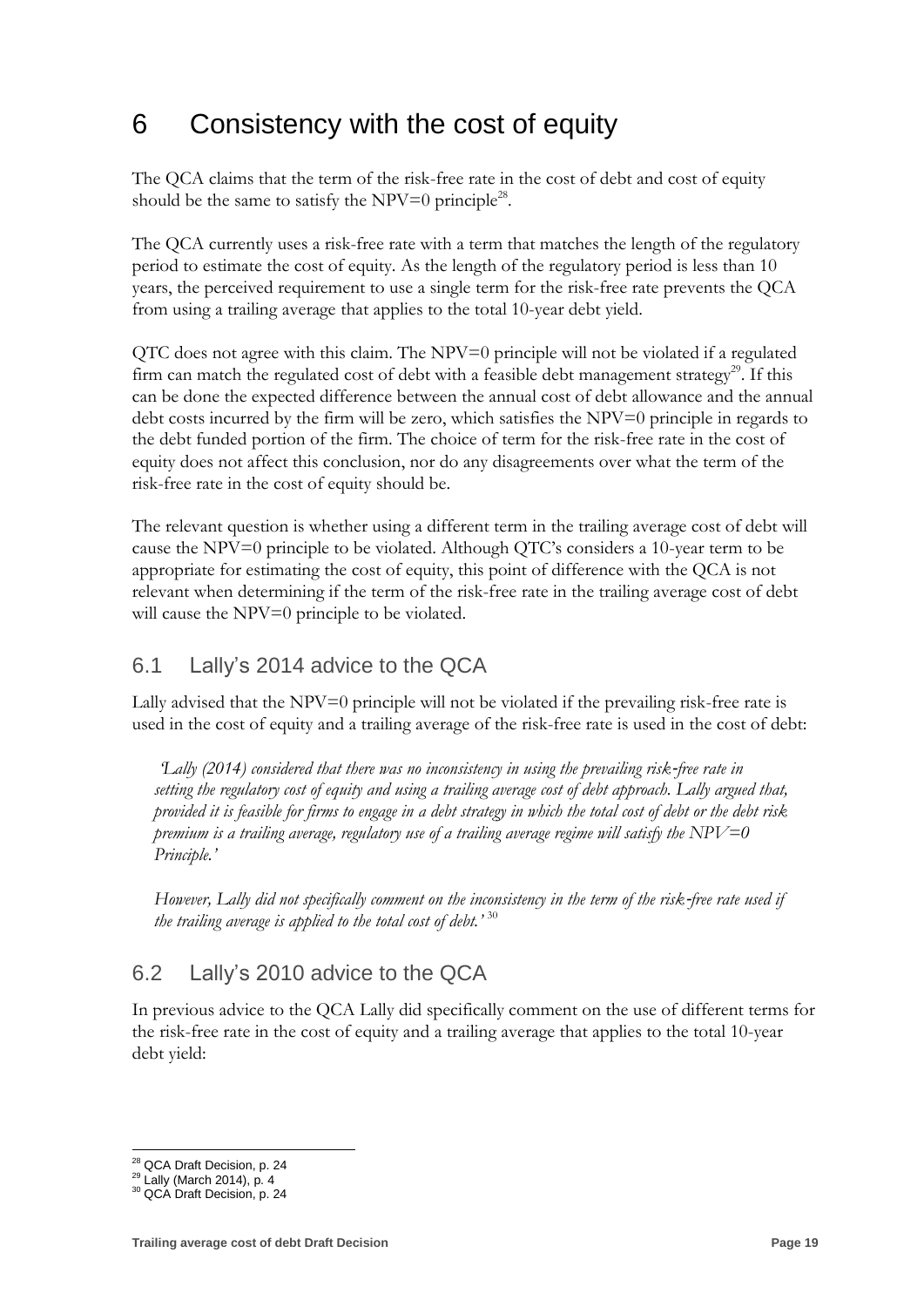*'The fourth option would be for the firm to borrow for more than one year (ten years, for example) and use neither interest rate swap contracts nor credit default swaps to convert the ten year debt into one year*  debt. In this event, the total costs of debt that would be incurred by the firm each year would be the *average ten year risk free rate embedded in its existing debt, the average ten year debt premium embedded in its existing debt, and the annualised debt issue costs arising from ten yearly debt issues.* 

*Thus, the pricing strategy that would just recover costs ex ante (NPV=0) would invoke these [ten year] debt costs along with the prevailing one year risk free rate for the cost of equity, and the same costs should then be invoked by the QCA in setting WACC for monitoring purposes.'* <sup>31</sup>

The debt component of regulatory pricing strategy described by Lally is consistent with a trailing average that applies to the total 10-year cost of  $debt^{32}$ .

Lally's advice does not support the QCA's claim that the same term for the risk-free rate must be used in the cost of equity and the trailing average cost of debt to satisfy the NPV=0 principle.

-

<sup>31</sup> Lally, M. (September 2010), *The appropriate term for WACC parameters for the SEQ interim price monitoring*, p. 10 <sup>32</sup> Lally also outlines a third debt management strategy that is consistent with the hybrid approach. In choosing between the two approaches, Lally favours the hybrid approach on the grounds that *'it prompts firms to adopt a debt strategy whose costs can be replicated more closely by the QCA in its WACC setting'*. In QTC's view, the cost of debt approach should not be determined based on what is most convenient for the regulator.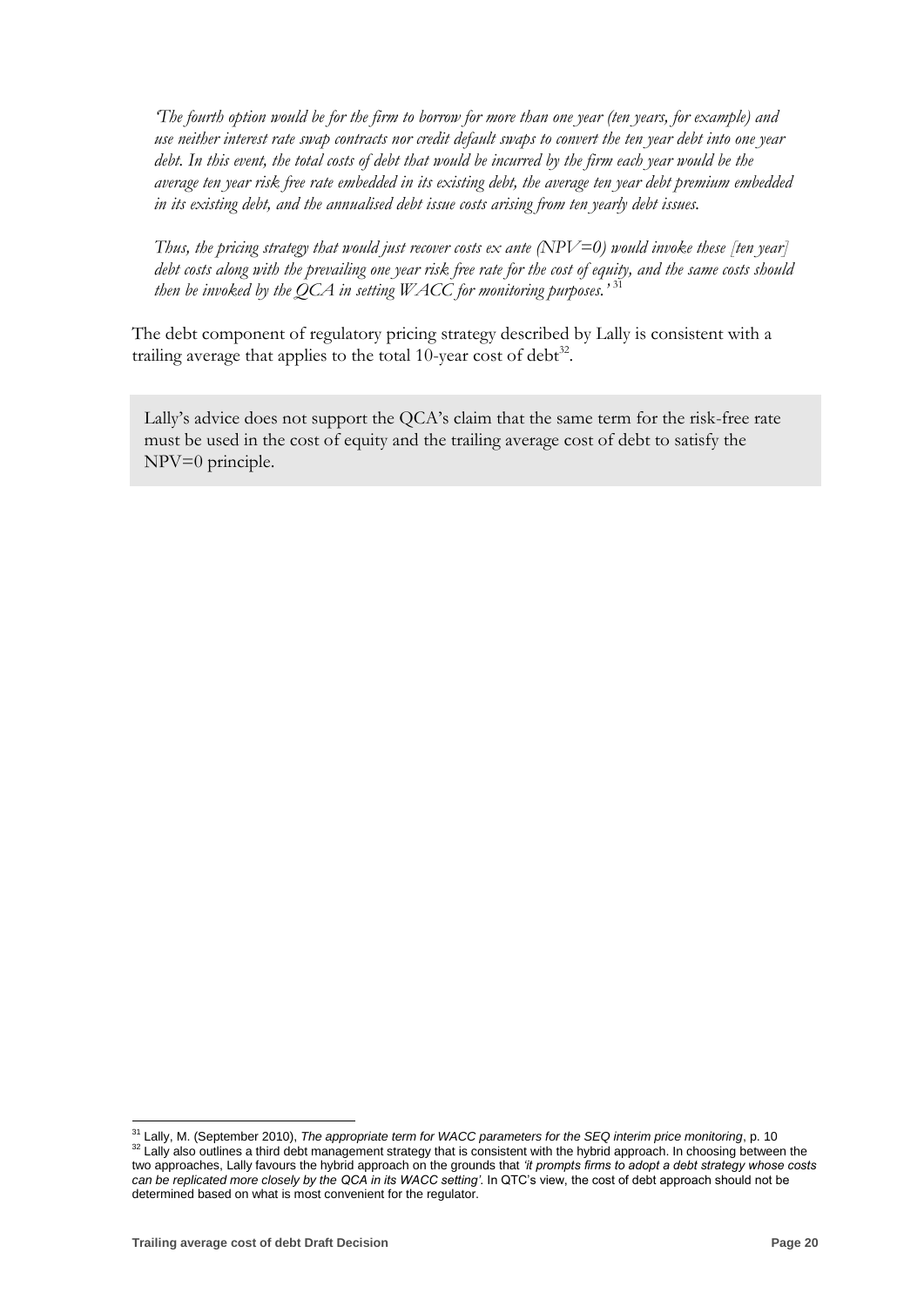## <span id="page-21-0"></span>7 Efficient investment signalling

The QCA does not support the use of a weighted trailing average due to perceived issues with greater complexity and a perceived lack of transparency of possible weighting approaches<sup>33</sup>.

### <span id="page-21-1"></span>7.1 QTC's weighted trailing average approach

QTC's proposed cost of debt approach replicates the cost produced by a benchmark portfolio of fixed rate bonds with annually spaced maturities from 1 to 10 years. In the presence of new investment the approach assumes that the increase in the benchmark debt balance is equally funded by the 10 bonds in the benchmark portfolio (ie, each bond funds 10 per cent of the new borrowing at the prevailing benchmark debt yield).

For example, if the starting debt balance is \$100, each bond is assumed to provide \$10 of funding. If a new borrowing of \$15 is made, each bond is assumed to provide an additional \$1.50 of funding at the prevailing debt yield. The post-borrowing yield that applies to each bond is calculated as follows:

#### *Post-borrowing yield*  $\overline{QTC}$  = (\$10.00  $\times$  *original yield* + \$1.50  $\times$  **prevailing yield**) – \$11.50

This is equivalent to giving a weight of  $0.1304$  (ie, \$15<sup> $\div$ </sup>\$115) to the prevailing yield and a weight of 0.8696 (ie, \$100÷\$115) to the original yield, which is identical to the method set out in Appendix B of QTC's submission to the trailing average cost of debt Issues Paper.

In practice, it is unlikely that a regulated firm will exactly follow this type of debt issuance strategy to fund new investment. As shown in Appendix A, regulated firms do not maintain perfectly smooth debt maturity profiles, which may reflect the practice of funding new investment with 10-year debt. If the new borrowing is relatively large, the firm may choose to issue multiple bonds with different tenors to avoid creating a debt profile that is too lumpy. If the borrowing is relatively small, the firm is likely to just issue 10-year debt.

#### <span id="page-21-2"></span>7.1.1 Rationale for QTC's weighting approach

QTC's weighting approach was developed in response to the AER's proposal to use a simple (ie, unweighted) trailing average of the total 10-year debt yield to calculate the regulated cost of debt. In the presence of new investment a simple trailing average implicitly assumes that increases in the debt balance are equally funded across the 10 bonds in the benchmark portfolio, but at the historical yield that applies to each bond rather than the prevailing yield. Using the same example above, the AER implicitly applies the following calculation:

#### *Post-borrowing yield*  $(AER) = (\$10.00 \times original$  yield +  $$1.50 \times original$  yield + \$1.50

QTC's approach preserves the key features of the AER's approach, such as using a 10-year debt term and maintaining an even debt maturity profile out to 10 years, while still assigning the prevailing debt yield to increases in the debt balance.

Under QTC and AER approaches, the trailing average cost of debt is a simple average of the post-borrowing yields on the 10 bonds in the benchmark debt portfolio.

<sup>-</sup><sup>33</sup> QCA Draft Decision, p. 27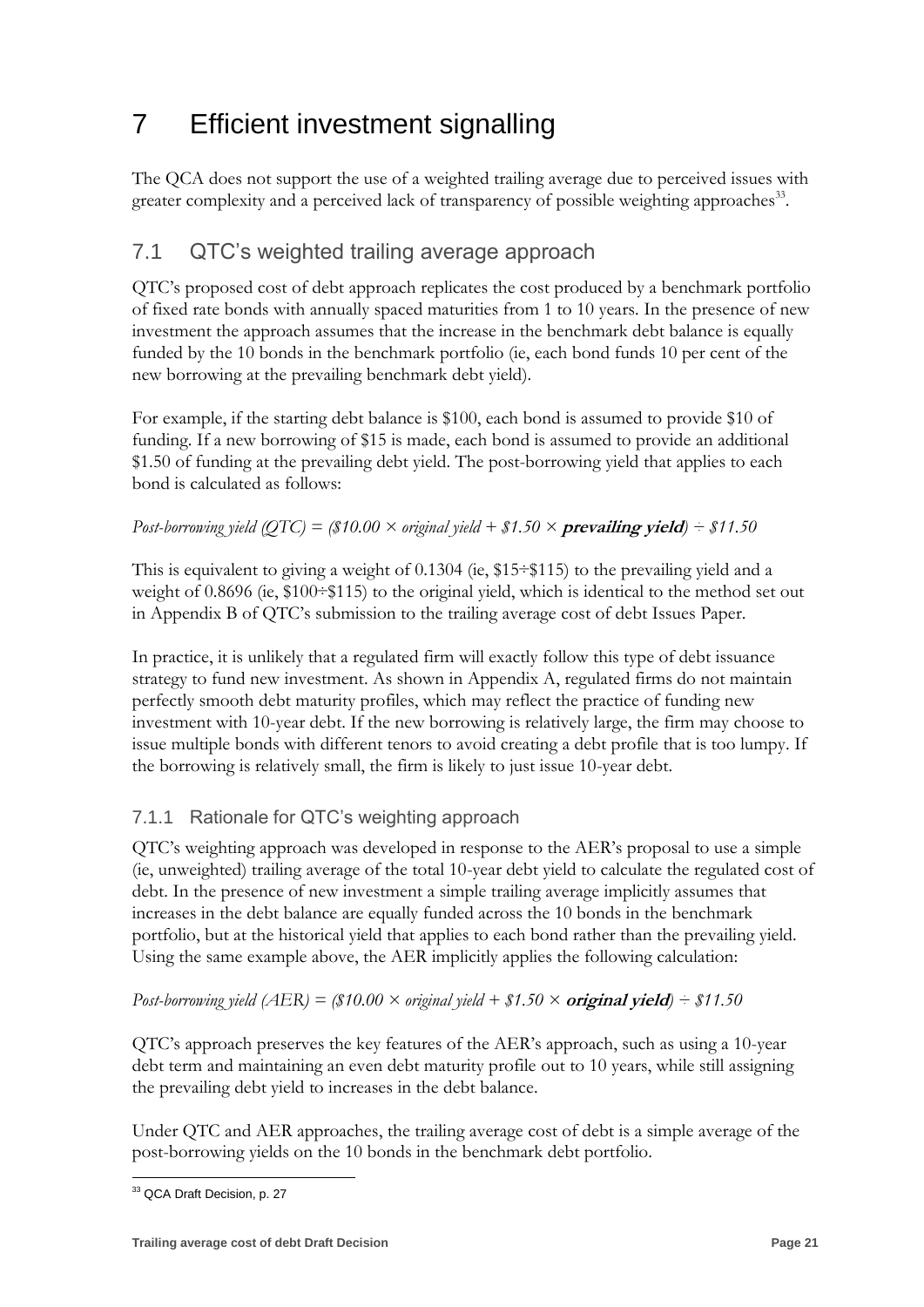#### <span id="page-22-0"></span>7.1.2 Ability to replicate the cost of debt

The QCA states that QTC's implied funding strategy cannot be replicated in practice because 10 per cent of the new borrowing is assumed to be refinanced each year over the next 10-years, whereas the actual borrowing is likely to be funded with a single 10-year borrowing.

Under the on-the-day approach, the DRP on a new borrowing is only correctly compensated for the first 5 years (assuming a 5-year regulatory period). The compensation received for the last 5 years will depend on the prevailing DRP at the start of the next regulatory period. Larger mismatches will occur on new borrowings made during the regulatory period.

Table 3 in Appendix B shows the standard deviation of the simulated mismatches that arise if a new borrowing is fully funded with 10-year fixed rate debt, but compensation is received over the next 10 years based on QTC's weighted trailing average approach. Table 4 shows the results assuming a new borrowing is fully funded with 10-year floating rate debt, but compensation is received over the next 10 years based on the on-the-day approach with 1- and 5-year resets.

The standard deviation of the mismatches is higher under the on-the-day approach compared to the weighted trailing average approach, and this is especially the case for 1-year resets, which is how the QCA intends to calculate the benchmark cost of debt for the SEQ water retailers.

It is important to note that in addition to the mismatch on new borrowings, the on-the-day approach also produces significant annual mismatches on the *entire* debt balance when there are no new borrowings, as shown in Table 2 in Appendix B.

#### <span id="page-22-1"></span>7.1.3 Data used to calculate the weights

The weights in QTC's weighted trailing average approach are based on changes in the benchmark debt balance (ie,  $RAB \times$  benchmark gearing). These weights are applied to the benchmark debt yields to calculate the regulated cost of debt.

The RAB and benchmark gearing are used in the building block model to determine the allowed revenues, so it is reasonable to use this information to calculate a weighted trailing average. This should address any concerns over transparency in how the weights are determined.

This approach is consistent with a benchmark approach as the actual mix of debt and equity that is used to fund new investment does not affect the cost of debt allowance and the prices paid by consumers.

#### <span id="page-22-2"></span>7.1.4 Different WACC benchmarks for different businesses

The QCA states that a weighted trailing average will produce a different regulated cost of debt for different firms, even if all other WACC parameters are the same<sup>34</sup>.

The main objective of the cost of debt approach is to ensure that compensation is provided for efficiently incurred benchmark debt costs. There is no requirement to equalise the benchmark

<sup>-</sup><sup>34</sup> QCA Draft Decision, p. 21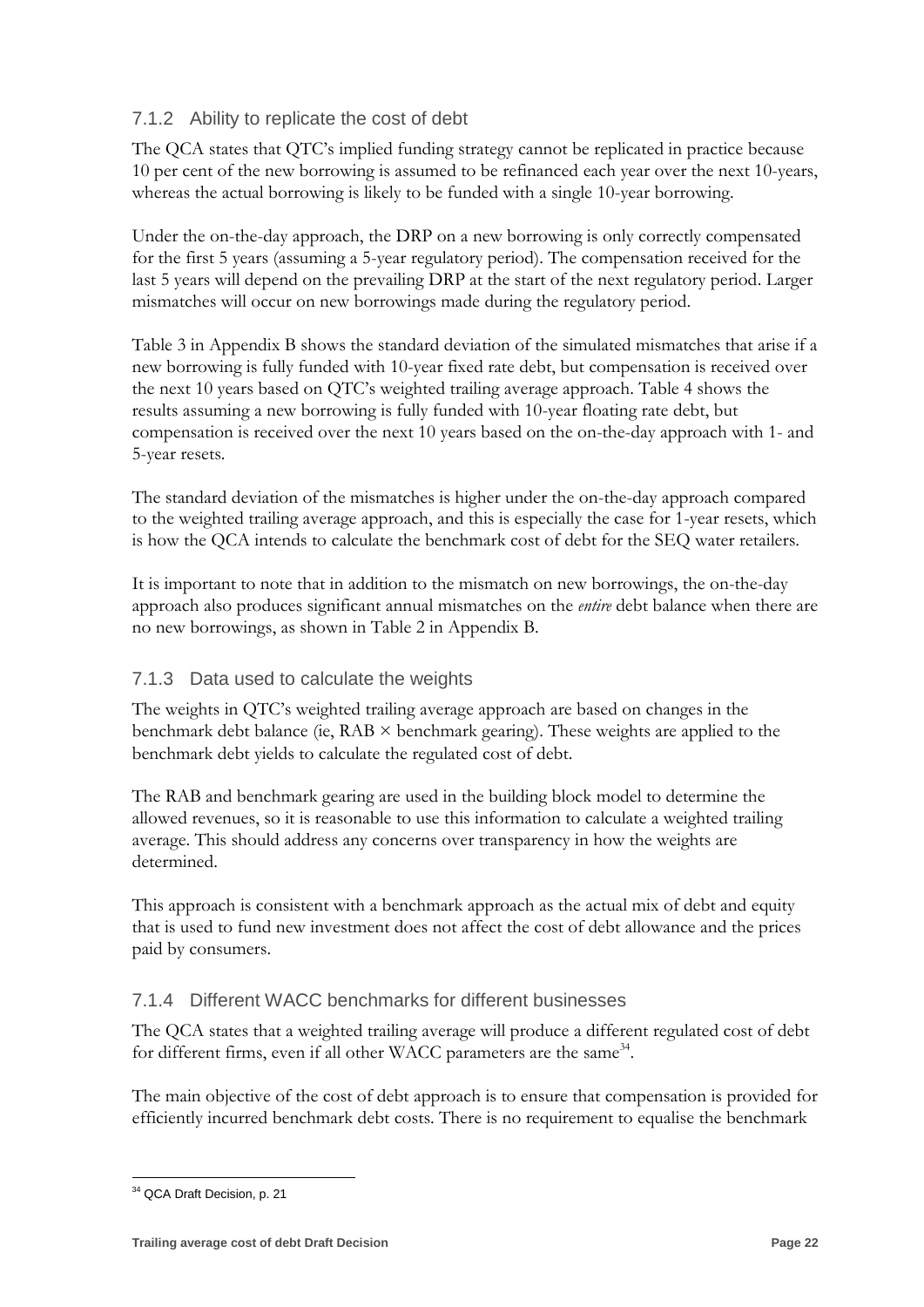cost of debt across all regulated firms. In fact, doing so would be contrary to promoting dynamic efficiency:

*'The prevailing cost of debt at the time of investment is generally considered to be the best indicator of future borrowing costs and, as such, provides better signalling for efficient new investment to promote dynamic efficiency.'* <sup>35</sup>

If the timing and/or size of the investment profiles of two otherwise comparable regulated firms differ, it follows that their efficiently incurred debt costs will be different, and this should be reflected in the respective regulated cost of debt allowances.

Provided the weighted trailing average is calculated using benchmark debt balances and the prevailing benchmark debt yield, the approach is consistent with incentive-based regulation.

The ability to match the regulated cost of debt on existing and new borrowings is significantly greater under QTC's weighted trailing average approach compared to the onthe-day approach.

QTC's weighted trailing average approach is a simple and pragmatic way of maintaining a benchmark debt portfolio with a constant exposure refinancing risk (ie, 10 per cent of total debt maturing each year) while ensuring that regulated firms are compensated for issuing 10-year debt.

<sup>-</sup><sup>35</sup> QCA Draft Decision, p. 18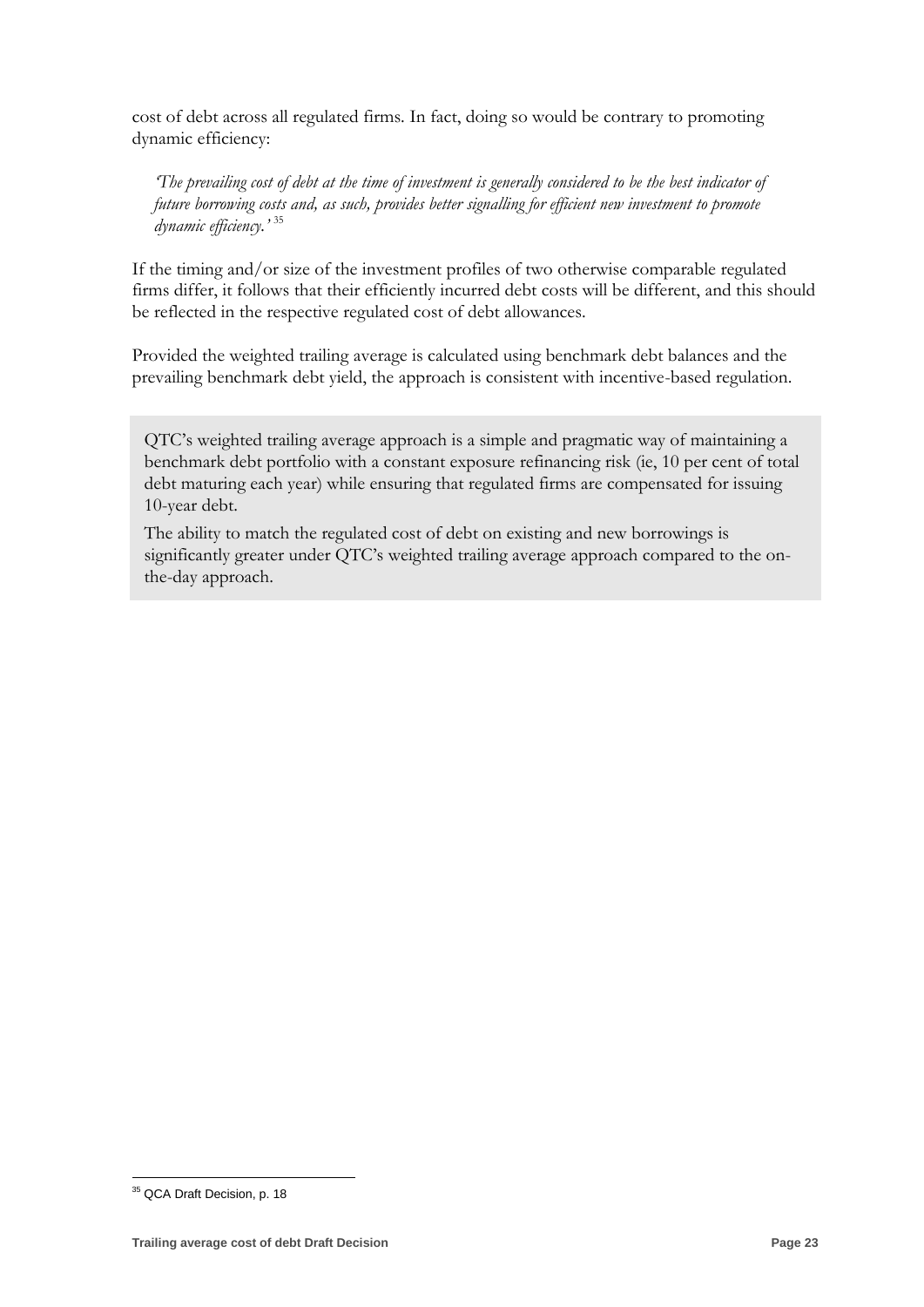## <span id="page-24-0"></span>8 Perceived relevance of the regulatory term

The QCA considers the appropriate benchmark entity to be an efficient regulated comparator, and therefore the regulatory term is an 'inherent factor' in determining the cost of  $debt<sup>36</sup>$ .

The amount of regulated assets that are subject to an on-the-day approach reduced significantly following the release of the AER's Rate of Return Guideline in December 2013. The AER currently regulates 32 gas and electricity networks across Australia with total assets of approximately \$100 billion. These firms will have their cost of debt determined by a trailing average that applies to the total 10-year benchmark debt yield. The term of the regulatory period is of no relevance to this calculation.

IPART has recently moved away from a pure on-the-day approach and now gives weight to the 10-year average of the 10-year debt yield, which is effectively a trailing average without annual updates.

QTC assumes that the QCA will continue to view these regulated firms as relevant comparator firms when determining its final cost of debt approach.

In QTC's view, it cannot be argued that the length of the regulatory period is an inherent factor in determining the regulated cost of debt for the benchmark entity. As a consequence, there is no reason or requirement for the term of the regulatory period to have any impact on the regulated cost of debt.

-

<sup>36</sup> QCA (August 2014), *Long-term framework for SEQ water retailers – weighted average cost of capital (WACC)*, p. 32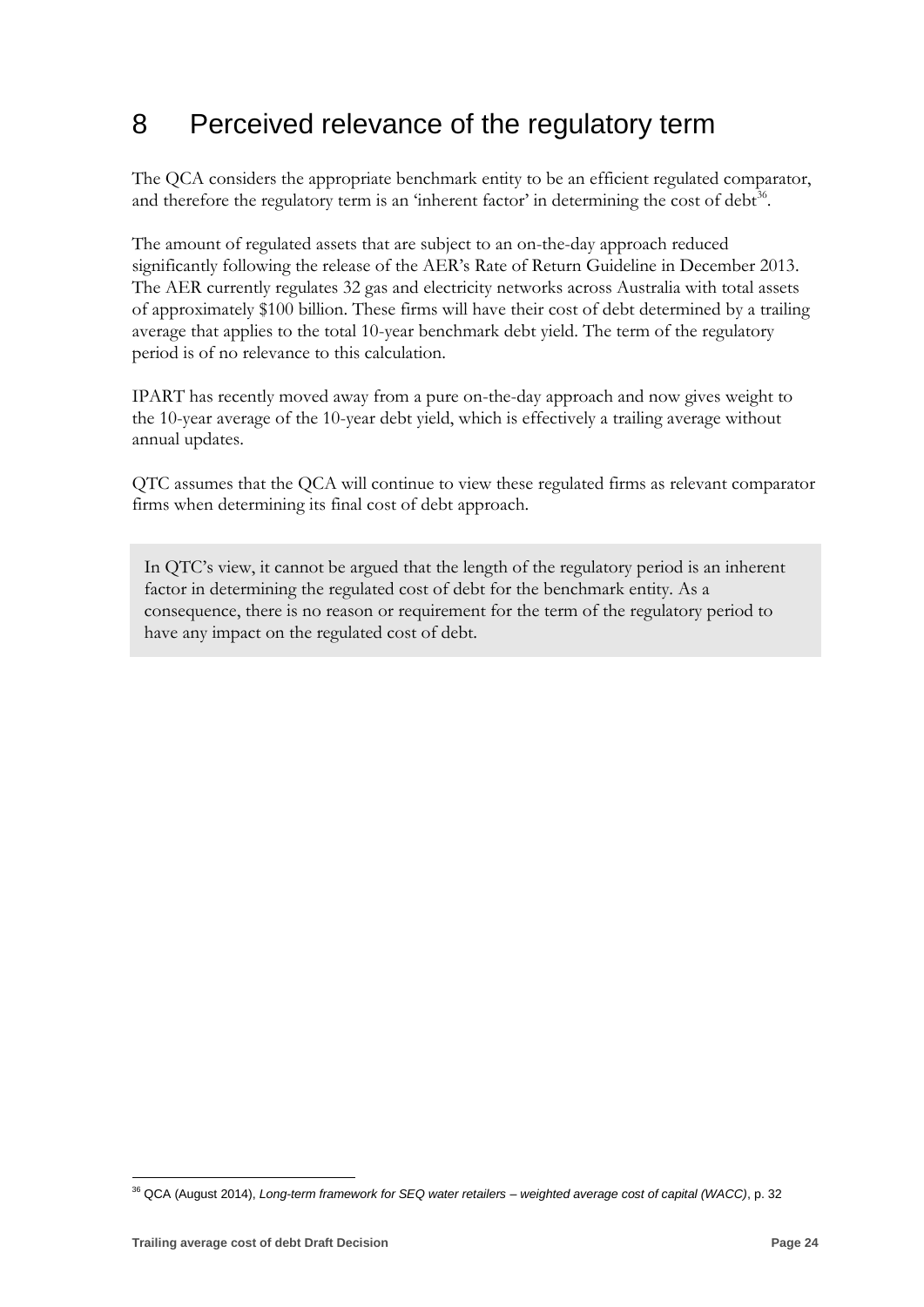## <span id="page-25-0"></span>9 Efficient debt financing costs

### <span id="page-25-1"></span>9.1 Differences between regulated and unregulated firms

The QCA suggests that the regulated cost of debt approach should reflect certain differences between regulated and unregulated firms:

*'A regulated firm will have circumstances that differ from those of unregulated firms in competitive markets, and the cost of capital allowed by the regulator must compensate it for relevant risks rather than necessarily matching the cost of capital of a comparable unregulated firm in a competitive market.'* <sup>37</sup>

Refinancing risk is a common risk that must be managed by all levered firms, regulated or otherwise. The near universal use of staggered debt maturity profiles to manage refinancing risk by regulated and unregulated firms clearly demonstrates the efficiency of this practice.

In QTC's view, this practice should be reflected in the QCA's cost of debt approach, which requires the use of a trailing average approach.

#### <span id="page-25-2"></span>9.2 Relevant comparator firms

In determining efficient debt financing costs for a regulated firm, the QCA argues that the relevant comparator firms are typically other regulated firms<sup>38</sup>.

As explained in Section 8, a significant number of relevant domestic comparator firms will now receive a regulated cost of debt that is:

- based on a 10-year benchmark debt tenor, and
- calculated using a trailing average of the total 10-year benchmark debt yield, either partially or in full  $39$ .

QTC assumes that the QCA will continue to view these regulated firms as relevant comparator firms when determining its final cost of debt approach.

<sup>-</sup><sup>37</sup> QCA Draft Decision, p. 23

<sup>&</sup>lt;sup>38</sup> QCA Draft Decision, p. 23

 $39$  These firms will also receive a regulated return on equity that is based on a 10-year risk-free rate.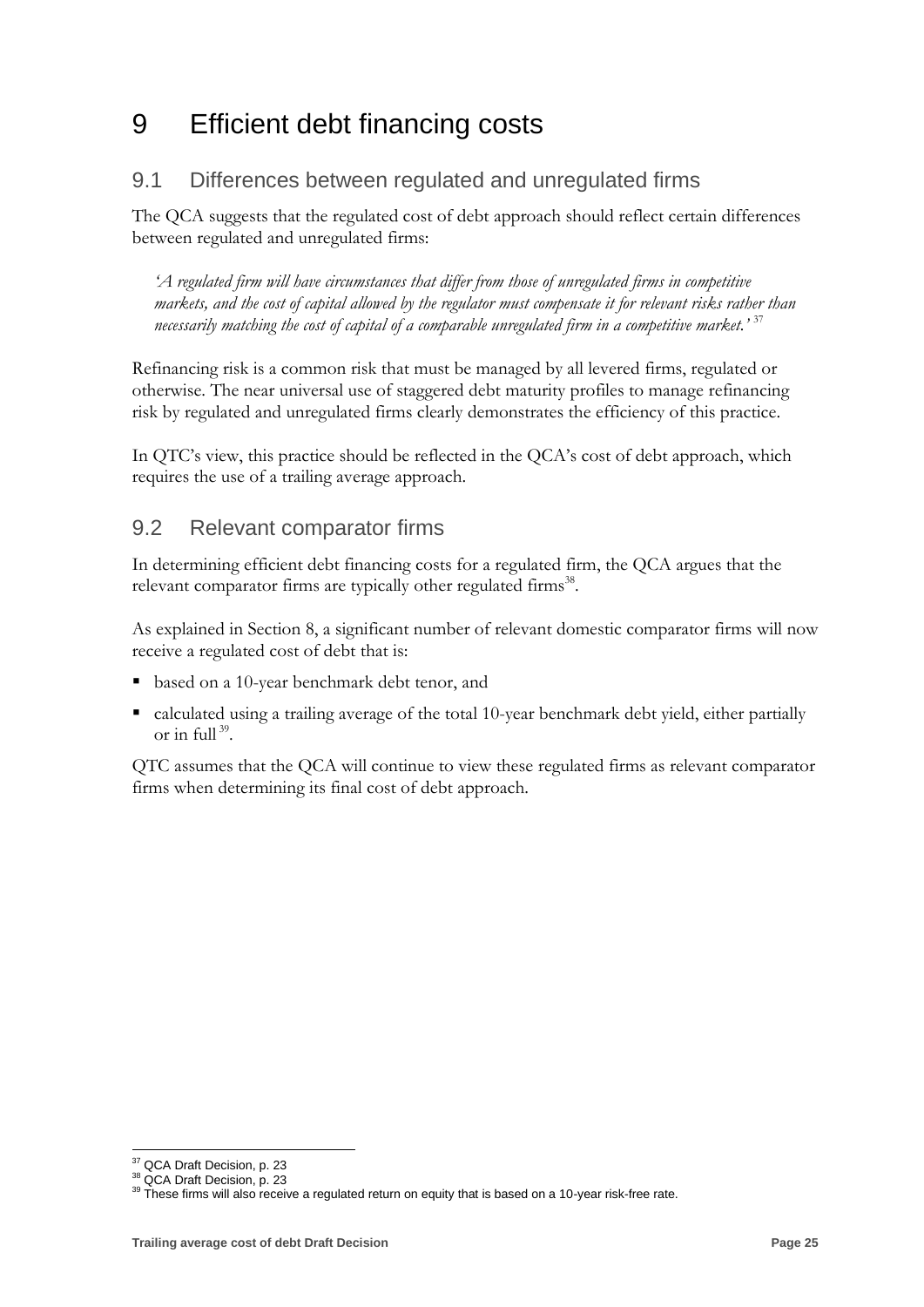## <span id="page-26-0"></span>10 Complexity and implementation

In QTC's view, the QCA has overstated the complexity associated with the implementation of a simple and weighted trailing average approach.

The on-the-day approach requires adding up 20 numbers, dividing the total by 20, and repeating this task just prior to the start of each regulatory period. A simple trailing average requires adding up 20 numbers, dividing the total by 20, and repeating this task annually. Performing a simple task more frequently does not make the task more complex.

Implementing a weighted trailing average involves additional steps, but this does not make the approach complex, especially when the weights are based on information that is already used to determine the allowed revenues under the on-the-day approach. More importantly, a weighted trailing average delivers significant benefits in terms of achieving dynamic efficiency as new borrowings are compensated at the prevailing cost of debt. If adding additional steps to the estimation process produces a better estimate of the cost of debt, then those steps should be added.

### <span id="page-26-1"></span>10.1 More frequent estimates of the benchmark debt yield

The QCA intends to fully reset the benchmark cost of debt for the SEQ water retailers on an annual basis. This suggests that there is no problem with making annual estimates of the benchmark debt yield, which is the same requirement under a trailing average approach.

In regards to the cost of making more frequent estimates, the Reserve Bank of Australia (RBA) publishes non-financial corporate DRP estimates for target tenors of 3, 5, 7 and 10 years and broad A and BBB credit ratings. These estimates are produced by an independent and reputable third party, and are publicly available at no cost.

Although the RBA only produces estimates for the last business day of each month, a simple approach has been proposed by the AER to use these data to produce daily estimates of the benchmark debt yield<sup>40</sup>. Methods are also available to extrapolate the Bloomberg 7-year BBB fair value yield to a 10-year tenor<sup>41</sup>.

### <span id="page-26-2"></span>10.2 Perceived issues with a weighted trailing average

The QCA does not support the use of a weighted trailing average due to perceived issues with greater complexity and a perceived lack of transparency of possible weighting approaches.

These issues have been addressed in Section 7.

Producing the best possible estimate of the benchmark cost of debt for an efficiently financed firm is an important regulatory objective. If adding additional steps to the estimation process produces a better estimate of the cost of debt, then those steps should be added.

<sup>&</sup>lt;u>.</u> <sup>40</sup> AER (April 2014), *Return on debt: Choice of third party data service provider issues paper*

<sup>41</sup> QTC (October 2013), *An alternative extrapolation method to estimate the 10-year BBB+ corporate yield*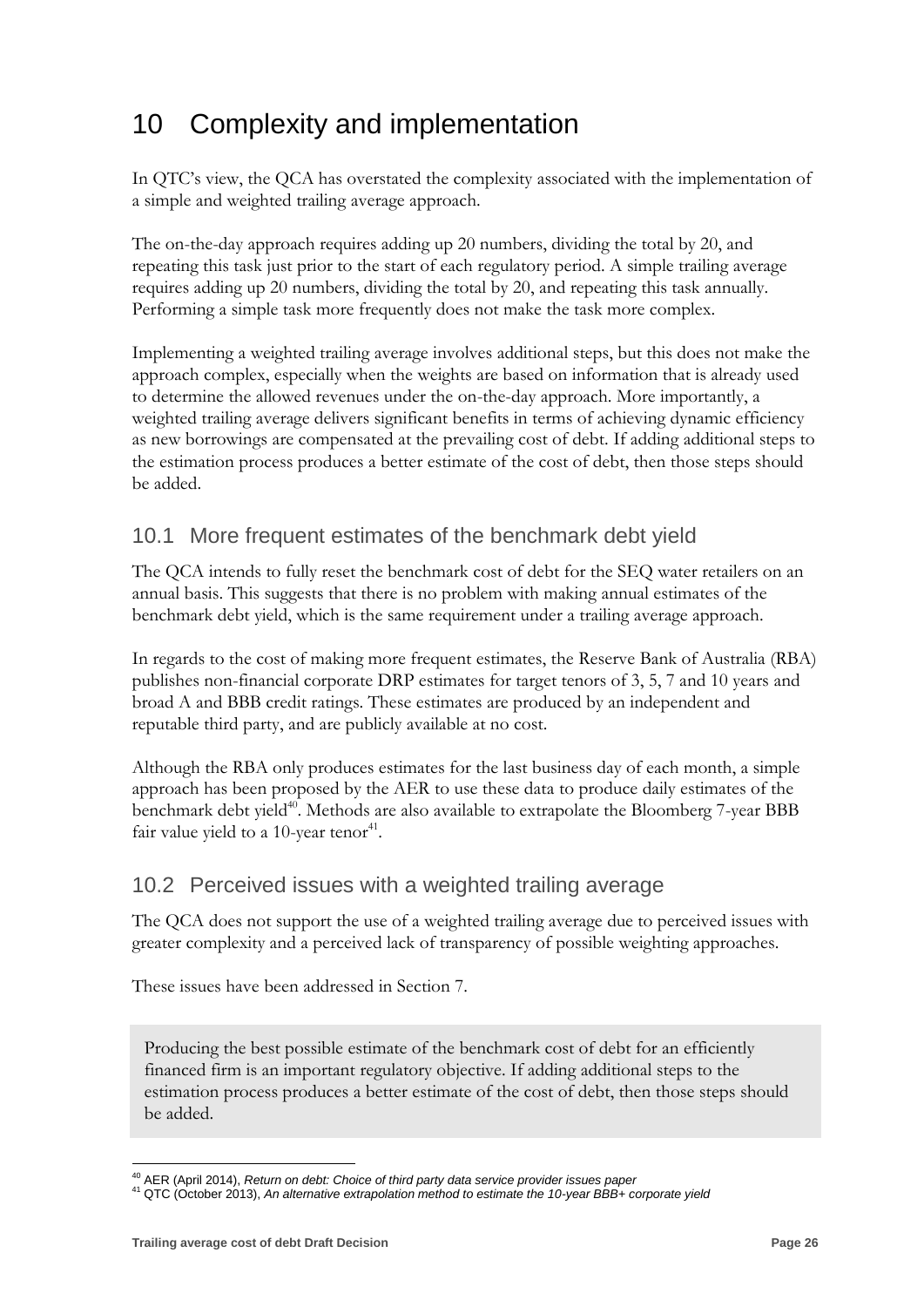## <span id="page-27-0"></span>11 Trailing average vs hybrid approach

#### <span id="page-27-1"></span>11.1 Preferred strategy in the presence of regulation

The QCA prefers the hybrid approach because it provides an allowance that more closely aligns with the preferred debt management strategy 'in the presence of regulation<sup>242</sup>.

The preferred risk management strategy in the presence of regulation is to align the firm's base interest rate with the base interest rate in the regulated cost of debt, and this applies to all cost of debt approaches<sup>43</sup>. The QCA has concluded that the preferred risk management strategy in the presence of the on-the-day approach is also the preferred risk management strategy in the presence of regulation in general, but this is not correct.

As explained in Sections 8 and 9, the firms that are regulated by the AER will receive a cost of debt allowance that is based on a trailing average of the total 10-year debt yield. These firms can be expected to align their base interest rate with base interest rate in the trailing average, but this will not be done with the specific swap strategy used under the on-the-day approach.

In its draft and final rule determinations the Australian Energy Markets Commission (AEMC) reached an important conclusion on how the regulated cost of debt should be determined:

*'…the long-term interests of consumers would be best served by ensuring that the methodology used to estimate the return on debt reflects, to the extent possible,* **the efficient financing and risk management practices that might be expected in the absence of regulation.***'* 44 *[emphasis added]*

The AEMC's guidance is reflected in the AER's trailing average cost of debt approach, which applies to the total 10-year debt yield. QTC considers the AEMC's guidance to be relevant to the QCA's review of its cost of debt approach.

The base interest rate hedging strategy used under the on-the-day approach was a rational response to a regulatory distortion rather than being reflective of how a comparable unregulated firm would manage interest rate risk. There is no reason to believe that a comparable unregulated firm would fully reset the base interest rate on its entire debt portfolio once every 5 years, or at any other frequency.

In QTC's view, a trailing average approach should not incorporate any distortions associated with the on-the-day approach. This supports the use of a trailing average that applies to the total 10-year debt yield rather than the hybrid approach.

### <span id="page-27-2"></span>11.2 Consistency with the cost of equity

The QCA favours the hybrid approach because it allows the same prevailing risk-free rate to be used in the cost of debt and cost of equity. This issue has been addressed in Section 6.

<sup>-</sup><sup>42</sup> QCA Draft Decision, p. 31

<sup>43</sup> Assuming it is possible to implement the matching strategy in practice.

<sup>44</sup> AEMC (November 2012), *Final Rule Determination, Economic Regulation of Network Service Providers, and Price and Revenue Regulation of Gas Services*, p. 73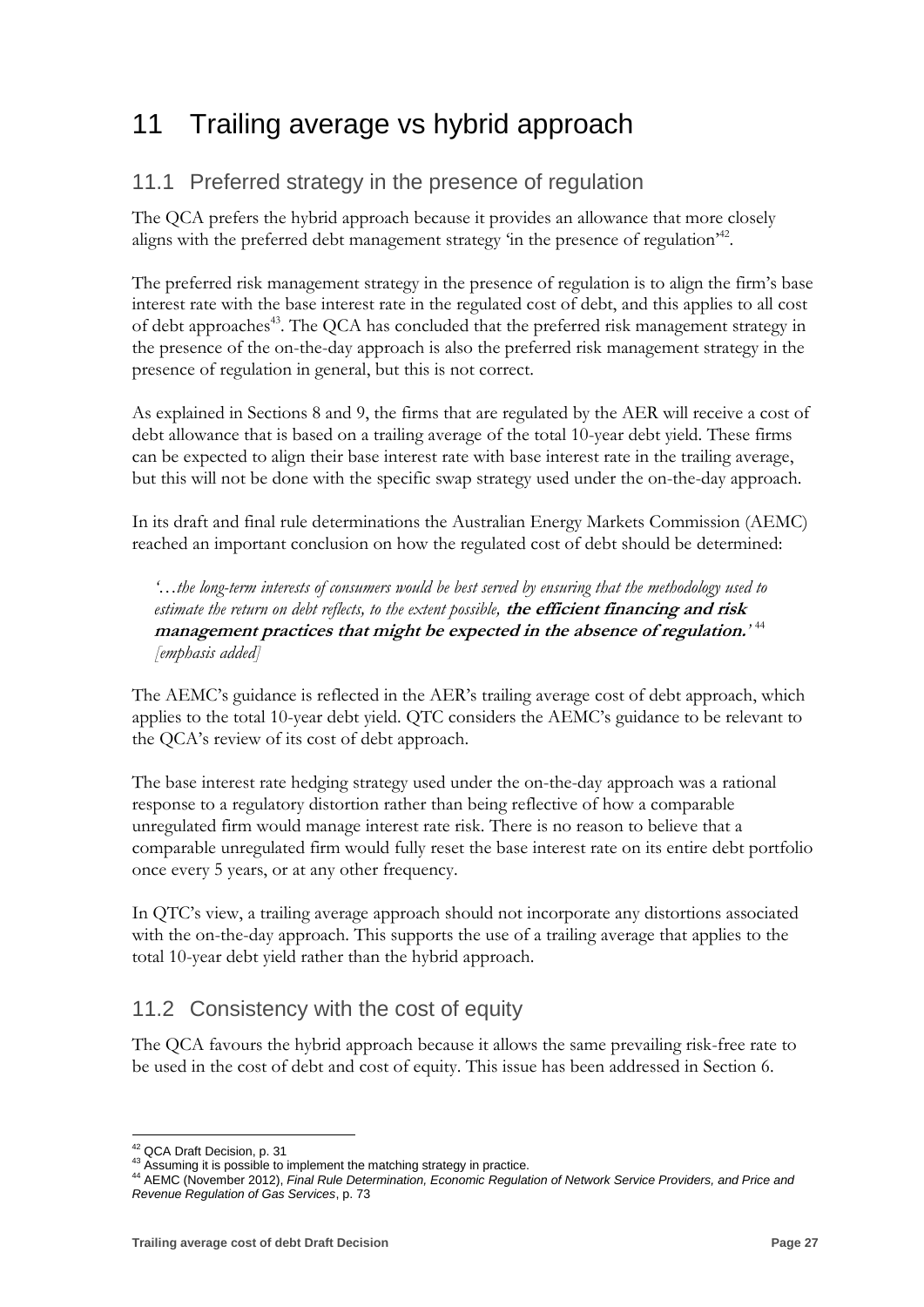### <span id="page-28-0"></span>11.3 'Financial buffer' during major crisis periods

The QCA suggests that the hybrid approach will provide regulated firms with a 'financial buffer' during major crisis periods:

*'This approach will also protect regulated firms during a major financial crisis that occurs during the regulatory cycle (i.e. after rates are set). During periods of financial crisis, investors will tend to move out of risky assets and into government debt resulting in the dual effect of a reduction in the risk-free rate and an increase in the debt risk premium.* 

*In these circumstances, under a hybrid approach, regulated firms will generally be receiving a higher riskfree rate (based on the prevailing rate at the beginning of the regulatory period) than actual debt costs and a trailing average debt risk premium which aligns with their actual debt costs assuming a staggered debt profile (updated annually during the regulatory period). This will provide them with a financial buffer in times of a crisis.'* 45

It is reasonable to assume that a regulated firm would have used swaps to lock in a fixed base interest rate for the term of the regulatory period at the same time as the setting of the risk-free rate in the regulated cost of debt (ie, prior to the major financial crisis). As a consequence, any subsequent fall in the risk-free rate will have no effect on the firm's cost of debt relative to the regulated cost of debt<sup>46</sup>.

Based on these considerations, it is unclear how the hybrid approach will provide regulated firms with a financial buffer during a major financial crisis.

#### <span id="page-28-1"></span>11.4 Signals for efficient investment

The QCA states that the hybrid approach provides better economic signals for new investment than a trailing average that applies to the total 10-year debt yield.

If a weighted approach is used, there will be no material difference in outcomes between the trailing average and hybrid cost of debt approaches (refer Table 3 in Appendix B).

The preferred risk management strategy in the presence of regulation is to match actual costs with the benchmark allowance. This applies to all regulated cost of debt approaches.

There is no requirement for the term of the risk-free rate used in the trailing average approach to match the term of the risk-free rate in the cost of equity.

A trailing average approach should not incorporate any distortions associated with the onthe-day approach.

The AER concluded that applying a trailing average to the total 10-year benchmark debt yield will produce a cost of debt that is commensurate with the efficient financing costs of a benchmark firm.

IPART has also decided to give weight to the 10-year average of the 10-year total debt yield when calculating the regulated cost of debt.

<sup>-</sup><sup>45</sup> QCA Draft Decision, p. 32

<sup>&</sup>lt;sup>46</sup> This example highlights a significant flaw in the Economic Regulation Authority of Western Australia's (ERA) proposal to fully reset the DRP annually while fixing the base rate for the term of the regulatory period. If the base rate was set just prior to a major financial crisis, the prices paid by consumers would reflect the higher base rate at the start of the regulatory period and a sharply rising DRP during the regulatory period.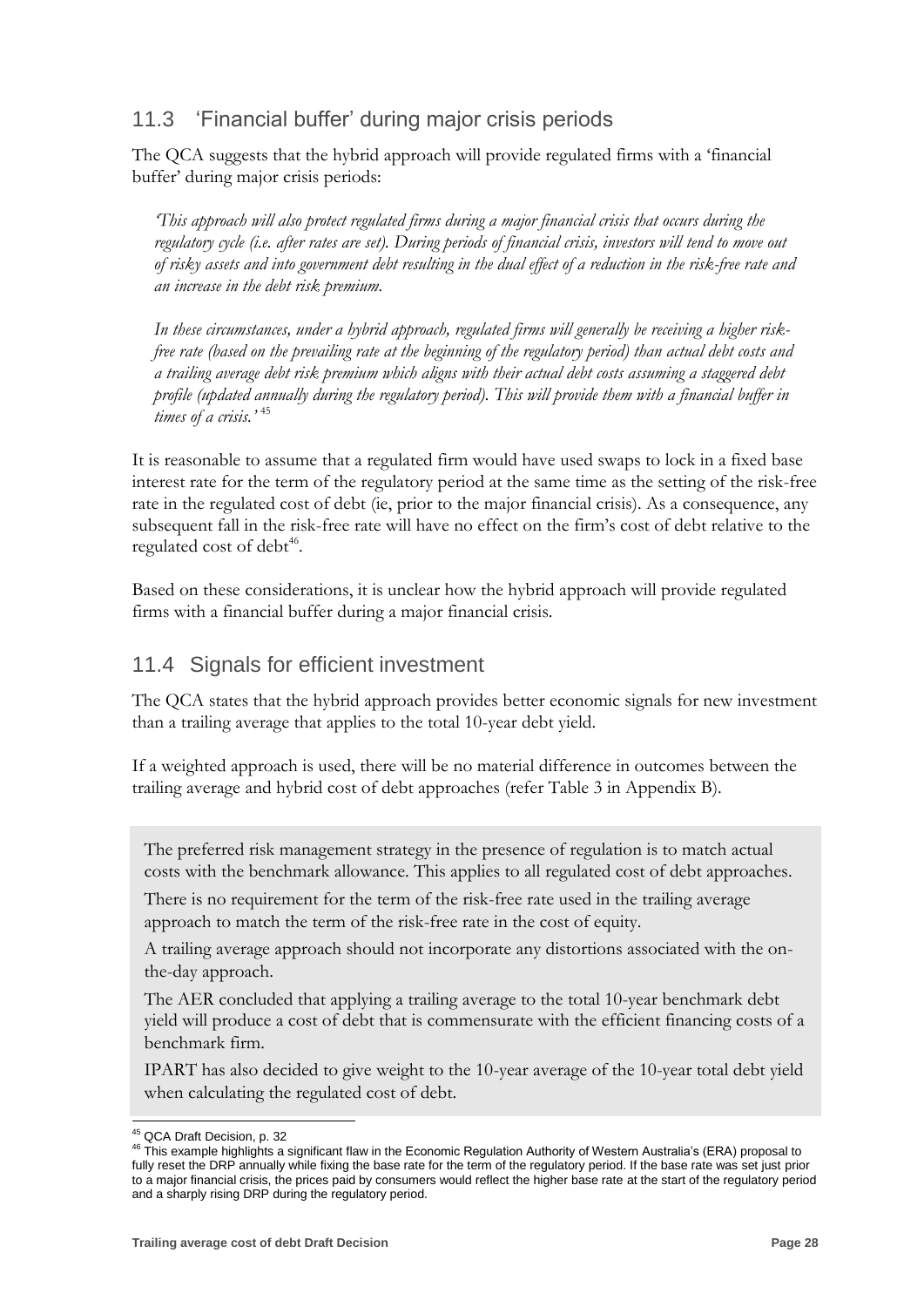From a consumer perspective, the hybrid approach has the undesirable feature of producing potentially large step-changes in the cost of debt at the start of each regulatory period. This is particularly relevant if the risk-free rate in the cost of debt is set just prior to the start of a major financial crisis.

Based on these considerations, QTC considers a trailing average that applies to the total 10 year debt yield to be the more appropriate than the hybrid approach.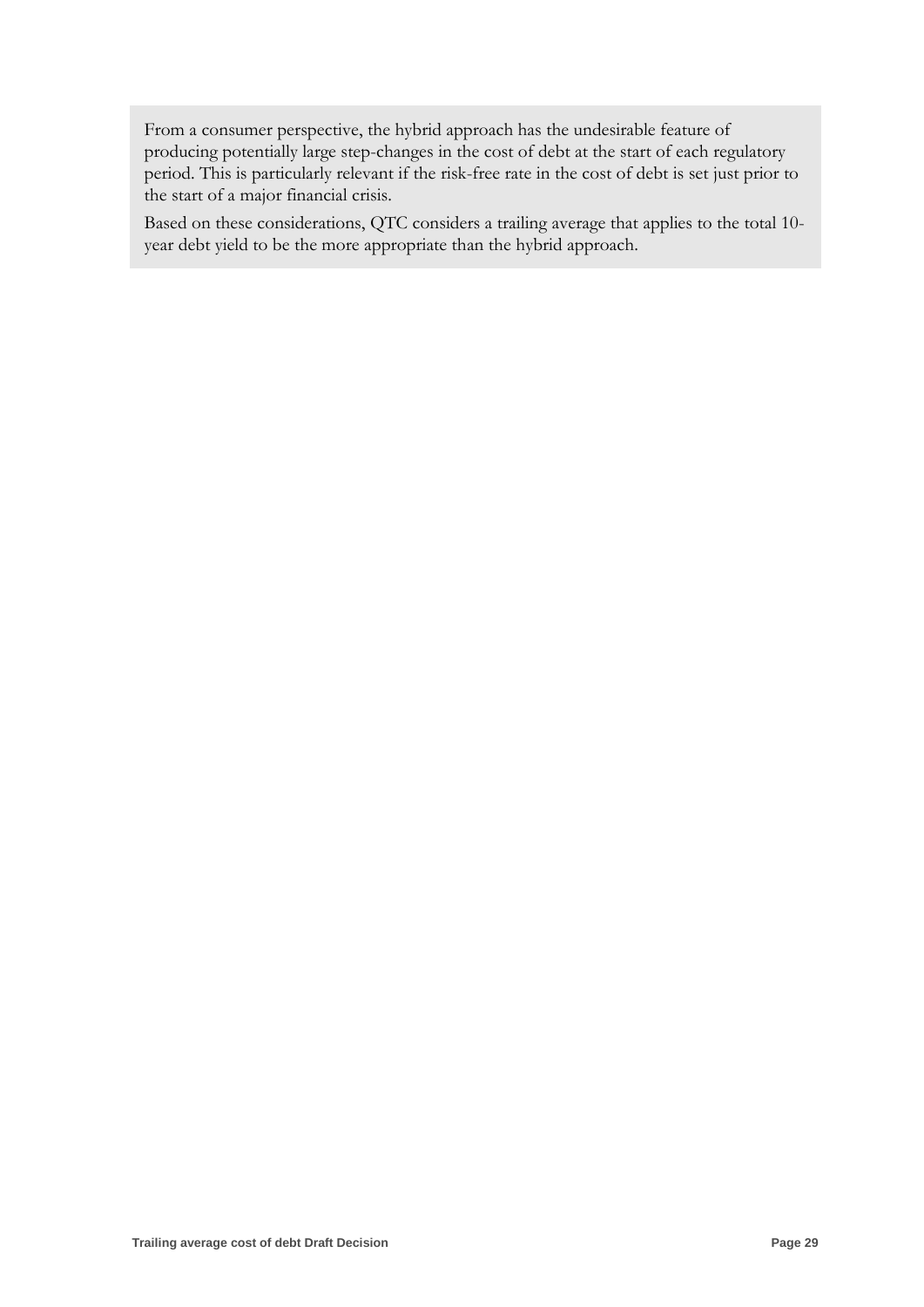## <span id="page-30-0"></span>12 Comments on the QCA's proposed position

The QCA's reasons for favouring the current on-the-day approach over a trailing average approach are summarised below, along with QTC's responses:

#### *The on-the-day approach provides more efficient investment signals compared to both trailing average approaches*

The simulation analysis presented in Appendix B does not support the claim the more efficient investment signals are provided under the on-the-day approach. This applies to existing and new debt.

#### *The on-the-day approach is simpler and less costly to implement*

In QTC's view, there is no difference in complexity when calculating the cost of debt under the on-the-day and trailing average approaches, especially once the required calculations have been programmed in a spreadsheet.

In regards to the cost of implementation, the QCA recently announced that it intends to fully reset the benchmark cost of debt for the SEQ water retailers on an annual basis using an onthe-day approach. In reaching this decision the QCA acknowledged that the cost of implementation would be similar under the on-the-day and trailing average approaches. This suggests that the absolute cost and level of complexity associated with making annual estimates is reasonable.

#### *A continuation of the current approach will contribute to regulatory certainty*

The current on-the-day approach implies the use of a debt management strategy that is inconsistent with well-established financial risk management principles and cannot be implemented in practice. QTC does not agree that regulatory certainty is a valid reason for retaining a cost of debt approach that is fundamentally flawed.

#### *The on-the-day approach provides adequate allowances for interest rate and refinancing risk*

As explained in Section 2, refinancing risk is managed with a strategy, not an allowance. To provide correct compensation for refinancing risk, the regulated cost of debt approach must reflect the practice of maintaining a staggered debt maturity profile out to 10 years. This cannot be achieved with the on-the-day approach because it implicitly assumes that the firm's entire debt balance matures at a single point in time. As a consequence, the time series properties of the regulated cost of debt produced by the on-the-day approach will differ significantly from the annual cost of debt incurred by an efficiently financed firm.

#### *The on-the-day approach uses the same prevailing risk-free rate as the cost of equity*

Using the same risk-free rate in the cost of debt and cost of equity may be the QCA's preference, but it cannot be considered to be an 'advantage' of the on-the-day approach.

As explained in Section 6, Lally has advised the QCA that satisfying the NPV=0 principle does not require the term of the risk-free rate in the cost of equity to match the term of the risk-free rate in a trailing average that applies to the total debt yield.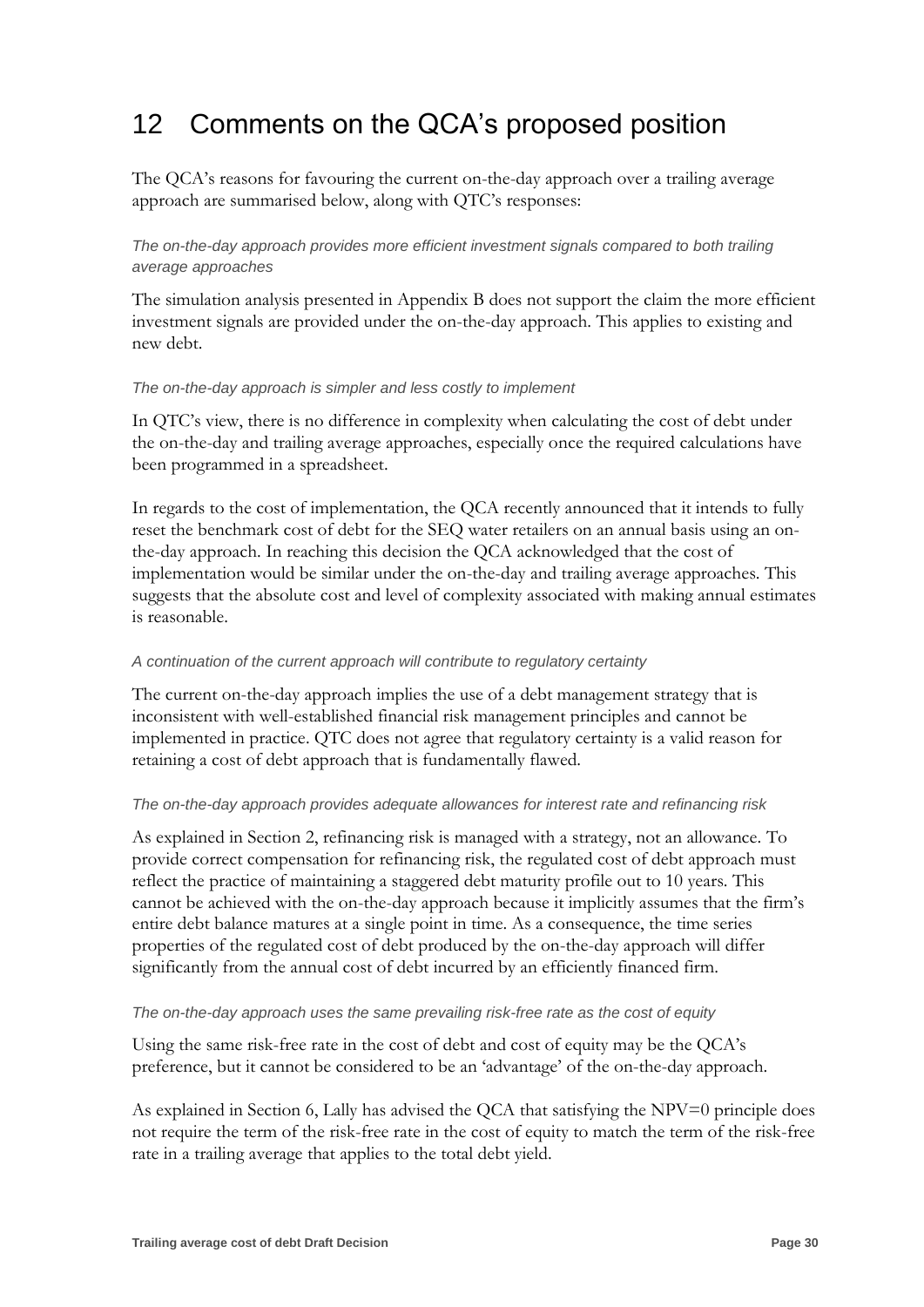### <span id="page-31-0"></span>12.1 Implications for price and performance monitoring

Unitywater and QUU will both be subject to annual performance monitoring by the QCA from 1 July 2015. Gladstone Area Water Board (GAWB) will be subject to price monitoring by the QCA from the same date. The purpose of these monitoring arrangements is to identify any abuse of monopoly power by these businesses when setting prices and revenues.

Each business has expressed support for a weighted trailing average approach that applies to the total 10-year benchmark debt yield.

The QCA will not prescribe a WACC to be used by the businesses, however a WACC estimate will still be produced. QTC assumes that the QCA will compare its cost of debt estimate to the benchmark cost of debt used by the businesses in their pricing decisions. If the QCA retains the on-the-day approach or adopts the hybrid approach, differences between the QCA's cost of debt estimate and the weighted trailing average estimate will naturally occur.

If the QCA's estimate is lower than the estimate used by the business, it cannot be reasonably argued the business was abusing its monopoly power, especially when it has used a benchmark cost of debt approach that is broadly consistent with the approach used by the national regulator.

### <span id="page-31-1"></span>12.2 Questions for the QCA

The Draft Decision raises a number of issues that require further clarification:

- 1. Does the QCA agree with Lally's September 2010 advice which states that the NPV=0 principle will not be violated if the term of the risk-free rate in the cost of equity differs from the term of the risk-free rate in a trailing average that applies to the total debt yield $47$ ?
- 2. If a regulated firm uses interest rate swaps to lock in a fixed base rate during its rate reset period, how does the hybrid approach provide a 'financial buffer' to the firm during a major financial crisis?
- 3. As the RAB and benchmark gearing are already used to determine the dollar value of the regulated cost of debt allowance under the on-the-day approach, does the QCA consider it appropriate to use the same benchmark data, in conjunction with the prevailing benchmark debt yield, to calculate a weighted trailing average cost of debt?
- 4. Does the QCA agree that it is the structure of a CDS contract, rather than a lack of liquidity or because contracts are not available on the desired bonds, that makes it unsuitable for hedging the DRP under the on-the-day approach?

Responses to these questions will provide stakeholders with a better understanding of the reasoning behind some of the key conclusions reached in the Draft Decision.

<sup>-</sup><sup>47</sup> Lally, M. (September 2010), *The appropriate term for WACC parameters for the SEQ interim price monitoring*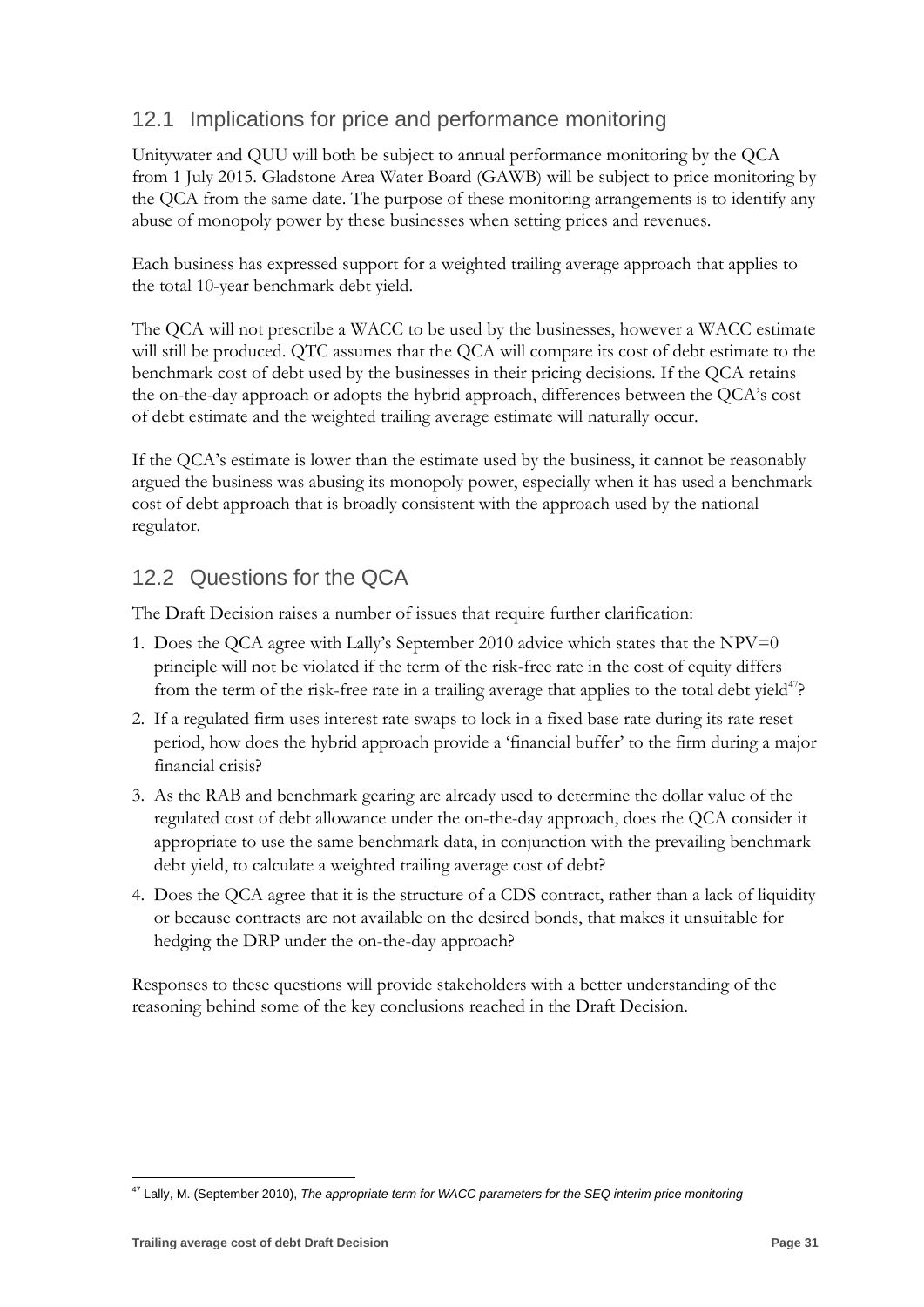## <span id="page-32-0"></span>13 Debt raising costs

The QCA considers that the debt raising cost allowance should only include the direct costs recommended by PwC, which do not include the cost of early debt issuance. The QCA also considers that there are difficulties with estimating these costs due to uncertainty over the length of the early issue period and the characteristics of the short-term investment<sup>48</sup>.

In QTC's view, compensation should be provided for all efficiently incurred debt raising costs. Whether those costs are direct or indirect is not important. If the practice of issuing new debt early to ensure that funds are available to repay a soon-to-mature borrowing is efficient, then compensation should be provided for the costs associated with this practice.

#### <span id="page-32-1"></span>13.1 Length of the early issue period

Standard & Poor's has set out its expectations for how an investment-grade corporate should approach the task of refinancing a soon-to-mature borrowing:<sup>49</sup>

*'For the Australian investment-grade corporates, we expect to see a measured and logical approach to meet upcoming debt maturities.*

*To avoid negative rating consequences, the ideal progression would be:*

- *12-to-18 months ahead of maturity, the company would have a detailed and credible refinancing plan (including a contingency plan);*
- *No less than six months ahead of the maturity, the company would have documentation substantially in place for the replacement debt issue/s; and*
- **No less than three months ahead of maturity, the refinancing would be essentially completed, committed, or underwritten.***' [emphasis added]*

This suggests that an early issue period of 3 months is appropriate, which is consistent with the approach set out in QTC's cost of debt submission<sup>50</sup>.

#### <span id="page-32-2"></span>13.2 Characteristics of the short-term investment

The most appropriate short-term investment is one that does not change the credit risk exposure of the borrower. As such, the funds raised from the early debt issue should be invested in a 3-month risk-free asset. As the 3-month risk-free rate is not readily observable, it is reasonable to use the 3-month bank bill swap rate (BBSW) as the short-term investment rate<sup>51</sup>. This is consistent with the approach set out in QTC's cost of debt submission.

In QTC's view, the debt raising cost allowance should include the costs of issuing new 10 year debt 3 months early to ensure that funds are available to repay a soon-to-mature borrowing. The assumed investment rate should be 3-month BBSW.

<sup>-</sup><sup>48</sup> QCA (August 2014), *Cost of debt estimation methodology*, pp. 13-14

<sup>49</sup> S&P (April 2008), *Refinancing and liquidity risks remain, but Australia's rated corporates are set to clear the debt logjam*

<sup>50</sup> QTC (January 2014), *Cost of debt submission to the Queensland Competition Authority*, p. 12

<sup>&</sup>lt;sup>51</sup> Due to short tenor involved, a 3-month risk-free rate will typically not be significantly lower than 3-month BBSW.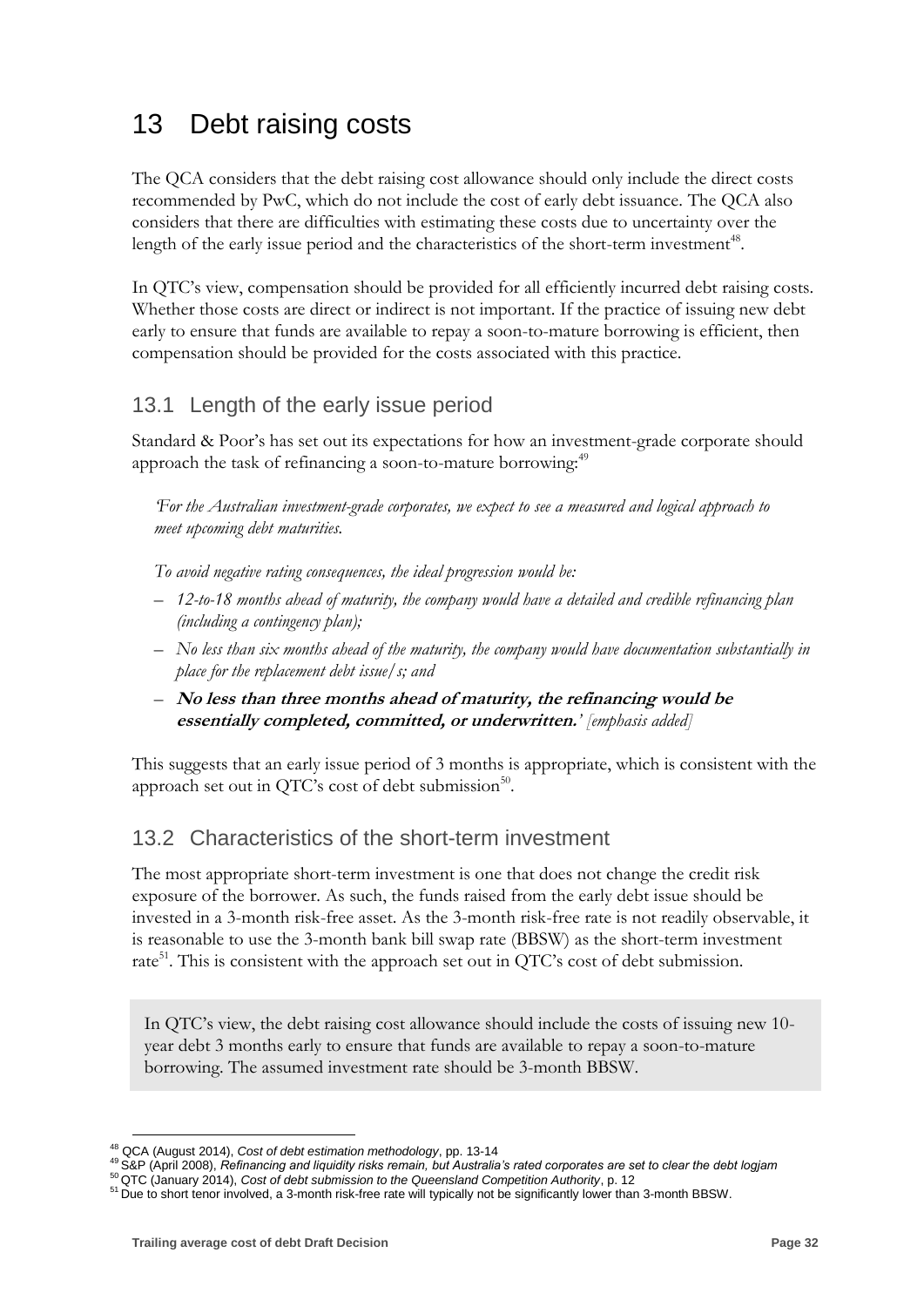

## <span id="page-33-0"></span>Appendix A: Debt maturity profiles of regulated utilities

*Source: APA investor information and 1H14 result highlights - April 2014* 



*SP AusNet*

*Source: SP AusNet full year results 2014 results for the financial period ended 31 March 2014*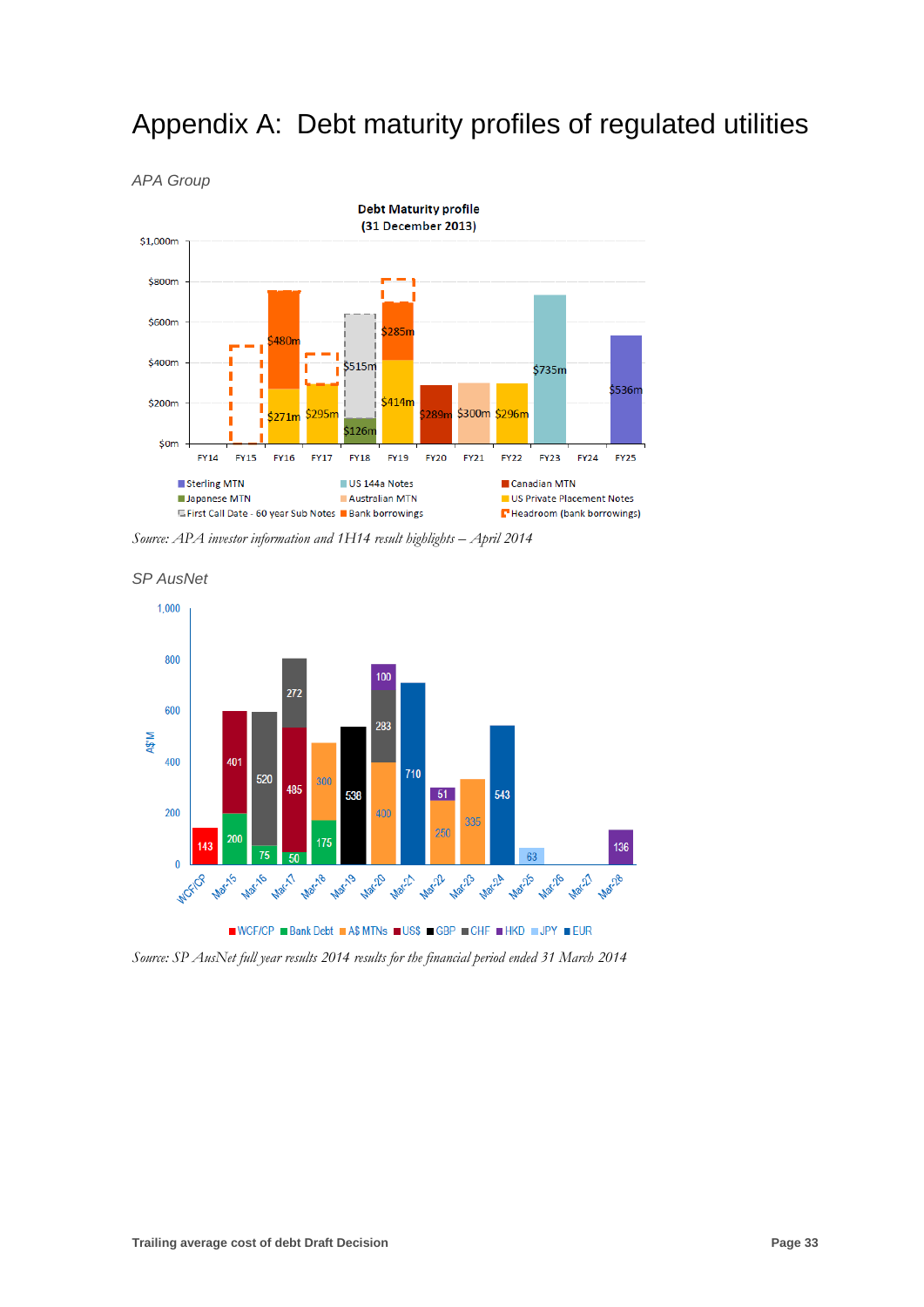*Victoria and South Australia Power Networks*



*Source: Spark Infrastructure – HY 2014 results – August 2014*



*Envestra*

*Source: Envestra full year results to 30 June 2014*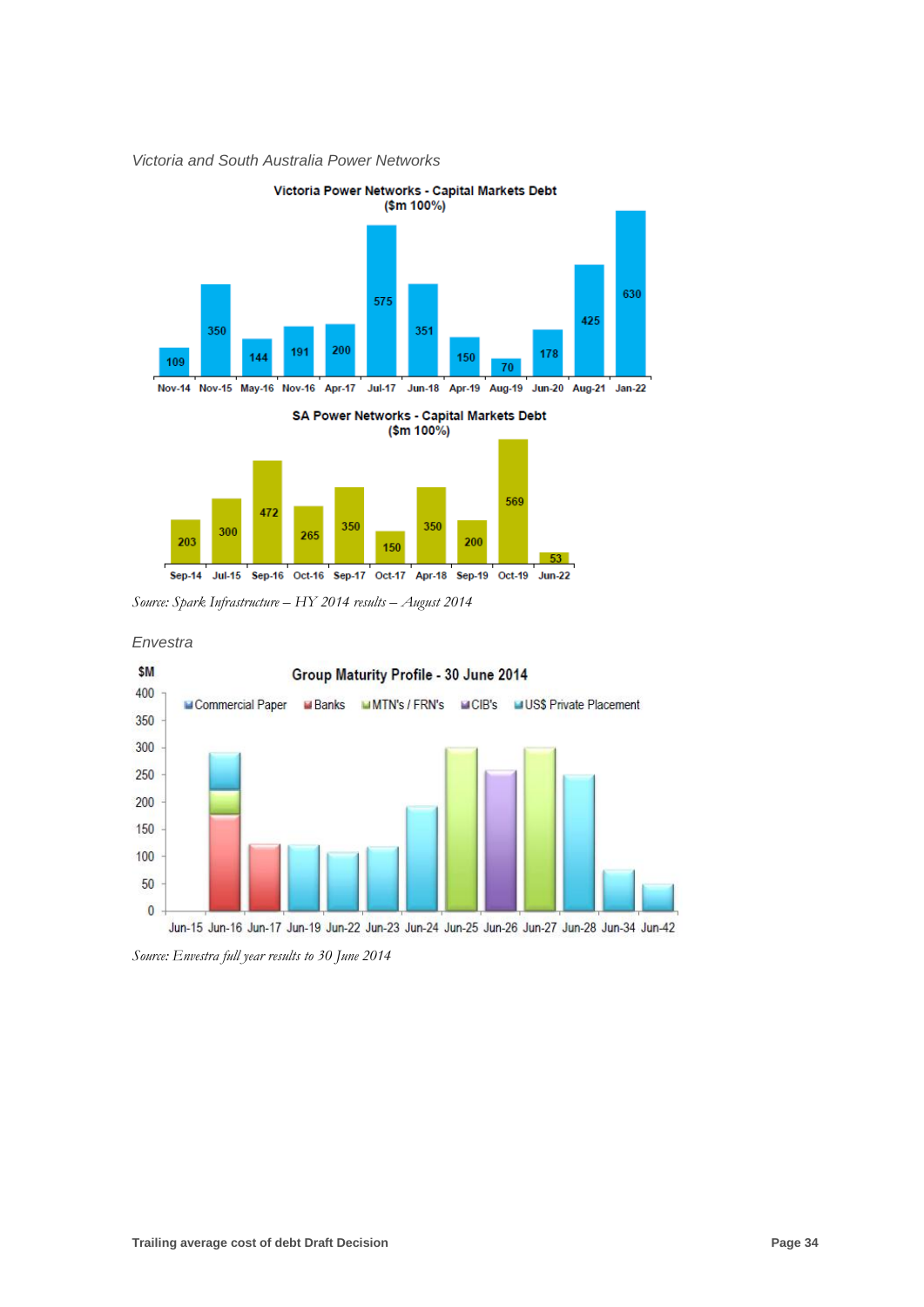#### *Australian regulated utilities*



*Source: Standard & Poor's, Industry report card: Australian and New Zealand network utilities maintain stable credit quality, November 2014*

*New Zealand regulated utilities*



*Source: Standard & Poor's, Industry report card: Australian and New Zealand network utilities maintain stable credit quality, November 2014*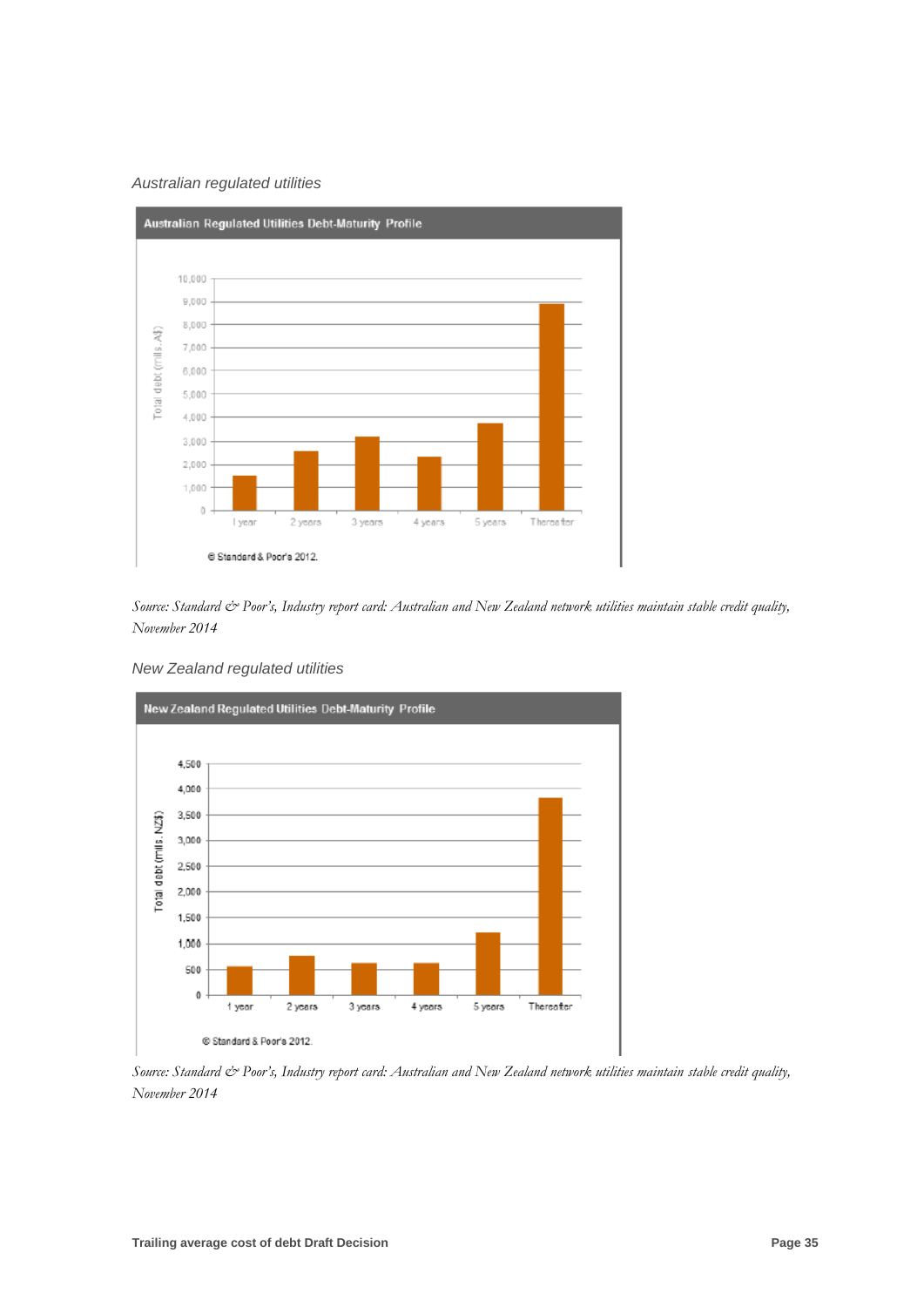## <span id="page-36-0"></span>Appendix B: Simulation analysis

Appendix B sets out a model for simulating the 10-year risk-free rate and DRP over long time periods.

Due to a lack of long-term historical data on Australian corporate yields, the model parameters have been estimated using monthly 10-year risk-free rates and DRPs from the US market between April 1953 and August 2014. The data has been sourced from the Federal Reserve Bank of St. Louis.

The simulation model captures the mean-reverting characteristics of the DRP and the negative correlation between changes in the DRP and changes in the risk-free rate.

#### <span id="page-36-1"></span>B.1: Historical US data

Figure 1 displays the monthly 10-year DRPs used to estimate the model parameters



FIGURE 1: MOODY'S US 10-YEAR BAA DEBT RISK PREMIUM – MONTHLY DATA

*Source: Federal Reserve Bank of St. Louis*

The US data is broadly consistent with the DRPs in the Australian market for the period where reliable estimates are available, as shown in Figure 2: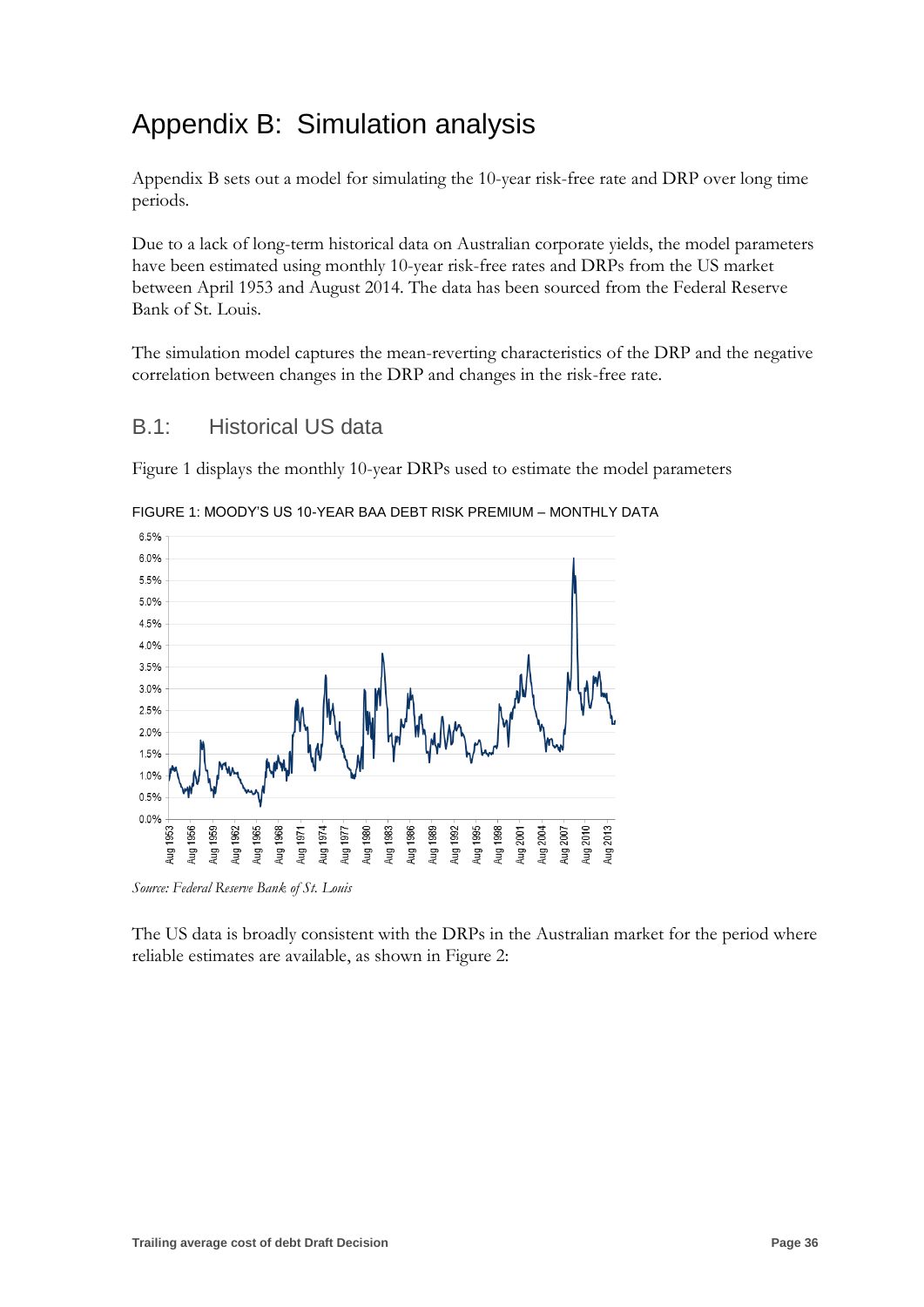

FIGURE 2: RBA AND MOODY'S 10-YEAR DRPS

<span id="page-37-0"></span>*Source: RBA, Federal Reserve Bank of St. Louis*

#### B.2: Simulating the DRP

QTC has used the monthly historical DRPs in Figure 1 to develop a simple mean-reverting model of the DRP:

$$
DRP_{t} = DRP_{t-1} + \alpha \cdot (\theta - DRP_{t-1})
$$

#### **) [Equation 1]**

where:

 $DRP_t$  = DRP at month *t*  $DRP_{t-1}$  = DRP at month *t*-1  $\alpha$  = speed of monthly mean reversion  $\theta$  = long-term average DRP

Equation 1 can be rearranged in terms of the monthly percentage change in DRP:

#### **(DRP**<sub>t</sub>**-**  $DRP_{t-1}$ **)/**  $DRP_{t-1} = -\alpha + (\alpha \cdot \theta) \cdot (1) DRP_{t-1}$ **) [Equation 2]**

The mean reversion parameter  $(\alpha)$  and long-term average DRP  $(\theta)$  in Equation 2 have been estimated by regressing the monthly percentage change in the DRP on  $(1/DRP_{t-1})$ . The regression results are summarised in Table 1: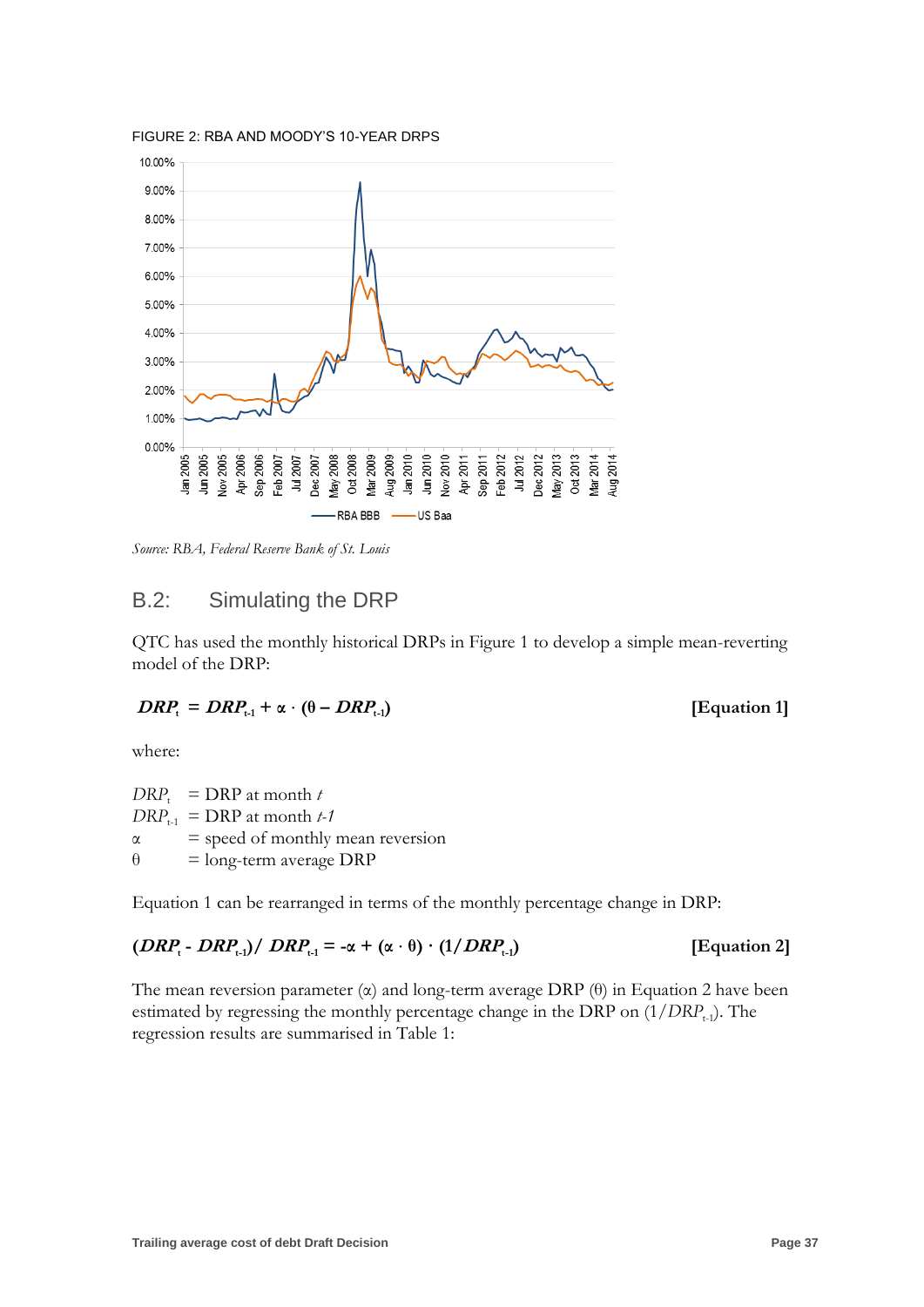#### TABLE 1: ESTIMATED REGRESSION COEFFICIENTS

| <b>Parameter</b>   | <b>Estimated</b><br>value | t-statistic | $p-value (%)$ | <b>Comments</b>               |
|--------------------|---------------------------|-------------|---------------|-------------------------------|
| Intercept          | $-0.02346$                | $-2.92$     | 0.3601        | $-\alpha$ = Intercept         |
| Slope              | 0.00045                   | 4.29        | 0.0020        | $\theta$ = -Slope / Intercept |
| Standard error (%) | 10.58                     |             |               |                               |

The estimated intercept coefficient equals  $-\alpha$  (ie, 0.02346) and the long-term average DRP equals the estimated slope coefficient divided by  $\alpha$  (ie,  $0.00045 \div 0.02346 = 1.9$  per cent).

The estimated coefficients in Table 1 have been used to simulate random monthly percentage changes in the DRP, which have been used to produce a random mean-reverting time series of the DRP on a monthly basis:

| % $\triangle$ DRP <sub>t</sub> = -0.02346 + 0.00045 · (1/DRP <sub>t-1</sub> ) + 0.1058 · N(0,1) | [Equation 3] |
|-------------------------------------------------------------------------------------------------|--------------|
|-------------------------------------------------------------------------------------------------|--------------|

<span id="page-38-0"></span>where  $N(0,1)$  is a standard normal random variable.

#### B.3: Simulating the risk-free rate

The simulated risk-free rate is based on the following equation:

$$
(RFt - RFt-1)/ RFt-1 = -\lambda + (\lambda \cdot \varphi) \cdot (1/RFt-1)
$$
 [Equation 4]

where:

 $RF_{t}$  = risk-free rate at month *t*  $RF_{t-1}$  = risk-free rate at month *t*-1  $\lambda$  = speed of monthly mean reversion  $\varphi$  = long-term average risk-free rate

Although the statistical evidence of mean reversion in the risk-free rate is very weak, a mean reversion parameter of  $\lambda$ =0.01 has been used to prevent the randomly generated risk-free rates from taking on unrealistically extreme values.

The long-term average risk-free rate (φ) is assumed to be 5.1 per cent, which produces a longterm average total cost of debt of 7.0 per cent (based on the long-term average DRP of 1.9 per cent). The standard deviation of the monthly percentage changes in the 10-year risk-free rate is 4.48 per cent.

The parameters have been used to simulate random monthly percentage changes in the riskfree rate, which have been used to produce a random time series of the risk-free rate on a monthly basis:

#### $\%$   $\Delta$   $RF_{\text{t}}$  = -0.0100 + 0.00051 · (1/ $RF_{\text{t-1}}$ ) + 0.0448 ·  $Z(0,1)$  [Equation 5]

where  $Z(0,1)$  equals a standard normal variable that is correlated with  $N(0,1)$  in Equation 3. The correlation between  $N(0,1)$  and  $Z(0,1)$  is **-0.53**, which is based on the correlation between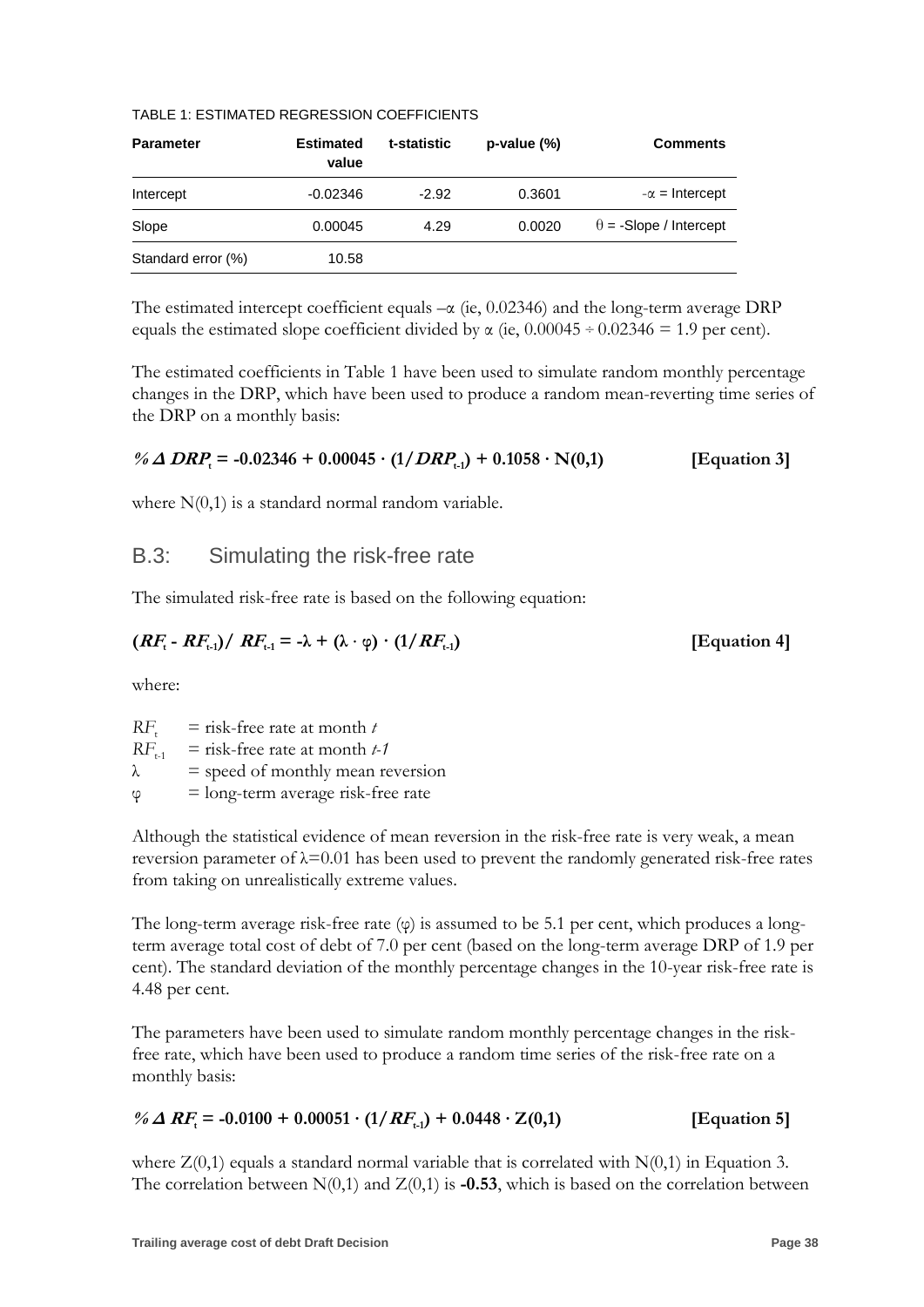the monthly percentage change in the DRP and the monthly percentage change in the risk-free rate, as shown in Figure 3.



FIGURE 3: RELATIONSHIP BETWEEN CHANGES IN THE RISK-FREE RATE AND DRP (US DATA)

#### <span id="page-39-0"></span>B.4: Simulation results

#### **Mismatches on existing debt**

The results in Table 2 assume that the regulated firm is funded with a portfolio of floating-rate bonds with annually spaced maturities from 1 to 10 years. An interest rate swap is used to lock in the base interest rate for the term of the regulatory period. The debt balance is constant.

The regulated cost of debt is determined using the on-the-day approach with 1- and 5-year resets. As the base interest rate is hedged, the only source of mismatch is the average DRP on the debt portfolio relative to the prevailing DRP at the start of each regulatory period.

20,000 simulations were performed over a 200 year period. For each simulation, the standard deviation of the 200 annual mismatches was recorded. The results in Table 2 are the average standard deviations from the 20,000 simulations.

#### TABLE 2: MISMATCH ON EXISTING DEBT

| with 1-year resets | On-the-day approach On-the-day approach<br>with 5-year resets |
|--------------------|---------------------------------------------------------------|
| 87                 | 73                                                            |
|                    |                                                               |

The trailing average and hybrid approaches produce a cost of debt that matches the benchmark firm's cost of debt, so the annual mismatches are always zero when the debt balance is constant.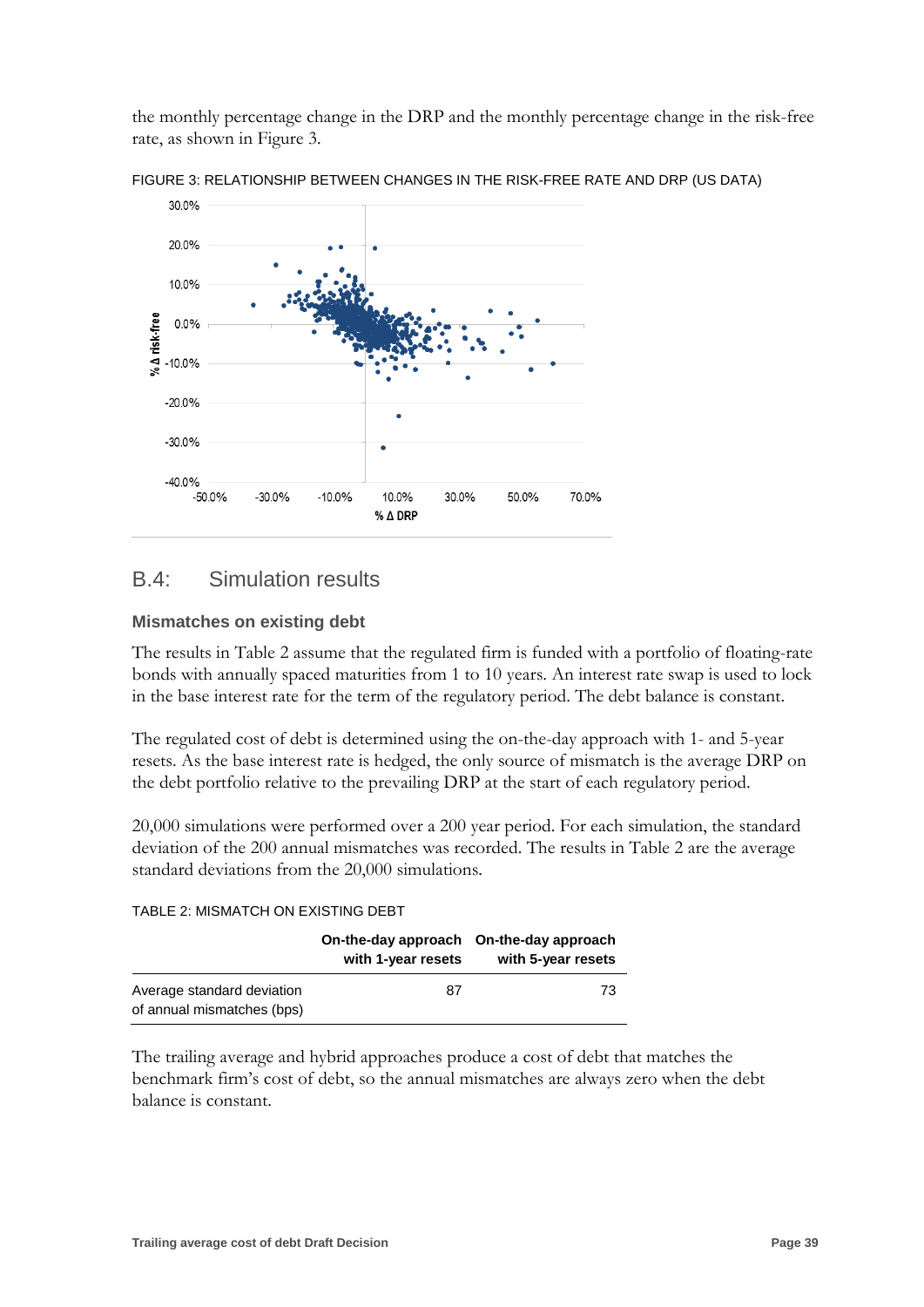#### **Mismatches on a new 10-year borrowing**

The results in Table 3 relate to the mismatch on a new borrowing (not a refinancing) that is funded with a single 10-year fixed/floating-rate borrowing. The actual compensation received over the 10-year borrowing term is based on a simple trailing average and QTC's weighted trailing average applied to the 10-year debt yield/DRP.

20,000 simulations were performed over a 10-year borrowing period. For each simulation the difference between the prevailing 10-year debt yield/DRP at the time of the borrowing and the average compensation received over the next 10-years was recorded. The results in Table 3 are the standard deviations of the 20,000 simulated mismatches.

TABLE 3: MISMATCH ON A NEW 10-YEAR BORROWING – TRAILING AVERAGE TOTAL COST OF DEBT AND DRP

|                                        | Simple trailing<br>average | QTC weighted<br>trailing average |
|----------------------------------------|----------------------------|----------------------------------|
| Standard deviation (bps) - Total yield | 84                         | 43                               |
| Standard deviation (bps) - DRP         | 70                         | 38                               |

The results in Table 4 relate to the mismatch on a new borrowing (not a refinancing) that is funded with a single 10-year floating rate borrowing. The actual compensation received over the 10-year borrowing term is based on the on-the-day approach with 1- and 5-year resets. The base interest rate is hedged, so the only source of mismatch is the prevailing 10-year DRP at the time of the borrowing relative to the average DRP compensation over the next 10 years.

A total of 20,000 simulations were performed over a 10-year borrowing period. For each simulation the difference between the prevailing 10-year DRP at the time of the borrowing and the average DRP compensation received over the next 10-years was recorded. The results in Table 4 are the standard deviations of the 20,000 simulated mismatches.

#### TABLE 4: MISMATCH ON A NEW 10-YEAR BORROWING – ON-THE-DAY DRP

|                          | 1-year reset | 5-year reset |
|--------------------------|--------------|--------------|
| Standard deviation (bps) | 88           | 61           |

The main observations from the simulation results are as follows:

- When the debt balance is constant the on-the-day approach produces large annual mismatches between the prevailing DRP at the start of each regulatory period and the average DRP on the debt portfolio (Table 2).
- By design, when the debt balance is constant the trailing average and hybrid approaches do not produce any annual mismatch between the regulated cost of debt and the average 10 year total yield/DRP on the debt portfolios.
- In the presence of new borrowings there is no material difference between the trailing average and hybrid approaches when a weighted approach is applied (Table 3).
- In the presence of new borrowings the weighted trailing average produces mismatches that are significantly smaller than the on-the-day approach, especially compared to a 1-year rate reset period, which is the QCA's proposed approach for the water retailers (Tables 3 and 4).